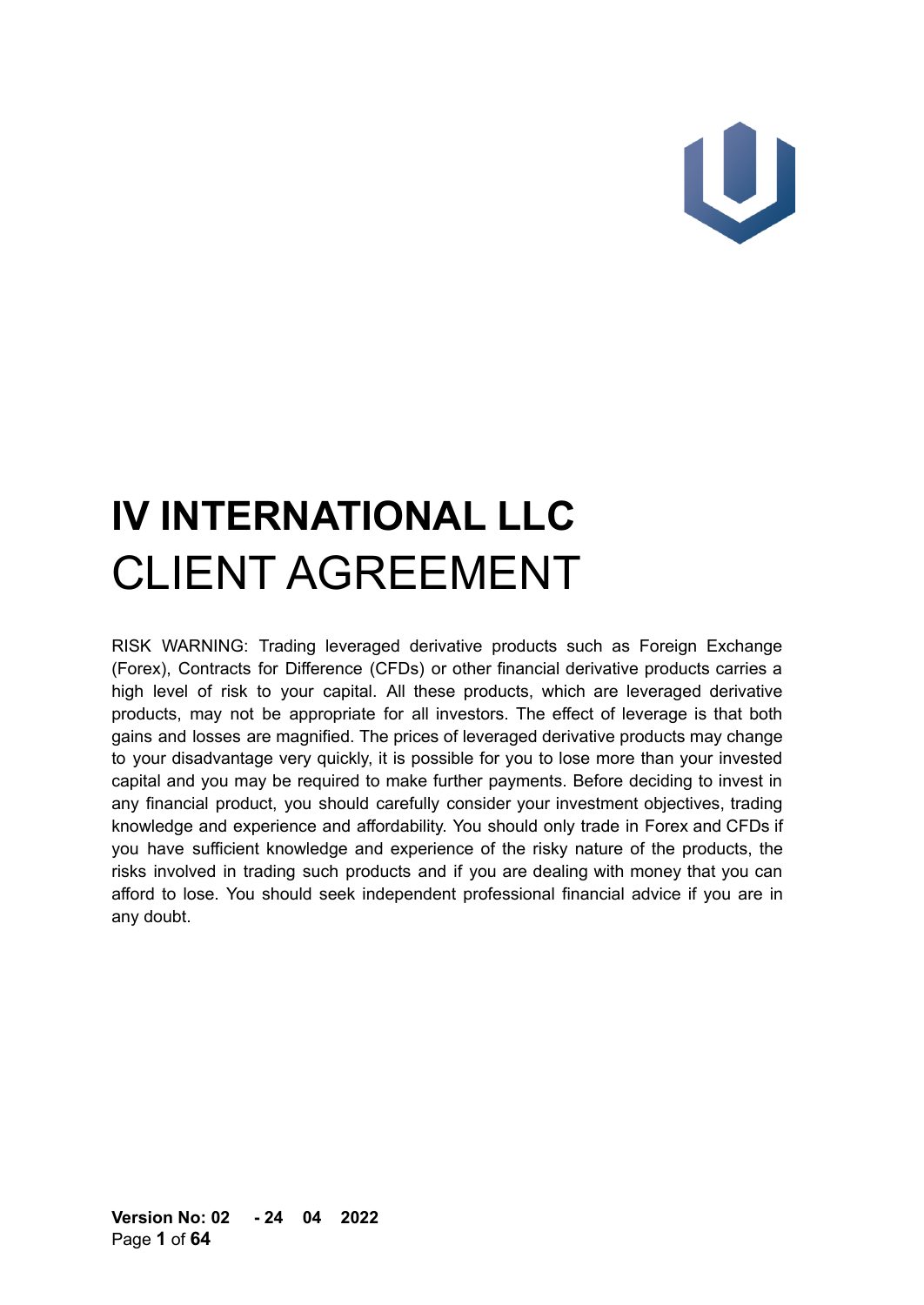#### **Contents**

| <b>CLIENT AGREEMENT</b>                     |                                                         | $\overline{4}$ |
|---------------------------------------------|---------------------------------------------------------|----------------|
| $\mathbf 1$ .                               | <b>INTRODUCTION</b>                                     | $\overline{4}$ |
| 2.                                          | <b>GENERAL INFORMATION</b>                              | 5              |
| 3.                                          | <b>INTERPRETATION</b>                                   | 6              |
| 4.                                          | <b>REGULATORY MATTERS</b>                               | $\overline{7}$ |
| 5.                                          | <b>CHARGES AND PAYMENTS</b>                             | 11             |
| 6.                                          | <b>RIGHT OF SET-OFF</b>                                 | 13             |
| 7.                                          | <b>TAXES</b>                                            | 14             |
| 8.                                          | MATERIAL INTERESTS AND INFORMATION BARRIERS             | 14             |
| 9.                                          | <b>ACCOUNT OPENING</b>                                  | 15             |
| 10 <sub>1</sub>                             | <b>COMMUNICATIONS</b>                                   | 17             |
| 11.                                         | <b>ACCOUNT PAYMENTS</b>                                 | 17             |
| 12.                                         | ORDERS AND CONFIRMATIONS                                | 20             |
| 13.                                         | ON THE USE OF THE TRADING PLATFORM                      | 22             |
| 14.                                         | CLIENT MONEY, SAFEGUARDING AND ADMINISTRATION OF ASSETS | 23             |
| 15.                                         | REPRESENTATIONS, WARRANTIES AND COVENANTS               | 25             |
| 16.                                         | <b>TERMINATION</b>                                      | 26             |
| 17.                                         | <b>MANIFEST ERRORS</b>                                  | 27             |
| 18.                                         | EXCLUSIONS, LIMITATIONS AND INDEMNITY                   | 28             |
| 19.                                         | <b>MISCELLANEOUS</b>                                    | 33             |
| 20.                                         | DATA PROTECTION AND DISCLOSURE OF INFORMATION           | 37             |
| 21.                                         | <b>USEFUL CONTACTS</b>                                  | 38             |
| Schedule 1: Definitions                     |                                                         | 39             |
|                                             | Schedule 2: General Risk Disclosure Notice              | 47             |
| 1.                                          | Scope of Notice                                         | 47             |
| 2.                                          | <b>General Risk Warning Notice</b>                      | 47             |
| Schedule 3: Product Terms for Range Spreads |                                                         | 54             |
| 1.                                          | Range Spreads Contracts                                 | 54             |
| 2.                                          | <b>Placing Range Spreads Trades</b>                     | .54            |
| 3.                                          | <b>Rejection of Trades</b>                              | 55             |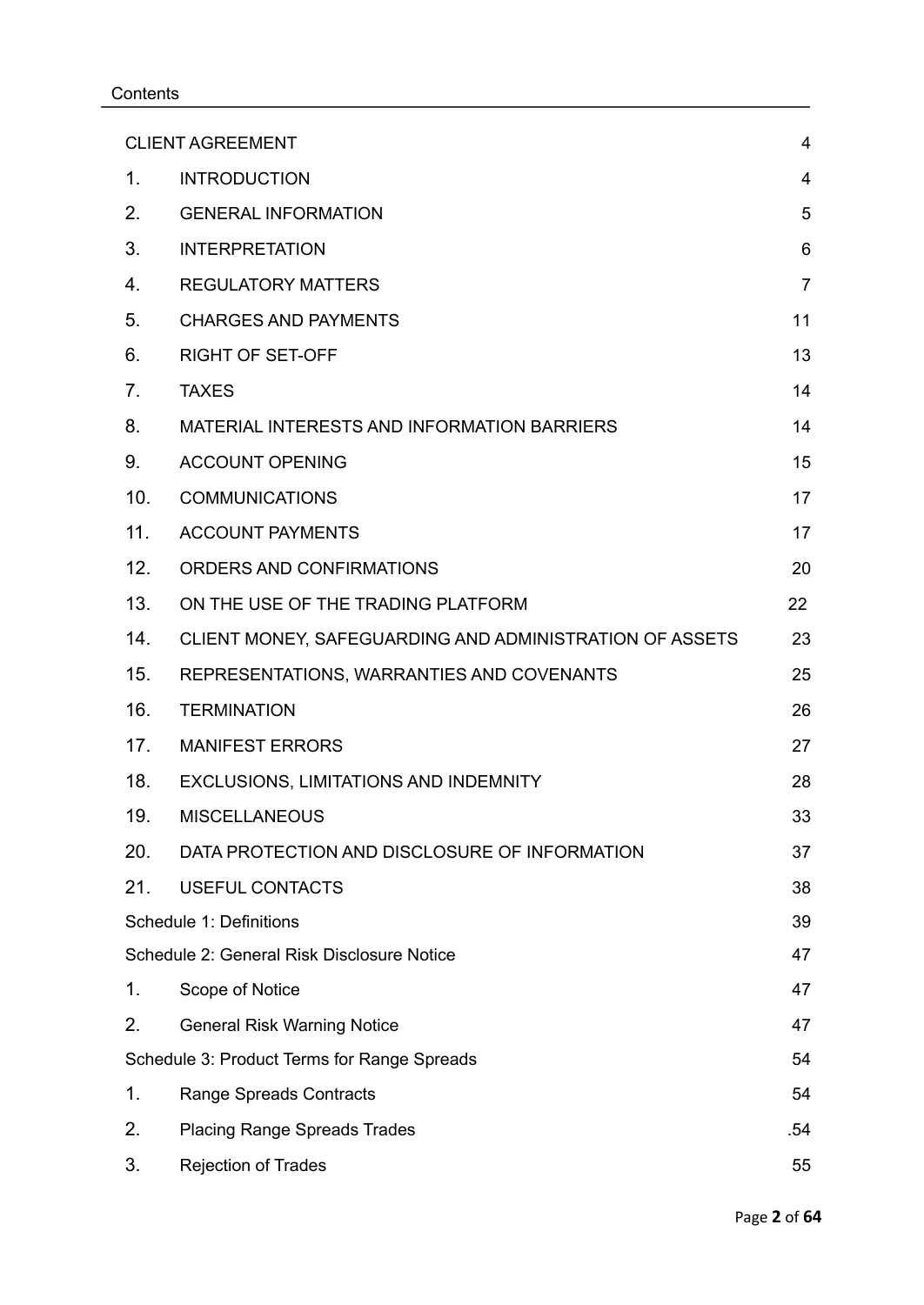| 4.                                                      | <b>Profit or Loss</b>                              | 55 |
|---------------------------------------------------------|----------------------------------------------------|----|
| 5.                                                      | Withdrawal or Cancellation of Range Spreads Trades | 56 |
| 6.                                                      | <b>Pricing Error</b>                               | 56 |
| 7.                                                      | <b>Trading Hours</b>                               | 57 |
| Schedule 4: Use of our website(s) and Trading Platforms |                                                    | 58 |
| 1.                                                      | Licence                                            | 58 |
| Schedule 5: Corporate Actions & Adjustment Events       |                                                    | 60 |
| 1.                                                      | <b>Market Data</b>                                 | 62 |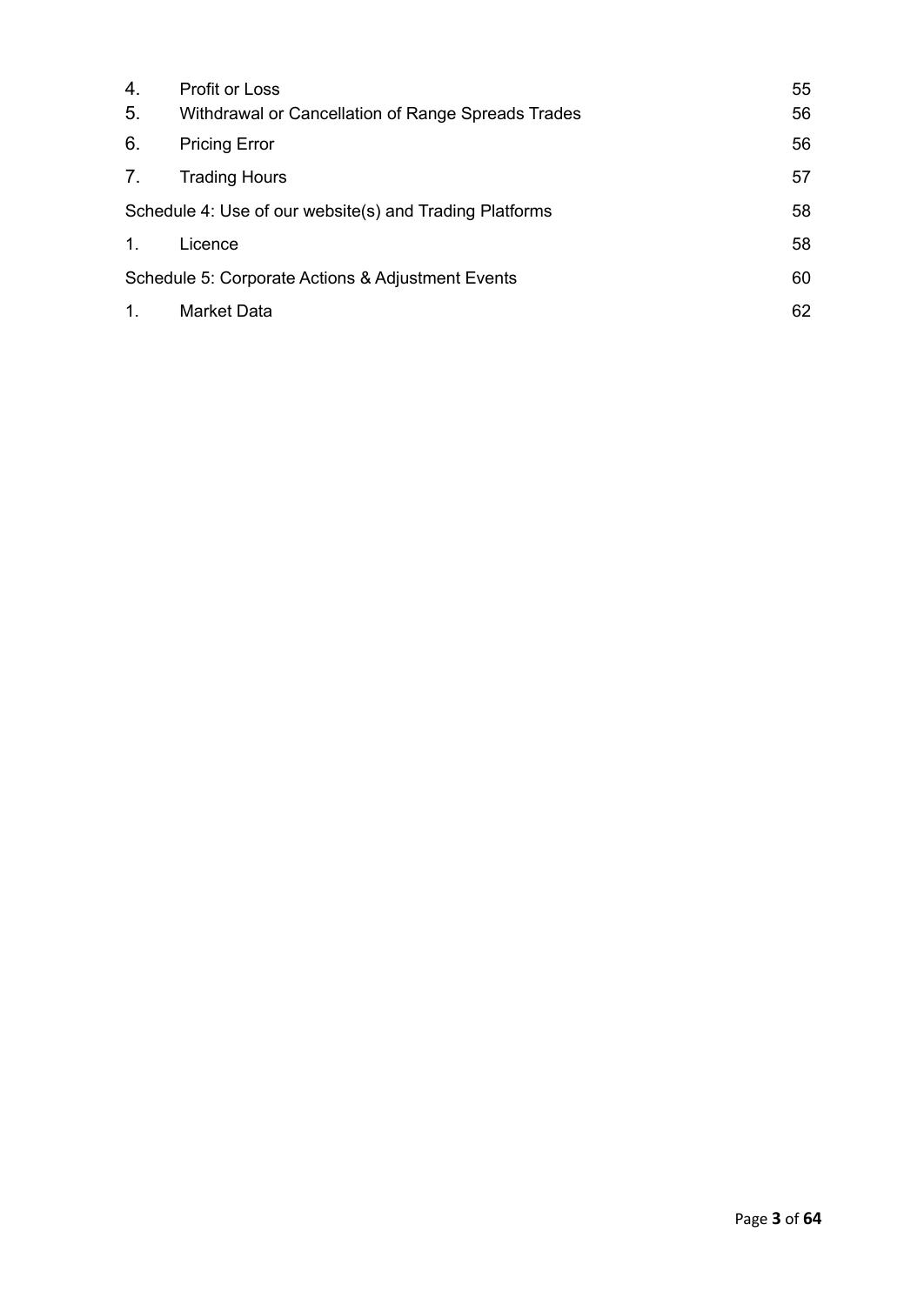#### <span id="page-3-0"></span>CLIENT AGREEMENT

This document (referred to as "Client Agreement") is part of a wider agreement between you (also referred to as "our client", "the client", "your" and "yourself") and IV International LLC (also referred to as "IV Markets", "we", "us", "our" or "the Company" and sets out the terms and conditions (referred to as "Terms") governing your trading account (referred to as "Account") and all trading carried out in your Account with us.

#### <span id="page-3-1"></span>1 INTRODUCTION

- **1.1** In these Terms certain words and expressions that begin with capital letters have the meanings set out in the relevant clause or paragraph in which they appear or as set out in Schedule 1.
- **1.2** Our agreement with you consists of several documents and also certain key product information that can be accessed through our Website or our Platform, and specifically comprises:
	- These Terms (including the Schedules);
	- Any application that you submit to open an Account; are together referred to  $\mathbf{L}$ herein as the "Agreement". We will notify you of any changes to the Agreement (as more fully explained in clause 2.3). You must ensure that you keep yourself informed of these changes.
- **1.3** There are additional documents and information available to you on our Website and through our Platform that provide more details on us and your activities carried on with us, but which are all part of the Agreement. These include:
	- Best Execution Policy explains certain aspects of how our Platform quotes Prices and deals with Orders, Forex, CFD and Range Spreads Trades;
	- Conflicts of Interest Summary Policy, which explains how we handle conflicts of interests in a manner that treats our clients fairly;
	- Privacy Policy, which explains how we deal with personal information that you  $\Delta \phi$ provide to us;
	- Risk Warning Notice which summarizes the key risks involved in investing in Forex and CFD Trades;
	- Complaints Procedure, which explains how you may complain about the service you receive and how your complaint will be handled; and,
	- Any instructions, guides, worked examples webinars or videos published or provided by us on our Website and/or Platform on how to enter into and close Forex, CFD and/or Range Spreads Trades.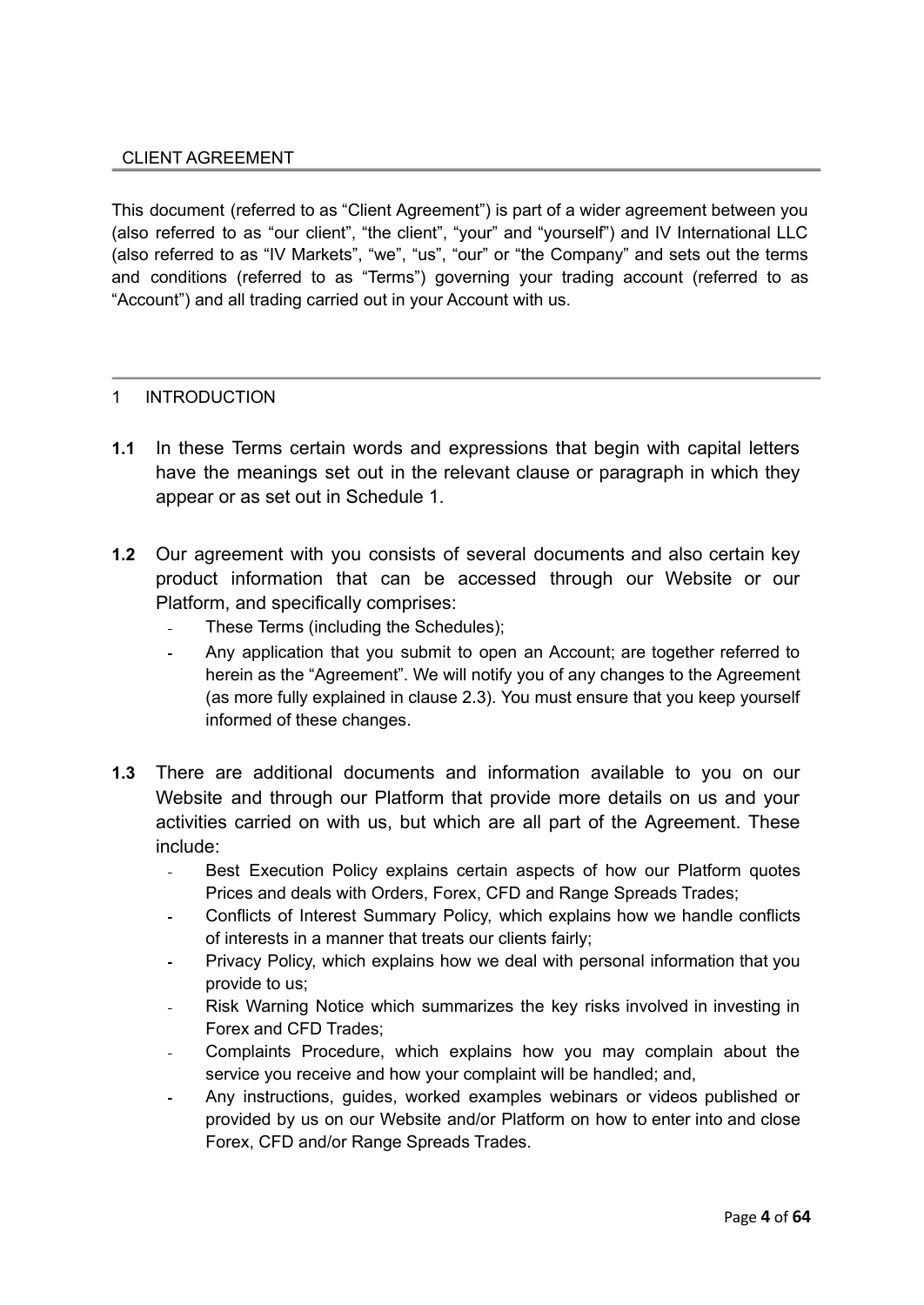- **1.4** From time to time we may offer new Services or Products to you (where such Services or Products are permitted to be provided to you pursuant to applicable Regulations) and any such additional Services or Products will, in the absence of a separate agreement between you and us, be subject to this Agreement as may be amended from time to time.
- **1.5** If there is any conflict between this Agreement and Applicable Regulations, the Applicable Regulations will prevail. Nothing in this Agreement will exclude or restrict any duty or liability owed by us to you under the Applicable Regulations under which we are not permitted to exclude or restrict.
- **1.6** We assume no greater responsibility or fiduciary duty than that imposed by the Applicable Regulations or the express Terms of this Client Agreement.
- **1.7** For your own benefit and protection, you should take sufficient time to read the Agreement, as well as the additional documents and information available on our Website and through our Platform, before you apply to open an Account and/or place any Forex, CFD and Range Spread Trades on our available Platforms. This Client Agreement contains important information about yours and our rights and obligations in relation to the services we agree to provide you. You should contact us as promptly as possible to ask for further information or if there is anything you do not understand.
- **1.8** It is our intention that:
	- the Agreement contains all the terms and conditions that govern our relationship and your activities carried on with us through our Platform;
	- the Agreement supersedes any prior oral or written representations, arrangements, understandings and/or agreements between you and us which relate to your activities carried on through our Platform; and
	- any acts, omissions or representations (oral or otherwise) made by you or us (including any of our staff and/or client management team who you have dealings with) shall not amend or take priority over the Agreement.

# <span id="page-4-0"></span>2 GENERAL INFORMATION

# **2.1** Our Services

Subject to the Terms of this Client Agreement and acceptance of your application to open an Account with us, we will maintain one or more Accounts in your name and will provide execution-only brokerage services for Forex Transactions and CFD Transactions and provide brokerage services for Transactions in such other products as we may, in our sole discretion, determine from time to time in the future. Unless expressly stated otherwise in writing, all contracts and Transactions entered into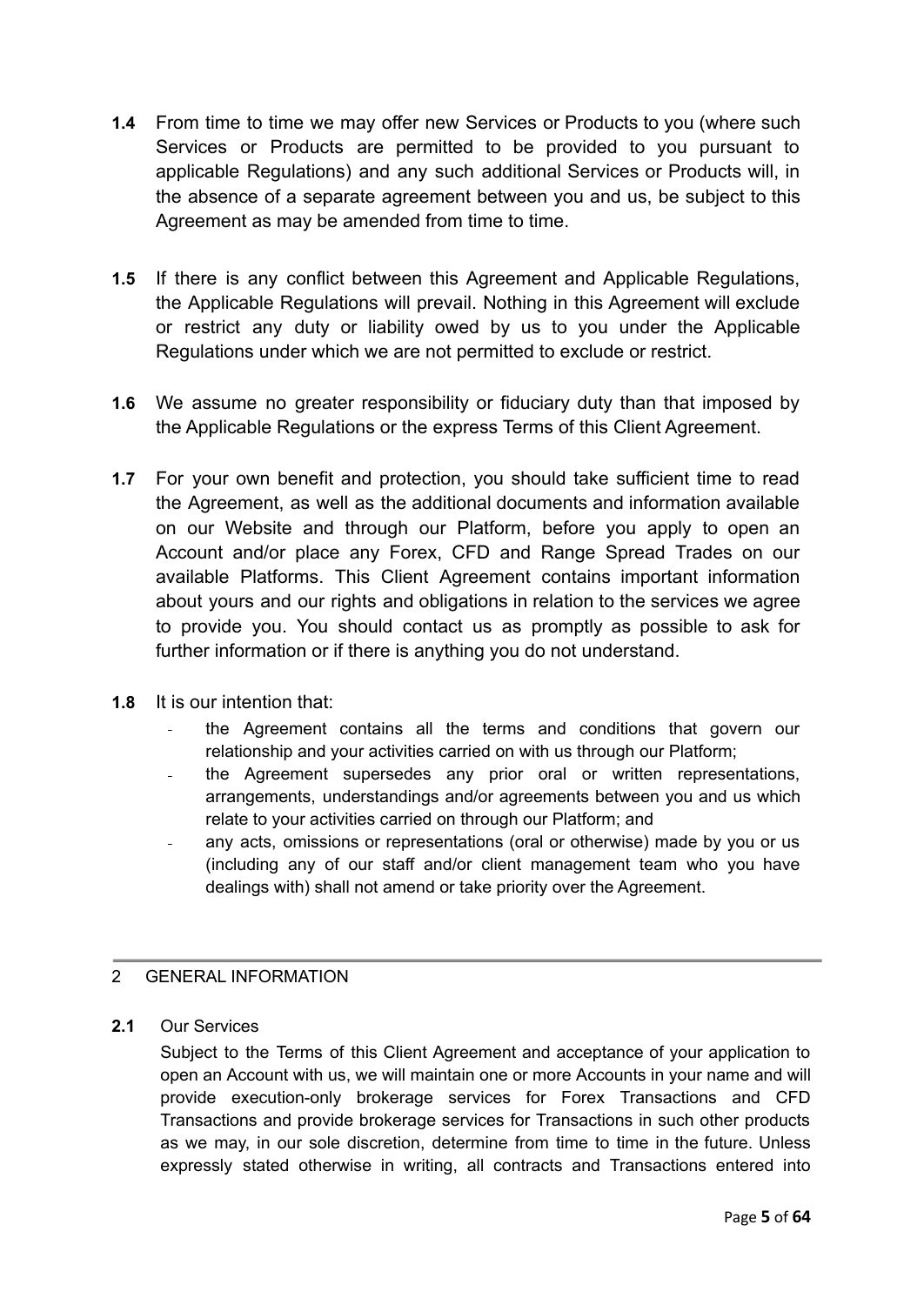between us shall be governed by the Terms of this Client Agreement, as amended from time to time.

**2.2** Commencement

This Client Agreement supersedes any previous agreement between us on the same subject matter and takes effect when you signify your acceptance of this Client Agreement by executing the Client Account Application. By executing the Client Account Application, you confirm that you have read, understood and agree to be bound by this Client Agreement with us.

#### **2.3** Amendments

- 2.3.1 We may amend any part of this Agreement by giving written notice to you. Any amendments we make must be in accordance with Applicable Regulations. We will only make amendments for a valid reason. Any amendments to the Agreement that we give you notice of, will take effect on the date specified in our notice to you, which will be at least ten (10) Business Days after we send our notice to you.
- 2.3.2 If you are not happy with the amendment, you will be free to close your Account and/or terminate the Agreement in accordance with clause 15 before the amendment takes effect. During that period, subject to the terms of the Agreement, you will be able to close your open Trades and cancel your Pending Orders if you wish. Unless we state otherwise, changes we notify to you will affect all ongoing business between us and you, including Pending Orders of Forex and CFD Trades.
- 2.3.3 Any amendment requested by you must be agreed in a formal amendment agreement by us. Unless expressly agreed otherwise by us, an amendment will not affect any outstanding Order or Transaction or any legal rights or obligations which may already have arisen.

#### <span id="page-5-0"></span>3 INTERPRETATION

## **3.1** General Interpretations

A reference in this Client Agreement to a "Clause" or "Schedule" will be construed as a reference to, respectively, a Clause of or Schedule to this Client Agreement, unless the context requires otherwise. References in this Client Agreement to any statute or statutory instrument or Applicable Regulations include any modification, amendment, extension or re-enactment. A reference in this Client Agreement to any "Document" will be construed to include any electronic document. References to persons include body corporates, unincorporated associations and partnerships/persons, firms, companies, corporations, governments, states or agencies of a state or any associations or partnerships of two or more such persons (whether or not having separate legal personality). The masculine includes the feminine and the neuter and the singular includes the plural and vice versa as the context admits or requires. Words and phrases as defined by the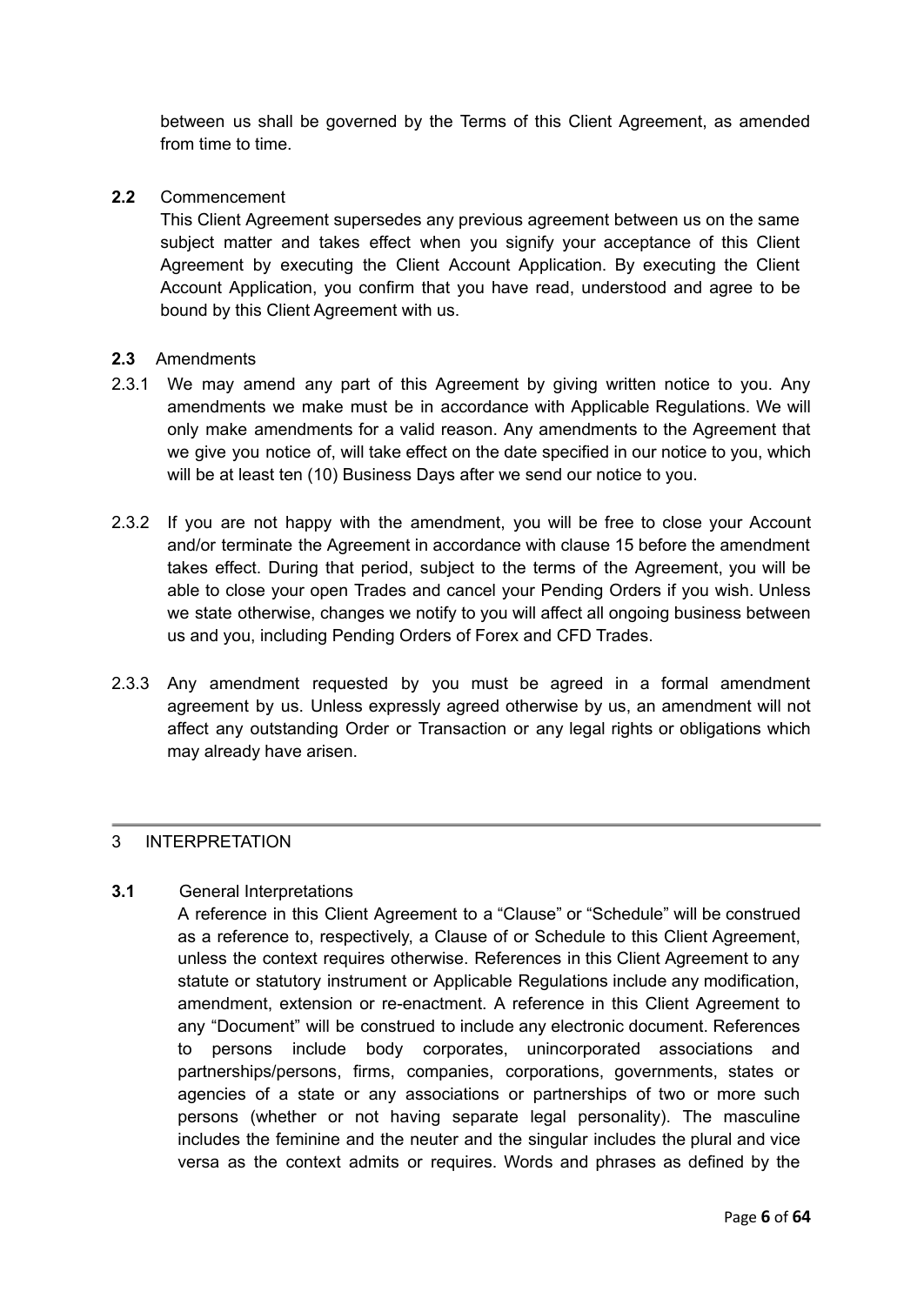Financial Services Authority have the same meanings in this Client Agreement unless expressly defined in this Client Agreement. Any times or deadlines referred to in this Client Agreement, whether by reference to specific hours or otherwise, are based on Eastern Standard Time.

- **3.2** This Agreement and its Schedules The Schedules form part of this Client Agreement. We may from time to time send you further schedules with respect to a specific Market or class of Financial Instruments or Commodity which will also form part of this Client Agreement.
- **3.3** Headings Headings are for ease of reference only and do not form part of this Client Agreement.
- **3.4** Time of Essence Time will be of the essence in respect of all obligations of yours under or in connection with this Client Agreement and any transaction.

#### <span id="page-6-0"></span>4 REGULATORY MATTERS

**4.1** Our Regulatory Status

IV International LLC is a company duly incorporated in Saint Vincent & The Grenadines and registered by the Financial Services Authority ('SVGFSA') under Number 228 LLC 2019. Our registered address is located at Hinds Building, Kingstown, Saint Vincent and the Grenadines.

**4.2** Client Categorization

- 4.2.1 For the purposes of the services provided by IV Markets under this Client Agreement, subject to clauses 4.2.2 & 4.2.3, for the purposes of Applicable Regulations we will treat you as a Retail Client, unless we have informed you otherwise in writing.
- 4.2.2 If we have categorized you as a Professional Client (whether or not at your request) you will not be entitled to certain protections afforded to Retail Clients by Applicable Regulations, including certain protections under the FSA's client money rules. You have the right to request a different client categorization (e.g. as a Retail Client or Eligible Counterparty). If you request a different client categorization, you should notify us in writing and we will contact you to explain the process and any additional requirements applicable to the change.
- 4.2.3 Clients whose accounts are being traded on using a Multi Account Manager (referred to as "MAM"), in certain circumstances may be required to be classified as Professional Clients, subject to meeting certain criteria in accordance with Applicable Regulations. We will contact you to explain the process and any additional requirements applicable to your client classification as a professional client.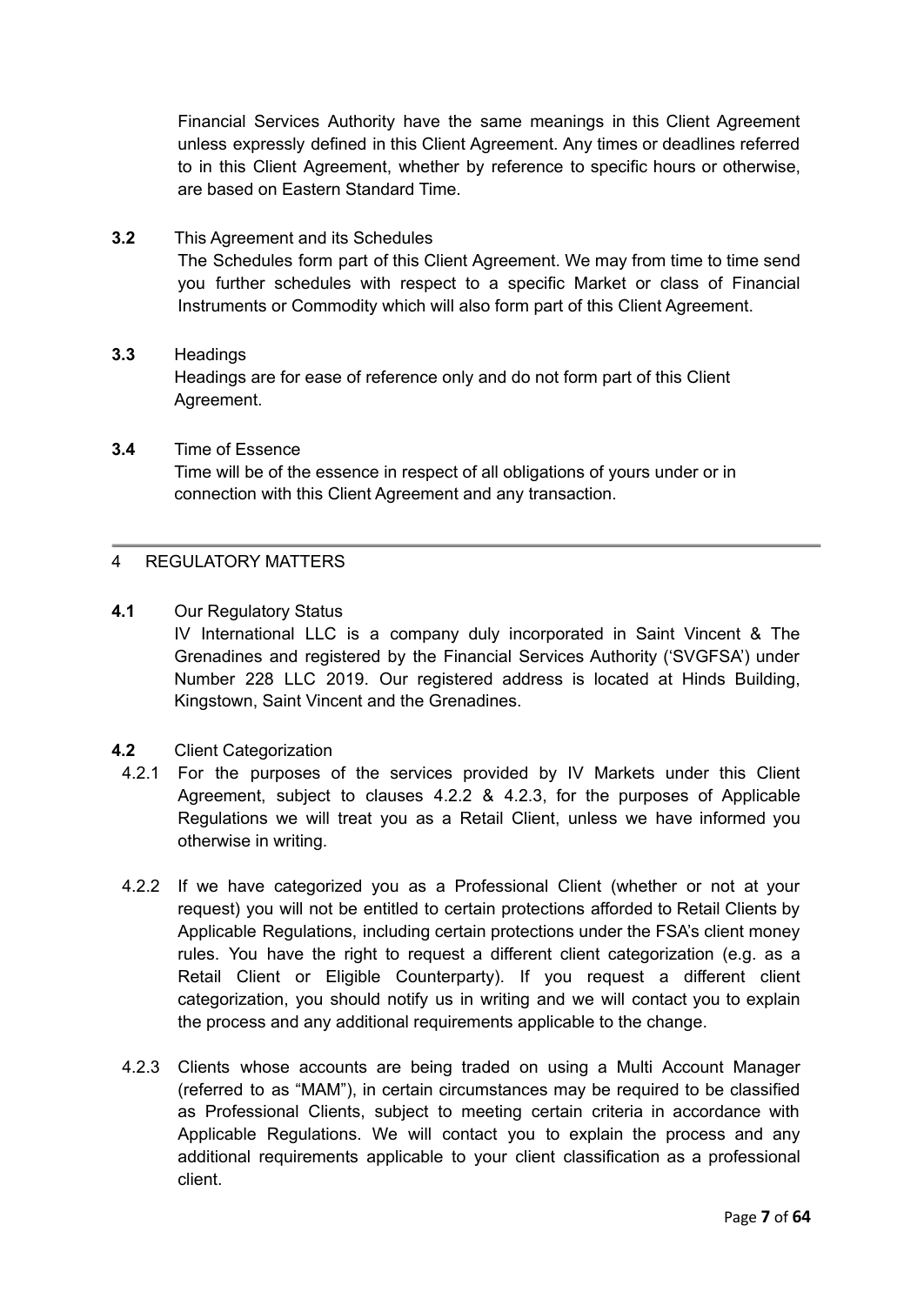#### **4.3** Non-Advised Trade Execution

- 4.3.1 We deal with you as an Agency broker. This means IV Markets operates on an execution-only basis, where any Trades placed by you on our trading Platforms will be transmitted through our Platforms directly to our various Liquidity Providers for execution.
- 4.3.2 We do not provide investment, financial, legal, tax, regulatory or similar advice. We will not make personal recommendations to you or provide you advice on the merits or suitability of purchasing, selling or otherwise dealing in particular investments or executing particular Transactions, their legal, tax, accounting or other consequences or the composition of any account or any other rights or obligations attaching to such investments or Transactions. Your execution of the Client Account Application acknowledges that it is your decision as to whether to deal in particular investments or execute particular transactions and that IV Markets takes no responsibility for the suitability of any Trade placed by you in accordance with your personal circumstances. None of our staff are authorized by us or permitted under company rules to give you investment advice. Accordingly, you should not regard any proposed trades, suggested trading strategies or other written or oral communications from us as investment recommendations or advice or as expressing our view as to whether a particular trade is suitable for you or meets your financial objectives. You must rely on your own judgment for any investment decision you make in relation to your Account.
- 4.3.3 Any information supplied by or on our behalf should not (and will not be deemed to) be taken to constitute advice to you on the suitability, risks and merits or demerits of any specific Trade. You should bear in mind that merely explaining the terms of a Transaction or Financial Instrument or its performance characteristics does not itself amount to advice on the merits of the investment.
- 4.3.4 Any information or other features provided to you on our Website, through our Platform, via e-mail or via telephone, at any training events or otherwise, is generic and must not be treated as advice that is suitable for you or as advice that is based on a consideration of your personal circumstances. Such information and features are provided merely to assist you in exercising your own judgment when trading on our Platform and we are not responsible for any investment decisions that you make.
- 4.3.5 You acknowledge and agree that you are capable of assessing the merits of and understand and accept the nature and risks of Trades entered into under this Agreement, and that you do not and will not rely on advice from us in relation to the merits of any Trade.
- 4.3.6 Your execution and submission of the Client Account Application will be treated as your acknowledgment that you are aware that we deal with you on as your Agency broker operating on an execution only service and that you have not asked for nor received advice.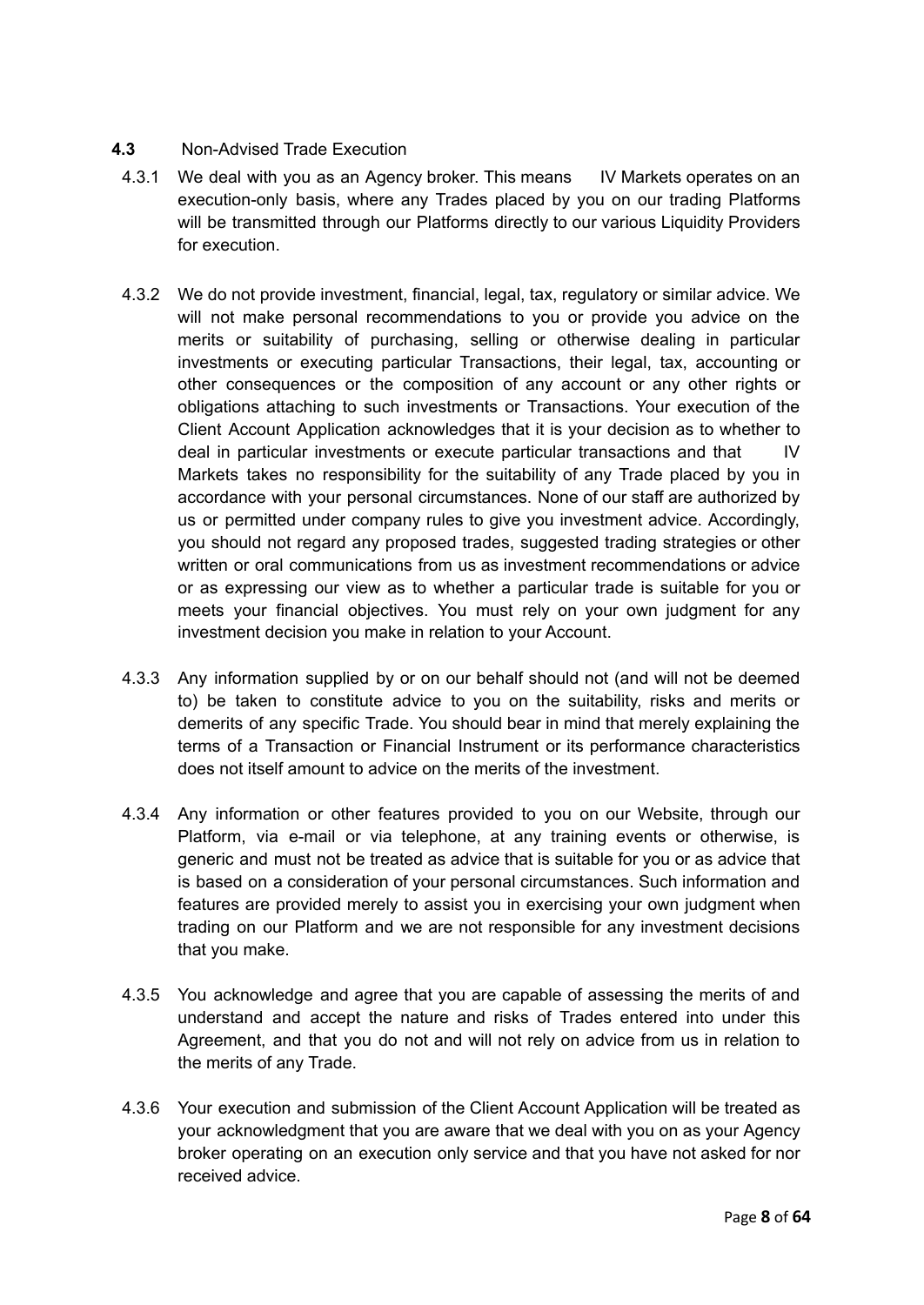- 4.3.7 If you believe that you have been provided with investment advice, you acknowledge that it is given without authority and you should not rely upon it.
- 4.3.8 Where we do provide general trading recommendations, market commentary or other information:
	- $\triangleright$  This is incidental to your dealing relationship with us. It is provided solely to enable you to make your own investment decisions and does not amount to a personal recommendation or to advise;
	- $\triangleright$  We give no representation, warranty or guarantee as to the accuracy or completeness of such information or as to the legal, tax or accounting consequences of any Transaction;
	- $\triangleright$  Where information is in the form of a document containing a restriction on the person or category of persons for whom that document is intended or to whom it is distributed, you agree that you will not pass it on contrary to that restriction.
- **4.4** Complaints or Disputes
	- 4.4.1 We maintain a 'Complaints Procedure', which we publish on our website and which you agree contains the procedures that will govern any client complaints or disputes in connection with the performance of any services, you should contact us. To assist us in resolving your complaint or dispute quickly we recommend that you notify us of your complaint or dispute promptly and in writing, with full details of the relevant complaint or dispute. To assist us with investigating your complaint, you should keep your own records of the cause of your complaint and details of dates and times of specific contraventions in relation to your complaint.
	- 4.4.2 If you are dissatisfied with our handling of your complaint and/or findings in relation to your complaint, you may (only if we have categorized you as a Retail Client) refer the matter to the Financial Services Authority (FSA). Information including how to make a complaint, eligibility criteria and the procedures involved is available on the FSA website at: http://svgfsa.com/.
	- 4.4.3 In accordance with clause 4.4.1 and 4.4.2, we will respond to any communication, complaint, claim or dispute in English. Any translation provided shall be for convenience only and to the extent there is a conflict between the English version and any translation, the English version shall prevail.
- 4.5 Governing Law and Jurisdiction
- 4.5.1 A Transaction which is subject to the Rules of a Market shall be governed by the law applicable to it under those Rules. Subject to the immediately preceding sentence, this Agreement and all Transactions will be governed by and construed in accordance with the laws of Saint Vincent & The Grenadines.
- 4.6 Subject to Applicable Regulations
	- 4.6.1 This Client Agreement and all Transactions are subject to Applicable Regulations so that: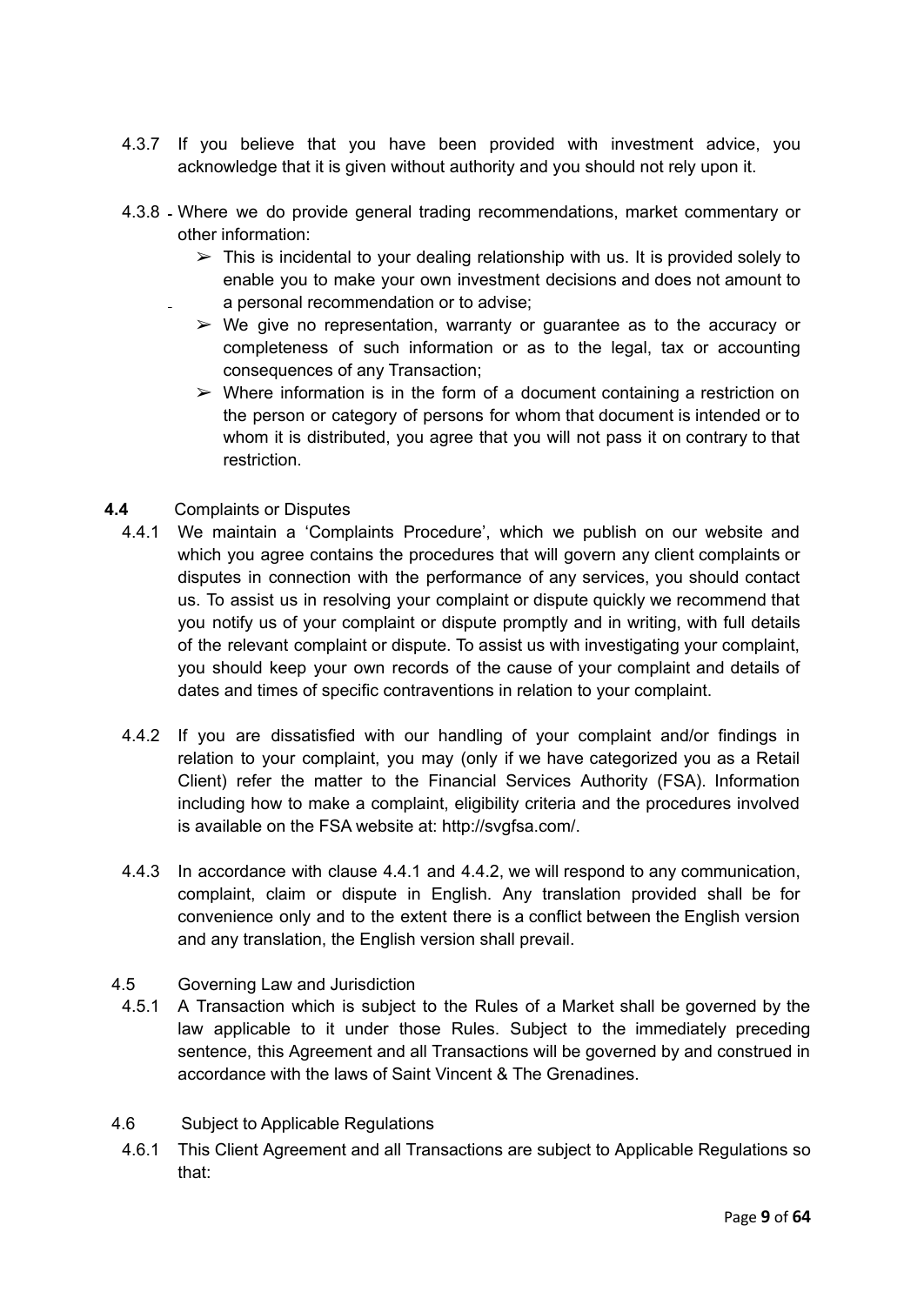- If there is any conflict between this Client Agreement and any Applicable  $\mathbb{R}^{\mathbb{Z}}$ Regulations, the latter will prevail; and,
- We may take or omit to take any action we consider necessary to ensure compliance with any Applicable Regulations and whatever we do or fail to do in order to comply with them will be binding on you.
- 4.6.2 You acknowledge that you are solely responsible for, and that neither IV Markets nor any of its affiliates has any responsibility for, your compliance with any laws, Applicable Regulations or rules applicable to your use of the services provided by us under this Client Agreement including, but not limited to, any laws, Applicable Regulations or rules, in your or any other jurisdiction, relating to tax, foreign exchange and capital control, and for reporting or filing requirements that may apply as a result of your country of citizenship, domicile, residence or tax-paying status.

#### 4.7 Risk Disclosures

- 4.7.1 In Schedule 2, you are provided with a General Risk Disclosure Notice in compliance with the FSA Rules. The General Risk Disclosure Notice sets out the particular investment risk of investing in complex financial instruments. Your execution of the Client Account Application will be treated as your informed acknowledgment that you have carefully read and are prepared to accept the risks outlined in the General Risk Disclosure Notice of this Client Agreement and the Risk Warning Notice available on our website.
- 4.7.2 If there is anything you do not understand it is recommended that you seek professional independent financial and/or legal advice, in particular, regarding the suitability of trading in complex financial instruments in accordance with your knowledge and experience, personal and financial circumstances.
- 4.7.3 You should note, in particular, that trading on Margin involves significant risks and that:
	- you can lose more than your Initial Margin and in certain circumstances your  $\mathbf{r}$ losses may be unlimited;
	- if the Market moves against your position or Margin rates are increased there may be insufficient money in your Account to satisfy Margin requirements and we may automatically liquidate any or all of your positions at a loss;
	- IV Markets does not guarantee the performance of any given trading Account, Platform nor that will any trading account achieve a particular rate of return.

#### 4.8 Conflicts of Interests

4.8.1 We are required to have arrangements in place to manage conflicts of interest between us and our clients and between different clients. We operate in accordance with a conflicts of interest policy we have put in place for this purpose (which may be revised or updated from time to time) pursuant to Applicable Regulations in which we have identified those situations in which there may be a conflict of interest, and in each case, the steps we have taken to manage that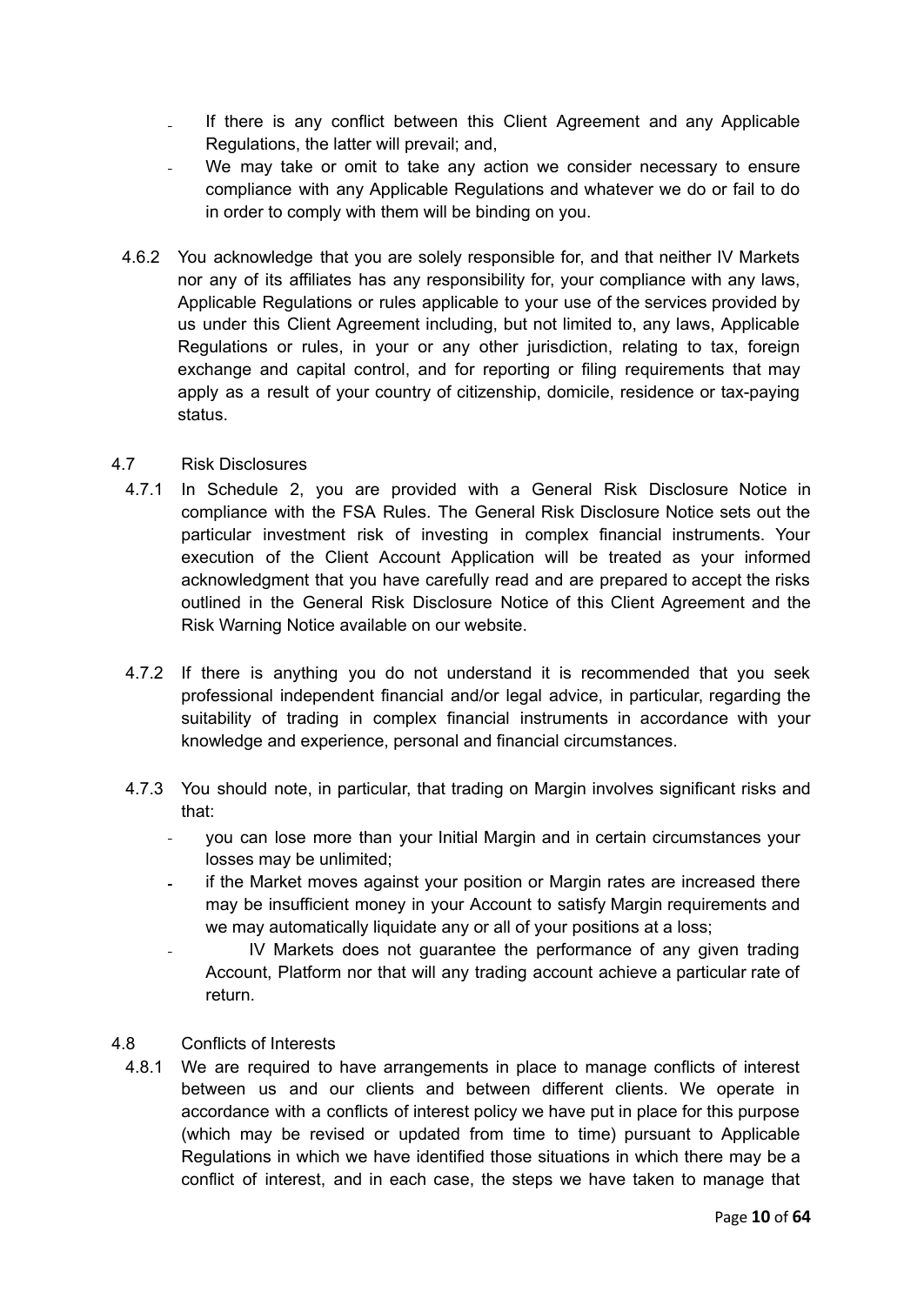conflict.

- 4.8.2 We shall not be obliged to disclose to you or take into consideration any fact, matter or finding which might involve a breach of duty or confidence to any other person, or which comes to the notice of any of our directors, officers, employees or agents but does not come to the actual notice of the individual or individuals dealing with you.
- 4.8.3 The relationship between you and us is as described in this Client Agreement. Neither that relationship, nor the services we provide nor any other matter, will give rise to any fiduciary or equitable duties on our part or on the part of any of our affiliates. As a result, we or any of our affiliates involved in doing business with or for you may act as execution-only brokers and we or any of our affiliates may do business with other clients and other investors whether for our own or such affiliate's own account.
- 4.8.4 You accept that we and our Affiliates may either:
	- have interests which conflict with your interest's, or
	- owe duties which conflict with duties which would otherwise be owed to you, and in either case; or
	- you consent to our acting in any manner which we consider appropriate in such cases subject to Applicable Regulations.
- 4.9 Market Abuse
- 4.9.1 By entering into any Transaction you are not acting in any way which is intended to or may be considered to be "Insider Dealing" or "Market Abuse" a defined term in the Act, nor are you acting with the intention of contravening any other provision of the Act, the FSA Regulations, or any other Applicable Regulation.
- 4.9.2 For the purposes of this clause 4.9 you agree that we may proceed on the basis that, when you open or close a Trade with us in a Market, you may be treated as dealing in securities within the meaning of any law, FSA Rule or Applicable regulations against Market Abuse; and
- 4.9.3 You acknowledge that it would be improper for you to deal in the Market if the sole purpose of such a transaction was to impact on our bid or offer prices, and you agree not to conduct any such transactions.

#### <span id="page-10-0"></span>5 CHARGES AND PAYMENTS

- **5.1** Charges
	- 5.1.1 You will pay our charges as agreed with you from time to time or we may deduct such charges from any funds held by us on your behalf.
	- 5.1.2 We may charge a mark-up or mark-down (the difference between the price at which we take a principal position and the Transaction execution price with you).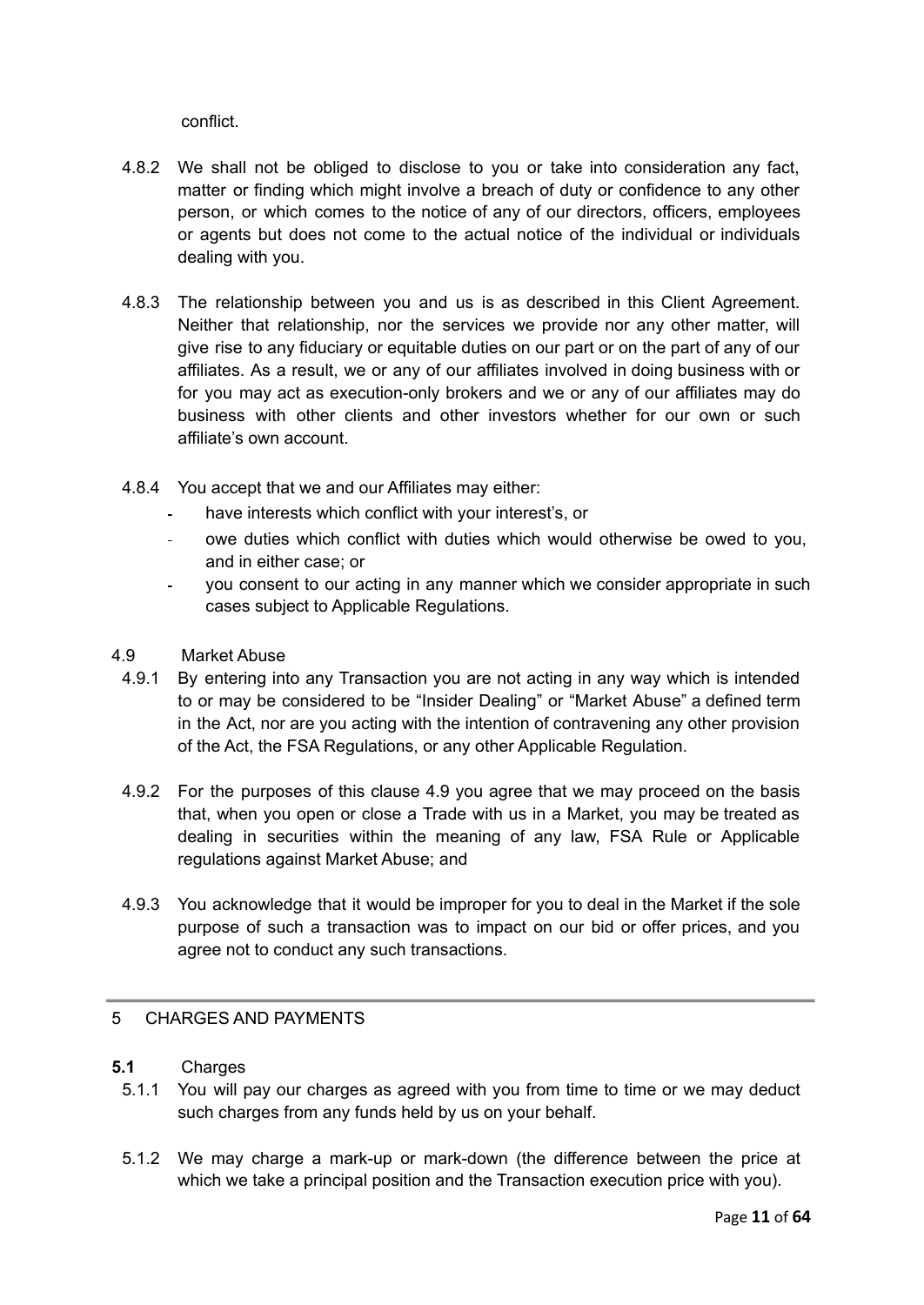- 5.1.3 We may alternatively agree to charge a commission or a combination of commission and mark- up or mark-down.
- 5.1.4 Where your Account was introduced to us by an introducing broker a portion of the charges or Commissions paid by you may be given to the introducing broker.

#### 5.2 Currency Indemnity

If we receive or recover any amount in respect of an obligation of yours in a Currency other than that in which such amount was payable, whether pursuant to a judgment of any court or otherwise, you shall indemnify us and hold us harmless from and against any cost (including costs of conversion) and loss suffered by us as a result of receiving such amount in a Currency other than the Currency in which it was due.

#### 5.3 Incidental Fees

IV Markets may charge for incidental banking-related fees such as wire charges for deposits/withdrawals and returned check fees. IV Markets reserves the right to change its fee structure and/or parameters at any time without notice. Fees do not currently, but may in the future include such things as statement charges, order cancellation charges, account transfer charges, telephone order charges or fees imposed by any interbank agency, bank, contract, Market or other regulatory or self-regulatory organization arising out of IV Markets provision of services hereunder. Client may incur additional fees for the purchase of optional, value added services offered by IV Markets.

# 5.4 Conversion of Foreign Currency Amounts

If you direct IV Markets to fund Margin from funds denominated in a foreign currency held on your Account, IV Markets will be authorized to convert those funds for Margin at a rate of exchange determined by IV Markets, who will not be liable to you for any loss suffered by you as a result of any such conversion.

#### 5.5 Payments and Deliveries Net

Unless we give you written notice to the contrary, all payments and deliveries between us shall be made on a net basis and we shall not be obliged to deliver any asset or make any payment to you or both (as the case may be) unless and until we have received from you the appropriate documents and any cleared funds.

#### 5.6 Remuneration and Sharing Charges

We may receive remuneration from or share a percentage of our charges with any affiliates or third parties who have introduced you to us or in connection with Transactions carried out on your behalf. Details of such remuneration or sharing arrangements will be made available to you on written request.

5.7 Interest charges on Gold open positions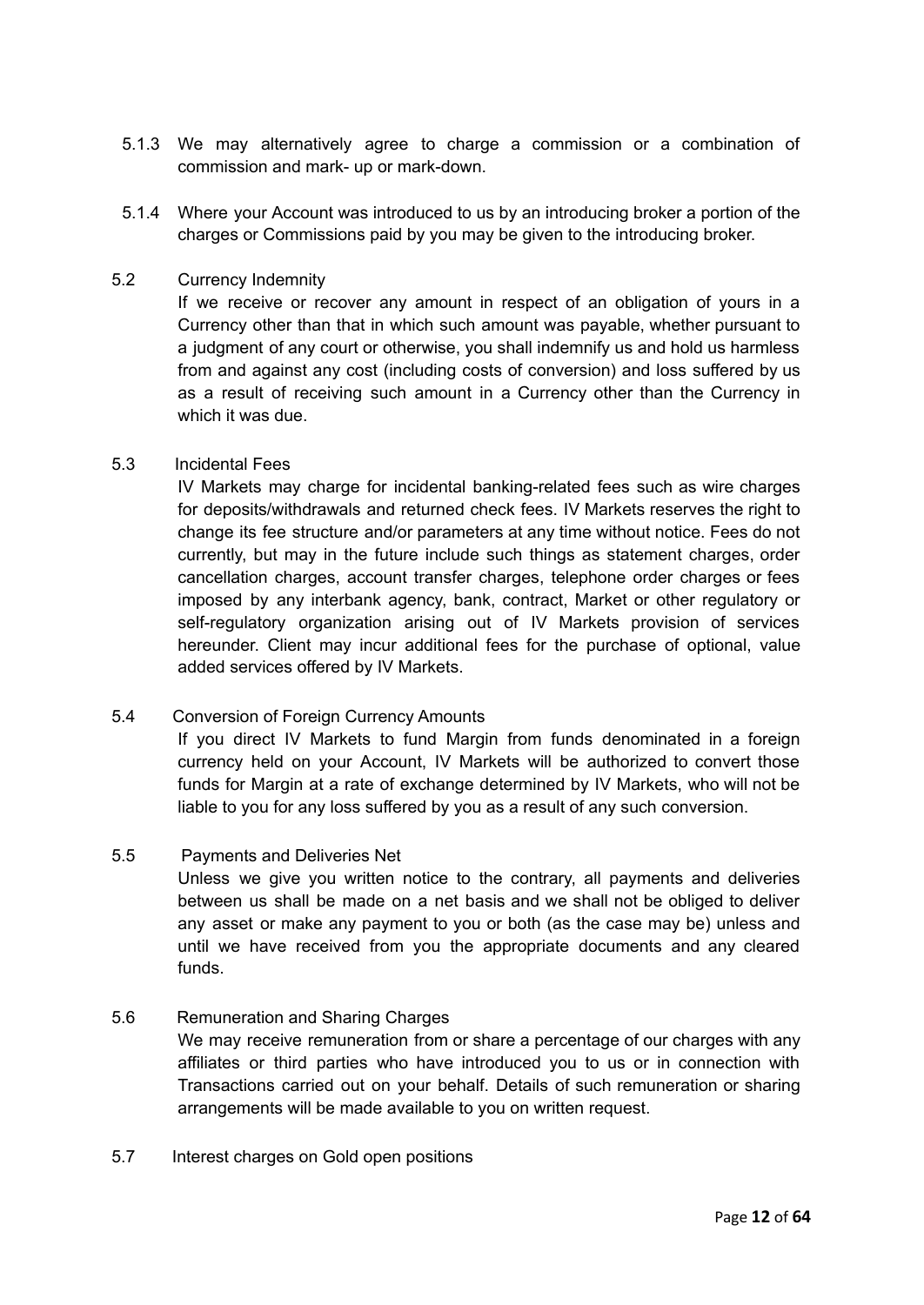Where an Order for a swap-free Gold contract is held overnight, the Order will not be subject to a Swap Charge or Swap Credit if the Order is held overnight provided that the Client does not engage in Suspicious Trading Activity with respect to the Order. IV Markets reserves the right to revoke the Swap-free status granted to any real trading Account at any time without being obliged to provide any explanation or justification. Furthermore, in the event that IV Markets detects or reasonably believes any form of abuse, fraud, manipulation, cash-back arbitrage, carry trades,suspicious trading activity or other forms of deceitful or fraudulent activity in regard to any Swap-free Account of any client, IV Markets reserves the right, at any time,

(a) with immediate effect, to revoke the Swap-free status from any and all real trading Accounts of such client that have been converted to a Swap-free trading Account;

(b) to correct and recover any un- accrued Swaps and any related un-accrued interest expenses and or costs pertaining to any and all of such client's Swap-free trading Accounts during the period for which such Accounts were converted into Swap-free trading Accounts; and/or

(c) with immediate effect, to close all trading Accounts of such client, nullify all trades carried out in such client's trading Accounts and cancel all profits or losses garnered in such client's trading Accounts

(d) to take any other action that is permitted under this Agreement in relation to Suspicious Trading Activity.

#### <span id="page-12-0"></span>6 RIGHT OF SET-OFF

- **6.1** We may at any time set off, without prior notice to you or any other requirement, any obligation (whether or not such obligation is matured or contingent, whether or not arising under this Client Agreement or under or in connection with any other agreement, transaction or instrument, and regardless of the currency, place of payment or booking office of the obligation) you or any of your affiliates may from time to time owe to us or any of our affiliates, as reasonably determined by us, against any obligation (whether or not such obligation is matured or contingent, whether or not arising under this Client Agreement or under or in connection with any other agreement, transaction or instrument, and regardless of the currency, place of payment or booking office of the obligation) we or any of our affiliates may then owe to you or any of your affiliates, as reasonably determined by us.
- **6.2** For the purpose of any cross-currency set-off, we may convert either obligation at the applicable Market exchange rate selected by us on the relevant date.
- **6.3** If the amount of any obligation is unascertained, we may in good faith estimate that amount and set off in respect of the estimate, subject to us accounting to you when the amount of the obligation is ascertained.
- **6.4** Our rights under this clause 6 will be in addition to any other right of set-off or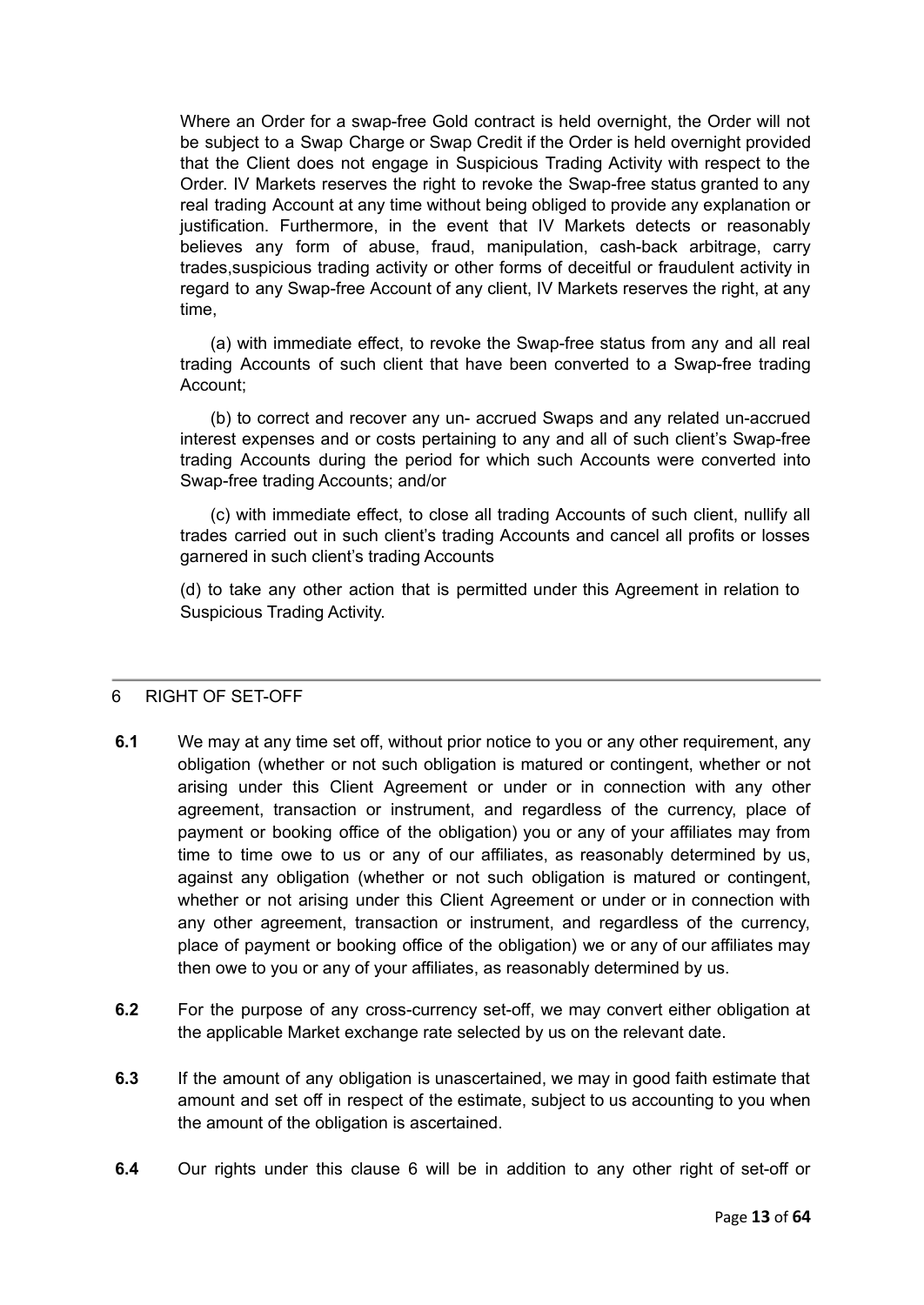similar right we may have, whether as a matter of contract, under common law, or otherwise.

# <span id="page-13-0"></span>7 TAXES

- **7.1** You are responsible for all taxes that may arise as a result of or in connection with a Transaction, whether under current or amended law. We shall have no responsibility for any of your tax liabilities, or for providing information or advice in respect of such liabilities and shall not be responsible for notifying you of a change in tax law or practice.
- **7.2** You shall indemnify us and hold us harmless for and against all costs, claims, demands and expenses arising as a result of or in connection with any failure by you to reimburse the Indemnified Party in accordance with this clause.

#### <span id="page-13-1"></span>8 MATERIAL INTERESTS AND INFORMATION BARRIERS

#### **8.1** Material Interests

- 8.1.1 Your attention is drawn to the fact that when we deal with you or for you, we or an Affiliate or some other person connected with us may have another interest, relationship or arrangement that is material. Without limiting the nature of such interests, examples include where we or an Affiliate could be:
	- Dealing or quoting prices to the Markets, in the investment, a related investment or an asset underlying the investment, as principal for our (or its) own account or that of someone else. This could include selling to you or buying from you and also dealing with or using the services of an intermediate broker or other agent who may be an affiliate;
	- Matching (e.g. by way of a cross) your Transaction with that of another Client by acting on his behalf as well as yours;
	- Advising and providing other services to affiliates or other Clients who may have interests in investments underlying assets which conflict with your own.
- 8.1.2 You accept that we and our affiliates may have interests which conflict with your interests and may owe duties which conflict with duties which would otherwise be owed to you, and consent to our acting in any manner which we consider appropriate in such cases subject to Applicable Regulations.

#### 8.2 No liability to Disclose or Account

We will comply with Applicable Regulations binding on us, but we shall be under no further duty to disclose any interest to you, including any benefit, profit, commission or other remuneration made or received by reason of any Transaction or any related transaction or position.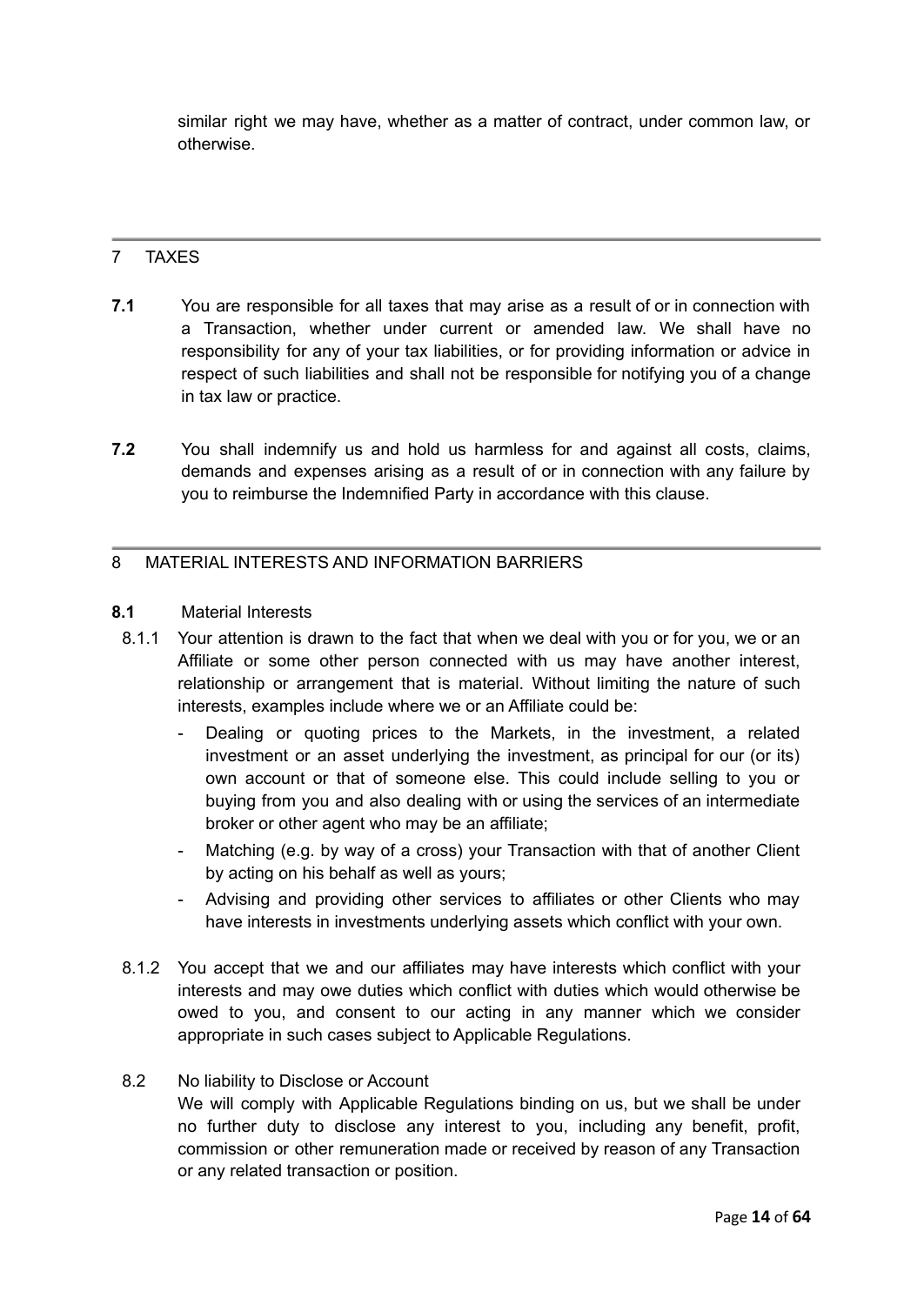#### 8.3 Information Barriers

Where necessary we maintain arrangements which restrict access by our employees to information relating to areas of our business (and that of Affiliates) with which, and the affairs of clients with whom, they are not directly concerned. Accordingly, we shall not be required to have regard to or disclose to you.

#### <span id="page-14-0"></span>9 ACCOUNT OPENING

#### **9.1** You and Your Account

- 9.1.1 An Account must be opened prior to entering into any Transaction with IV Markets. No Orders can be placed until an Account has been opened and cleared funds received.
- 9.1.2 Without prejudice to the foregoing, if IV Markets permits you to place an Order notwithstanding that an Account has not been opened, or cleared funds received, this shall not limit your liability to IV Markets pursuant to this Client Agreement in respect of the Order placed. IV Markets may, at its absolute discretion, refuse to accept you as a client for whatever reason but will notify you of any such refusal, without giving any reasons, as soon as reasonably practicable.
- 9.1.3 You must record information regarding your investment knowledge and experience in the Client Account Application. On the basis of this information and in accordance with the Applicable Regulations, we will use the information we have about you to assess whether or not you have sufficient knowledge and experience to understand the risks involved in trading Forex, Range Spreads, CFDs or other leveraged derivative products on our trading Platforms and subsequently whether a trading Account is appropriate for you.
- 9.1.4 We may rely on the information that you provide us in your Client Account Application as being correct at all times, unless you notify us otherwise. It is your responsibility to promptly inform us in writing if at any time during your relationship with IV Markets you become aware of any information or circumstances which might reasonably indicate that our initial assessment should be changed.
- 9.1.5 If you are classified as a Professional Client, we will make certain assumptions about the suitability of the services to be provided, and we will be entitled to assume that you have the requisite knowledge and experience to enter into Transactions. If you do not consider this to be the case, you must make us aware of this prior to entering into any Transactions and provide us with all relevant information as to the level of your knowledge and experience.
- 9.1.6 To assess your creditworthiness, manage credit risk and to prevent fraud (or other criminal activity) you acknowledge and agree that we may:
	- make periodic searches and enquiries about you and any Related Party at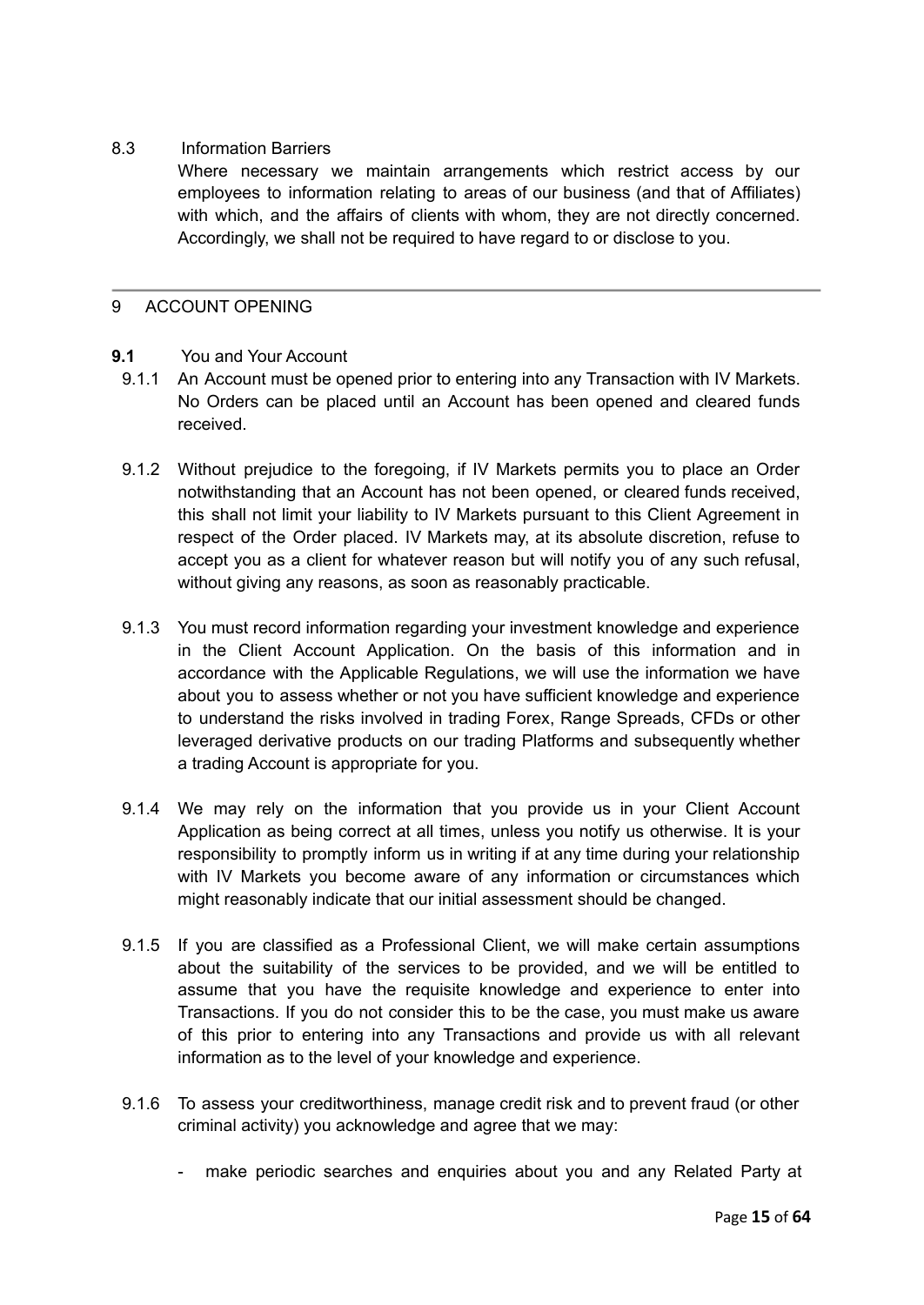credit reference agencies, and your employers and any other relevant parties (as applicable);

- disclose information to organizations involved in fraud prevention; and
- obtain information from and disclose information to other broker-dealers or investment managers which deal in or manage investments for you concerning any payment or security default or concerning any investment which is related to or connected with Transactions which you seek to open with us.
- 9.1.7 Any limits for your Account (including any credit limits) may be set and varied from time to time with regard to your credit status and, where applicable, the amount of funds deposited by you with us which may, in its sole discretion apply a limit to:
	- the size of any Transaction or series of Transactions that you may enter into; and
	- the amount of any loss or liability to which you may be exposed.
- 9.1.8 Account limits do not limit or represent your liability for losses to IV Markets, and the funds you may have from time to time on deposit with us as Margin or otherwise do not represent any limit upon your financial liability to us.
- 9.1.9 When your Account is opened you will have access to the Trading Systems or Platforms enabled by a password which shall be for your personal use only and which you shall keep secret and not disclose to any third party nor allow any third party to use or otherwise gain access to the Trading Systems in your name or on your Account.
- 9.1.10 If we accept your application and open an Account for you, we will confirm this in writing and provide you with details on how to access your Account through our Platform. Please do not attempt to send us any money before we have confirmed that the Account has been opened, as your payment may be rejected.
- 9.1.11 You accept full responsibility for any transaction that may occur on an account opened, held or accessed through the use of the password provided by IV Markets, even if such use may be unauthorized or wrongful. You agree to accept full responsibility for the use of the on-line trading facility, for any orders transmitted through the on-line trading facility and for all communications and the accuracy of all information sent via the on-line trading facility using your name, password or any other personal identification means implemented to identify you.
- 9.1.12 You warrant and agree that any person who is in possession of any password has been authorized by you, and you acknowledge that you will be responsible for any actions on the account associated with the use of its password. You agree to notify IV Markets immediately should you become aware of any unauthorized use, loss or theft of your, username, password or account numbers; or inaccurate information with respect to the content of statements including, cash balances, open positions or transaction history. Unless we agree otherwise in writing, you will deal with us as principal and not as an agent or representative of another person. You will not permit any person to deal on your behalf unless we agree that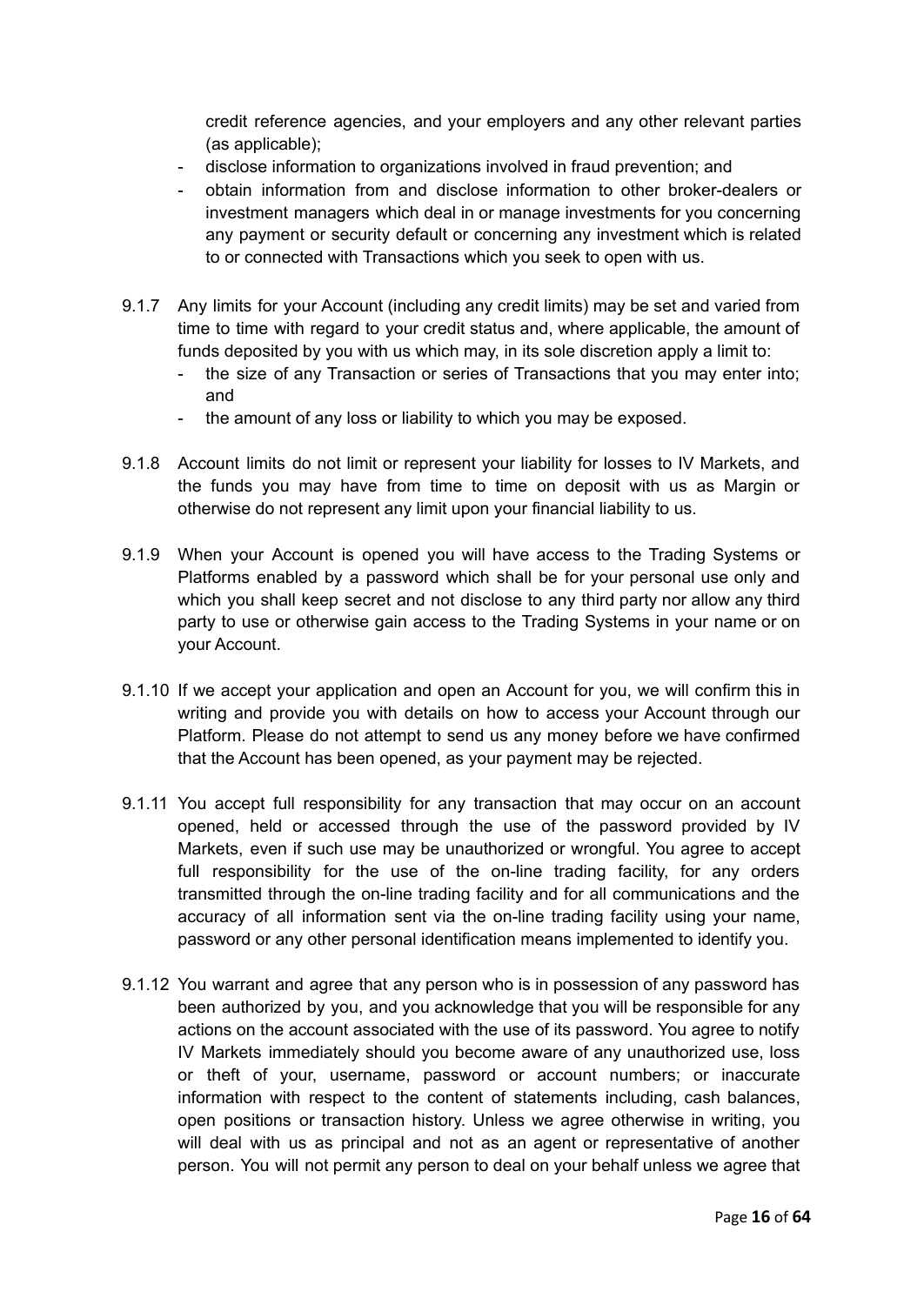such person (the "Trading Agent") can act on your behalf. We will be entitled to rely on any instructions given to us by the Trading Agent in relation to your Account. We may require confirmation that the Trading Agent has authority to act on your behalf at any time we reasonably consider appropriate.

9.1.13 Access to the Trading Platforms are furnished pursuant to a non-exclusive, non-transferable, revocable license and their use is subject to the terms of this Agreement.

#### <span id="page-16-0"></span>10 COMMUNICATIONS

#### **10.1** Language of Communication

- 10.1.1 All IV Markets standard documents will be available in English. If a document is translated into another language this will be for convenience purposes only and the English version will prevail.
- 10.1.2 Where we are able and it is commercially reasonable to do so, we will endeavor to provide you with documentation and communications in your choice of language. However, we reserve the right to communicate with you in English so long as this Agreement is in effect.
- **10.2** Communications in Writing
	- 10.2.1 Where the Agreement or Applicable Regulation requires us to communicate with you 'in writing', we will generally make such communications to you via e-mail, although on certain occasions we may use post if doing so is more appropriate or required under the circumstances or by Applicable Regulations and if we have your postal contact details.
	- 10.2.2 Where the Agreement requires you to communicate to us in writing, you can either send us a secure message through our Website's Chat facility (which directs your messages to IV Markets Support Team), or send us an e-mail from the e-mail address associated with your Account to [info@ivmarkets.com](mailto:support@geminicapital-global.com) or send us a letter by post, but be aware that messages will reach us quicker if they are sent electronically through Chat or email.
	- 10.2.3 You consent to us providing you with information through our Platform, by e-mail and/or by placing information on our Website. You also authorize us to communicate with you by letter, telephone, text message ("SMS") or e-mail, to discuss matters in relation to your Account, at any time whatsoever and agree that we may record all such communications.

## <span id="page-16-1"></span>11 ACCOUNT PAYMENTS

**11.1** The Cash Balance of Your Account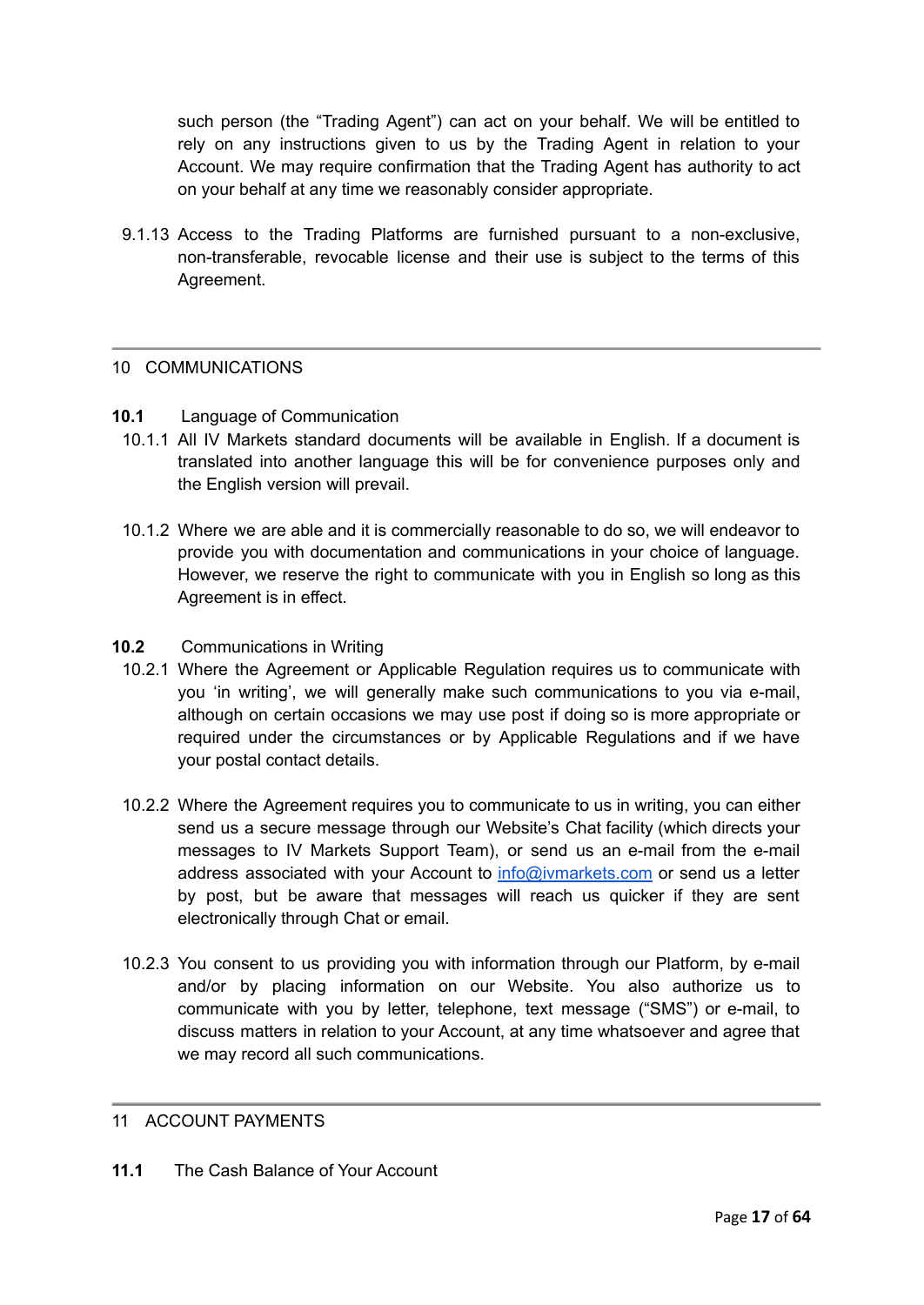- 11.1.1 Your Account will be credited from time to time with the amount of each payment of Margin, by any potential Realized Profits payable arising as a result of or in connection with a Transaction and any other payment received by us from you pursuant to this Client Agreement.
- 11.1.2 Your Account will be debited from time to time by the amount of each payment made by us to you at your request pursuant to this Client Agreement, by the deduction of our charges and by potential Realized Losses payable arising as a result of or in connection with a Transaction.
- 11.1.3 Unless otherwise agreed, you acknowledge and agree that no interest will accrue on any cash balance in your Account and that IV Markets will not be liable to pay you any such interest.
- 11.1.4 We will only accept deposits from you by BACS, telegraphic transfer, SWIFT and credit or debit card. No cash or pre-paid debit cards not bearing the Client's name will be accepted. Payments may be denominated in UK Pounds Sterling, US Dollars, Euros, or any other Currency agreed in advance with us.
- 11.2 Base Currency
	- 11.2.1 You shall designate a base currency for your Account which shall either be UK Pounds Sterling, US Dollars, Euros or any other currency agreed in advance with us referred to as the "Account Base Currency").
	- 11.2.2 Any sums deposited in your Account, if in a Currency other than the Account Base Currency, may be converted to that Account Base Currency at the prevailing conversion rate as designated by us unless alternative instructions from you are accepted by us.
	- 11.2.3 If any interest costs, commission and other charges to be debited to your Account are in a currency other than the Account Base Currency they may be converted to that Account Base Currency at the prevailing conversion rate as designated by us.
	- 11.2.4 All payments from your Account will be made on your request in the Account Base Currency unless another Currency is agreed in advance between you and us and will be made by BACS transfer, Telegraphic Transfer, SWIFT or, where payments were made by debit or credit card, and it is permitted, transfer of funds to the relevant credit or debit card account. We shall not be obliged to make any payment to you unless your cash balance remaining after making the payment would be sufficient to cover your Margin and any unrealized losses in relation to your open Transactions on your Accounts.
- 11.3 Payment and Withdrawal Conditions
	- 11.3.1 You agree to make payments due to us under this Client Agreement in accordance with the following Terms:
		- a) all electronic or telegraphic transfer or other bank fees in respect of payments by you will be your sole responsibility; and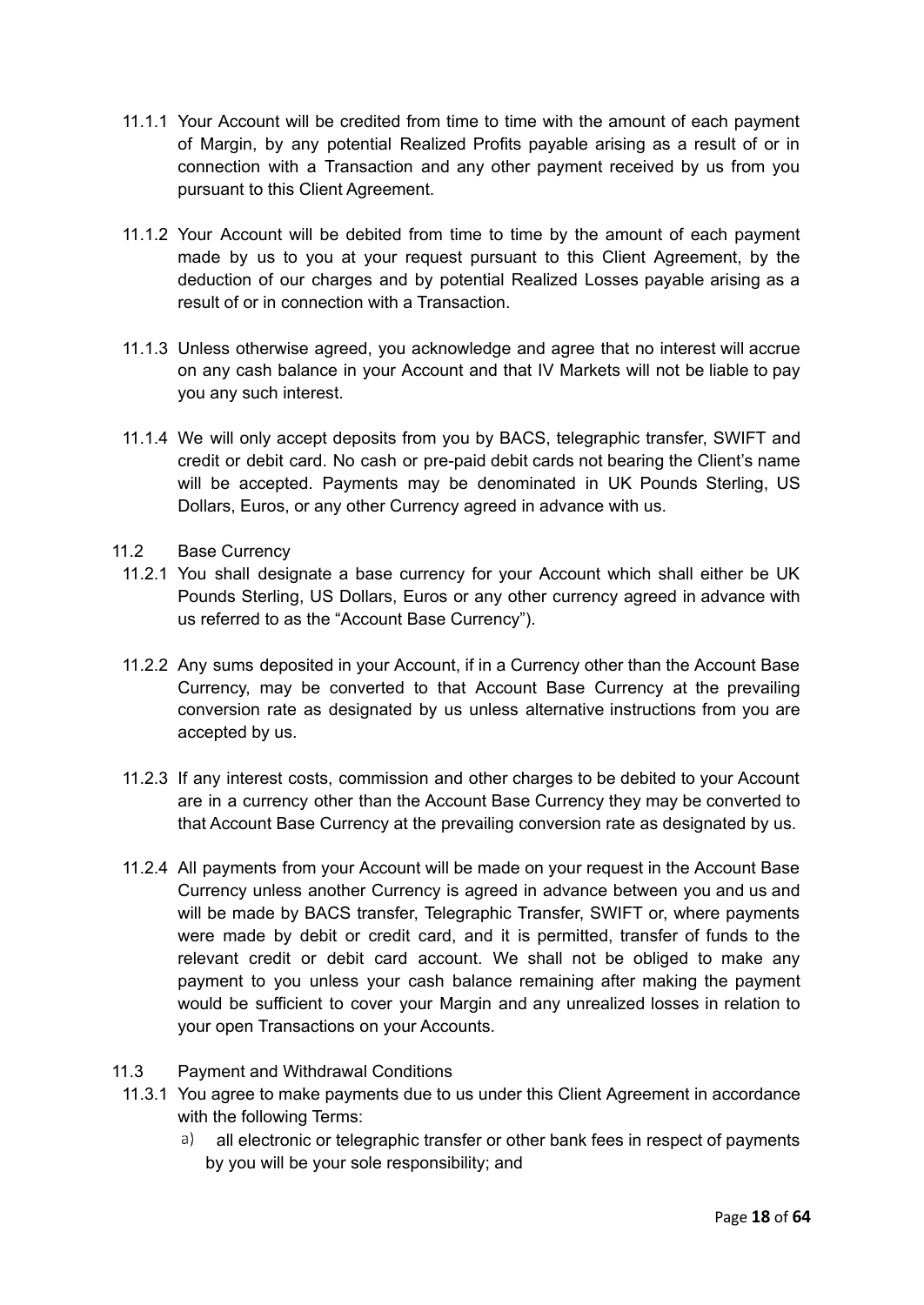- $b)$ any payment made to us will only be treated as received when we receive cleared funds; and
- C) if any payment is not received by us on the due date for payment then, without limitation of any other rights which we may have, we will be entitled to charge interest on the overdue amount (both before and after judgment) at a rate of 1% per month from the date payment was due until the actual date of receipt by us; and
- $\phi$  they are made on your behalf by an authorized and regulated firm referred to as

"Authorized Person" and:

- i. the Authorized Person is appointed by you in relation to the Account and is not acting pursuant to a limited power of attorney; and
- ii. we have an agreement in place with that Authorized Person; and
- iii. we have verified the account the payment is made from (where applicable) and undertaken all checks that we in our sole discretion determine are necessary or appropriate in the circumstances to comply with Applicable Regulations; and
- iv. you indemnify us for and hold us harmless against any costs or expenses (including all legal fees and expenses) which we may incur, either before or after the commencement of any legal action, to recover payments due; and
- 11.3.2 We may in our sole and reasonable discretion refuse or delay giving effect to your request for a withdrawal of money from your Account (in whole or in part), including as a result of any request to close that Account, if any of the following apply (or, where applicable, we reasonably consider that they apply):
	- a) on any calendar day, you have already made an exceptionally high number of requests (as determined by IV Markets) to withdraw money from that Account;
	- $(b)$  the money is required:
		- i. to cover any Commission, Realized Losses or net unrealized loss in respect of your Forex and CFD Margin Trades on your Account;
		- ii. to ensure that your Cash is greater than zero on your Account;
	- $\mathsf{C}$ the money may be required to meet a payment obligation on that Account that is due or reasonably likely to fall due within the next five (5) Business Days:
	- $\phi$  we need the money to make a Deduction or exercise our right of Set-Off or to cover any other fees or costs payable in respect of that Account in accordance with the Agreement or Applicable Regulations (including, but not limited to, any fees for market data or for tax purposes);
	- $e)$ we are required to do so under Applicable Regulations or we reasonably suspect that there has been a breach of Applicable Regulations:
	- $f$ ) there is an unresolved dispute or a potential dispute between us and you in connection with the Agreement, including where you have breached the Agreement or we know or reasonably suspect that you may breach the Agreement; or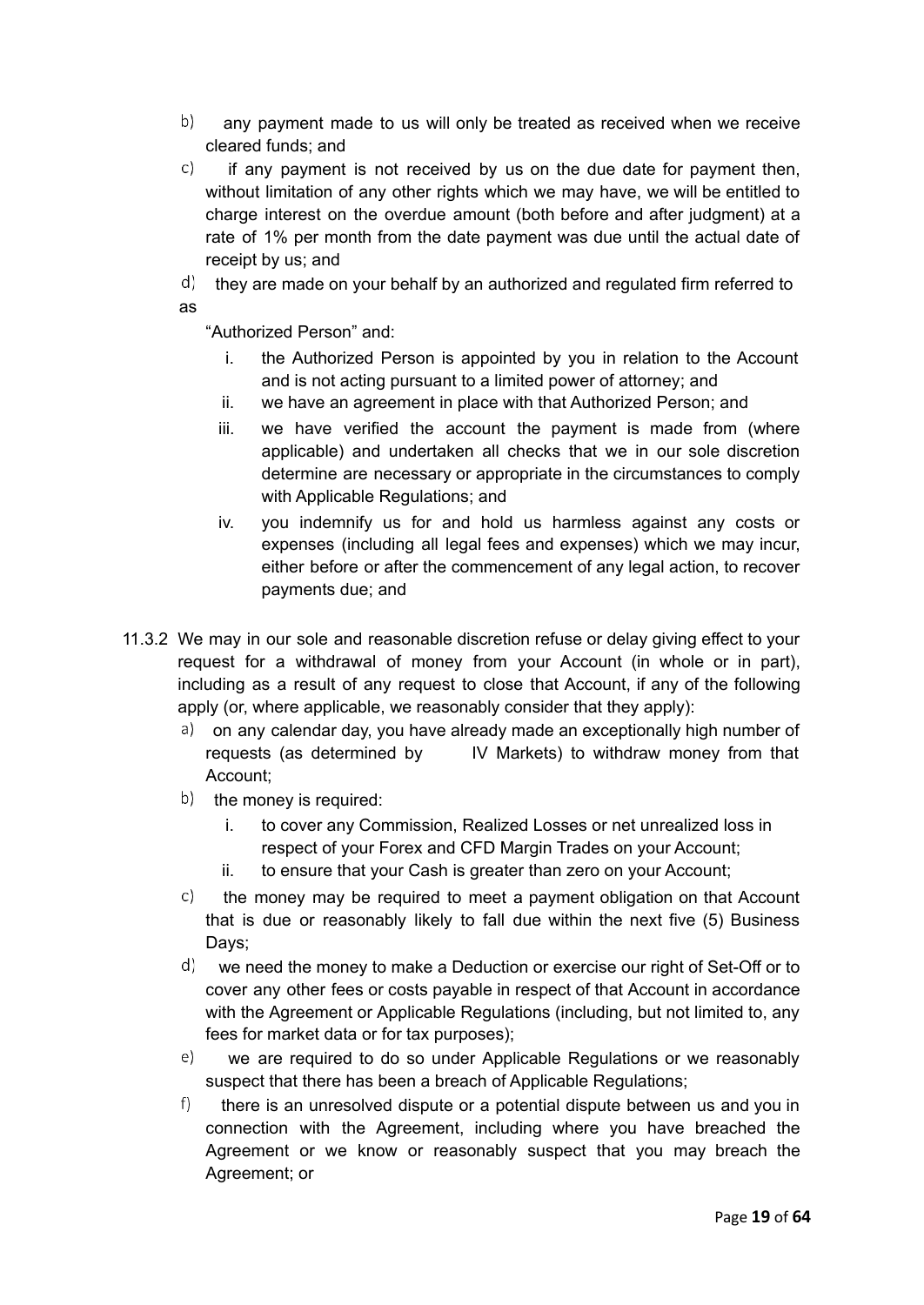- $\beta$  we know or reasonably suspect that the instruction has been provided by an Authorized Person acting pursuant to a limited power of attorney, and we will (except in some cases where (e) above applies) notify you as soon as reasonably practicable if we decide to refuse or delay giving effect to your request for a withdrawal and such action shall be as a result of any Exceptional Circumstance.
- 11.3.3 If your Account has a negative Cash value following Account Close-Out or termination of this Agreement, that negative Cash value represents a debt owed to us which at our sole discretion can be due and payable immediately.
- 11.3.4 Under certain circumstances there may be a delay in processing your payments or withdrawals. Such delay may be due to the time it takes for our systems to process the payments or withdrawals, circumstances outside our control or an issue in relation to your payments or withdrawals that we may be attempting to resolve to comply with Applicable Regulations.
- 11.3.5 Please note that as part of the measures we take to prevent money laundering and fraud, withdrawals of money from your Account will only be processed by us where the destination for the money being withdrawn is the same as the origin of your payments made, unless (and subject to our prior approval) you have notified us in writing that your payment details have changed. We will only deviate from this policy in exceptional circumstances.
- 11.3.6 In certain exceptional circumstances, you may nominate an individual (your spouse, partner or child aged over 18) and accompanying bank account to fund your Account. This nominated individual will be subject to our usual Anti Money Laundering and anti-fraud checks. Funds from a nominated individual will be processed entirely at the discretion of IV Markets and we reserve the right to refuse any third-party funding request at our absolute discretion.
- 11.3.7 To make a withdrawal, you must submit a request either in writing, by telephone or by email. Where possible all funds will be returned to the same account, or source, from which they were originally deposited. Charges may apply; please contact inf[o@ivmarkets.com](mailto:support@geminicapital-global.com) for up-to-date information on the applicable charges.

#### <span id="page-19-0"></span>12 ORDERS AND CONFIRMATIONS

#### **12.1** Communication of Orders

- 12.1.1 IV Markets operates a Straight Through Processing (STP) order execution system. Orders for execution of Transactions between you and us are to be given to us electronically through the Straight Through Processing Trading Systems.
- 12.1.2 We do not accept orders by telephone other than in the circumstances set out in clause

17.2.12. In the case of an emergency, you can close out an order by talking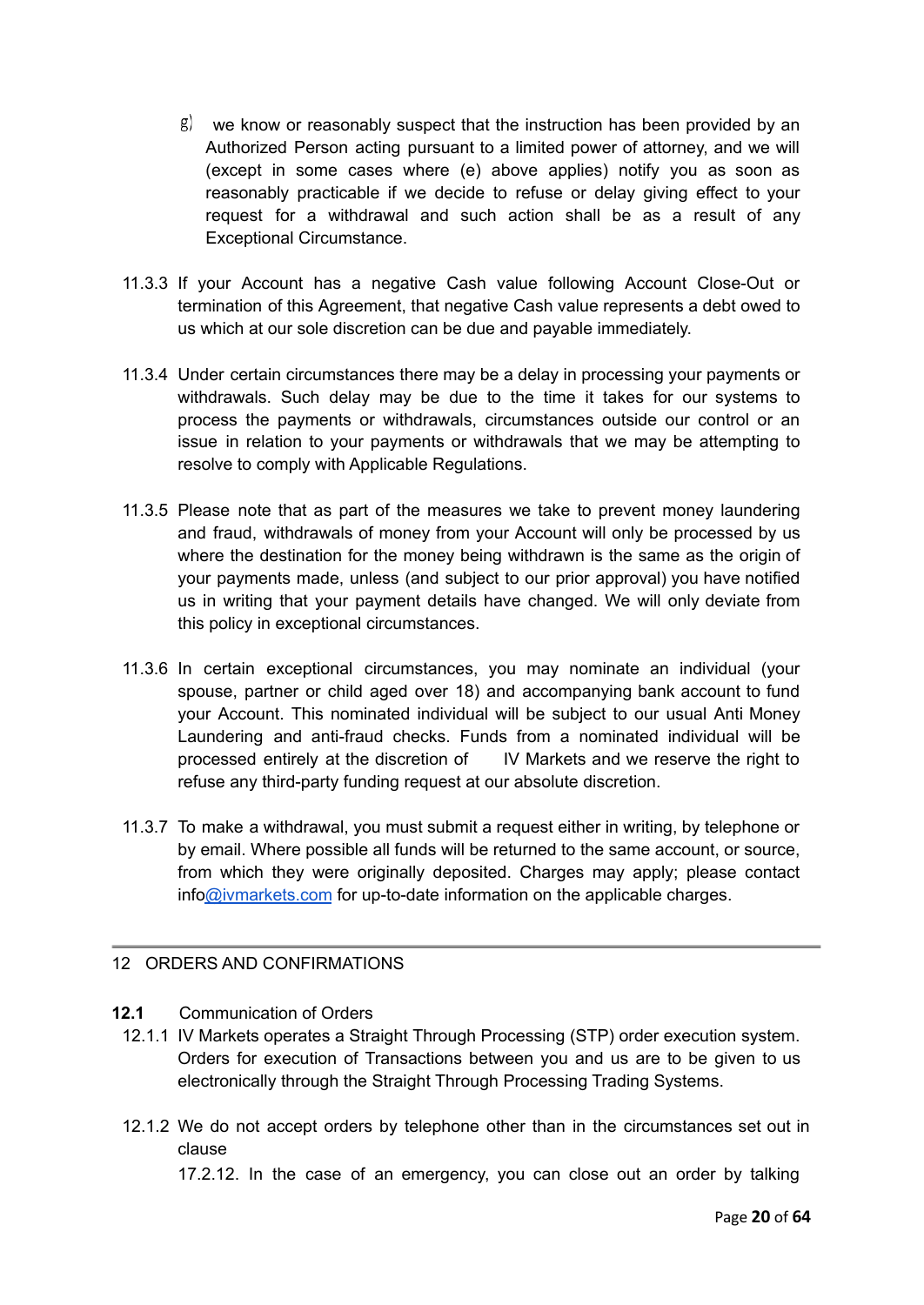directly to a broker of IV Markets only during normal office hours. No message may be left, and no orders may be closed using answer phone or voicemail facilities or by facsimile.

- 12.1.3 Telephone calls may be recorded for the purposes of fraud prevention and quality control and by agreeing to these Terms you agree to such recordings.
- 12.1.4 Acceptance of your order will be evidenced by IV Markets's confirmation of that order. The validity of any order shall not, however, be affected by any failure or delay in such order being confirmed. Acceptance of any order does not constitute any acknowledgment agreement or representation that your Initial Margin or Margin requirement in respect of the order or your existing order is satisfied.
- 12.2 Market Liquidity Provider and Market Action
	- 12.2.1 If a Market or Liquidity Provider (or an intermediate broker or agent, acting at the direction of, or as a result of action taken by, a Market) takes any action which we determine affects or may affect a Transaction, then we may take any action which we, in our sole discretion consider desirable to correspond with such action or to mitigate any loss incurred as a result of such action. Any such action taken by us will be binding on you.
	- 12.2.2 We reserve the right, in our sole discretion, to change your underlying Liquidity provider to another provider in order to protect against abuse of our systems. Such a change may result in variable spreads being applied to Markets you trade. If the Liquidity Provider is changed, we shall have no requirement to notify you or give you prior warning of the change, conversely we shall not be obligated to change any liquidity provider and may take any other action permitted by the Agreement.
- 12.3 Price
	- 12.3.1 IV Markets makes no warranty, express or implied, that the bid and offer prices quoted on IV Markets Trading Systems represent the prevailing Market prices. Our quoted prices may reflect, at our discretion, Market volatility or additional costs and charges which may result in an increase in the Spread as well as per Transaction or per-lot Commission.
	- 12.3.2 Prices quoted for Forex and CFDs on our Platforms, are derived by reference to the price of the Underlying Market, which are quoted by our Liquidity Providers whom all orders will be transmitted for execution. To this price may be added IV Markets's spread and fees so the price may differ from the exchange or Market Makers quotes on the underlying instrument, however IV Markets will seek out the best possible consideration on the Underlying Asset.
- 12.4 Limitations
	- 12.4.1 IV Markets may, at its discretion refuse to accept any Order from you but will notify you of any such refusal, without giving any reasons, promptly following receipt of your instructions.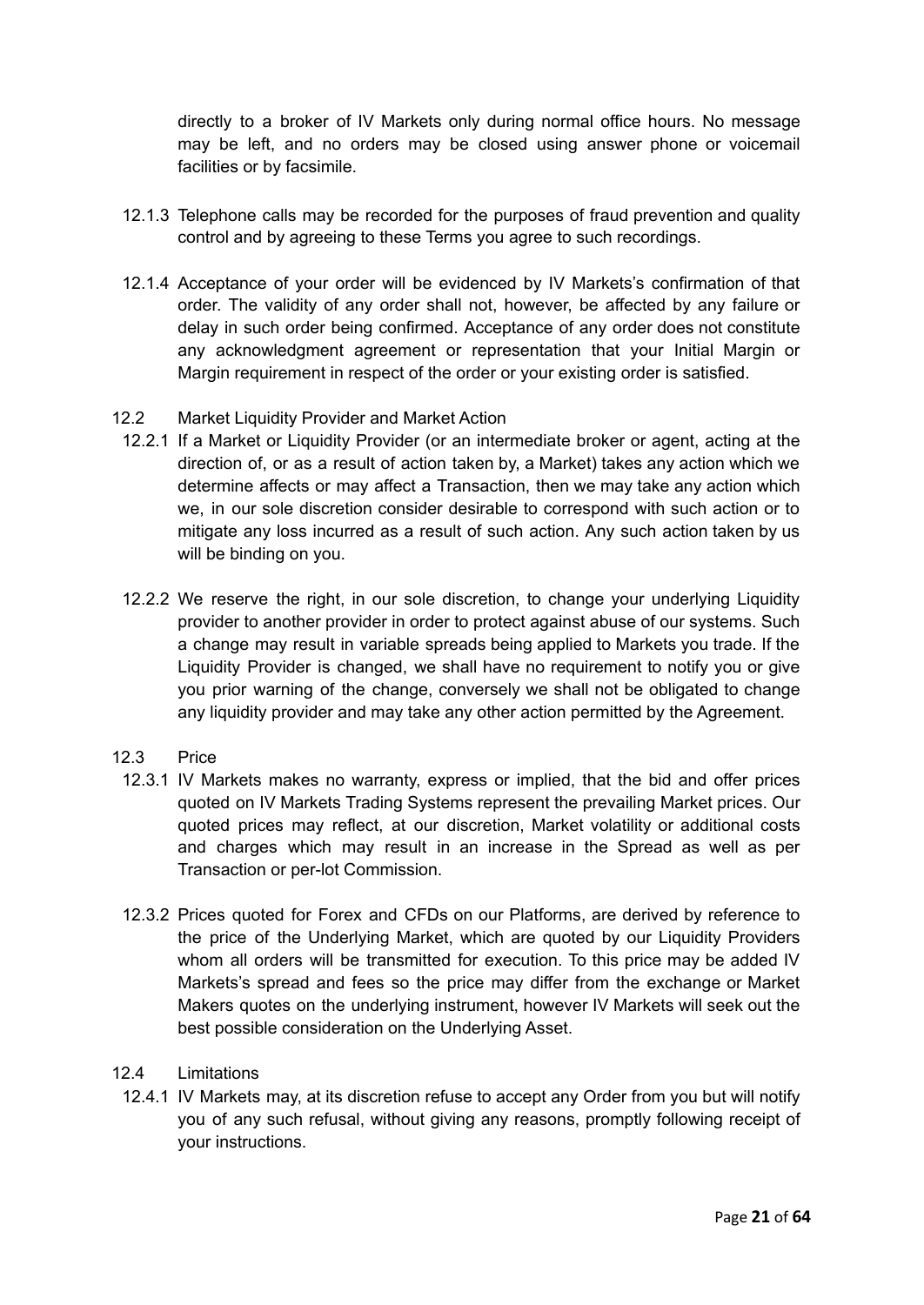- 12.4.2 IV Markets may cancel any instructions previously given by you provided that IV Markets has not acted on your instructions.
- 12.4.3 Without prejudice to the generality of the foregoing IV Markets reserves the right to limit the number of Open Positions that Clients may enter or maintain in Client's Account. IV Markets reserves the right, in its sole discretion, to refuse to accept any Order opening a new position or increasing an Open Position.

#### 12.5 Regulated Market

You acknowledge and agree that by executing the Client Account Application that you have given us your prior express consent to execute all Orders on an Over The Counter (OTC) basis outside a regulated Market (as such terms are defined by FSA Rules).

#### 12.6 Confirmation of Orders and Account Statements

We may send you confirmations and account statements electronically or provide you with online access to confirmations and account statements stored on your IV Markets website Account. You must notify us in writing if you wish to receive confirmations in hard copy rather than electronically. Each confirmation will, in the absence of a Manifest Error, be conclusive and binding on you, unless we receive any objection from you in writing within two Business Days of the date of the relevant confirmation or we notify you of an error in the confirmation within the same period.

# 12.7 Intermediate Brokers and Other Agents

We may, at our sole and absolute discretion, arrange for any Transaction to be affected with or through the agency of an intermediate broker, who may be an Affiliate of ours, and may not be in the United Kingdom. Neither we nor our respective directors, officers, employees or agents will be liable to you for any act or omission of an intermediate broker or agent. No responsibility will be accepted for intermediate brokers or agents selected by you.

- 12.8 Order Execution Policy
	- 12.8.1 We provide you with price quotes and you may place Orders on the basis of those price quotes. Under the Financial Services Authority Act, 2011 IV Markets is required to take all reasonable steps to obtain the best possible result (or "best execution") on behalf of our clients when we transmit orders to our liquidity providers for execution. When selecting the venue on which to transmit trades, IV Markets will take reasonable measures to ensure that the selected venue obtains the best possible trading result for you.
	- 12.8.2 We operate an Order Execution Policy which forms part of the Agreement. Therefore, by entering into an Agreement with IV Markets, you are also agreeing to the terms of our Order Execution Policy.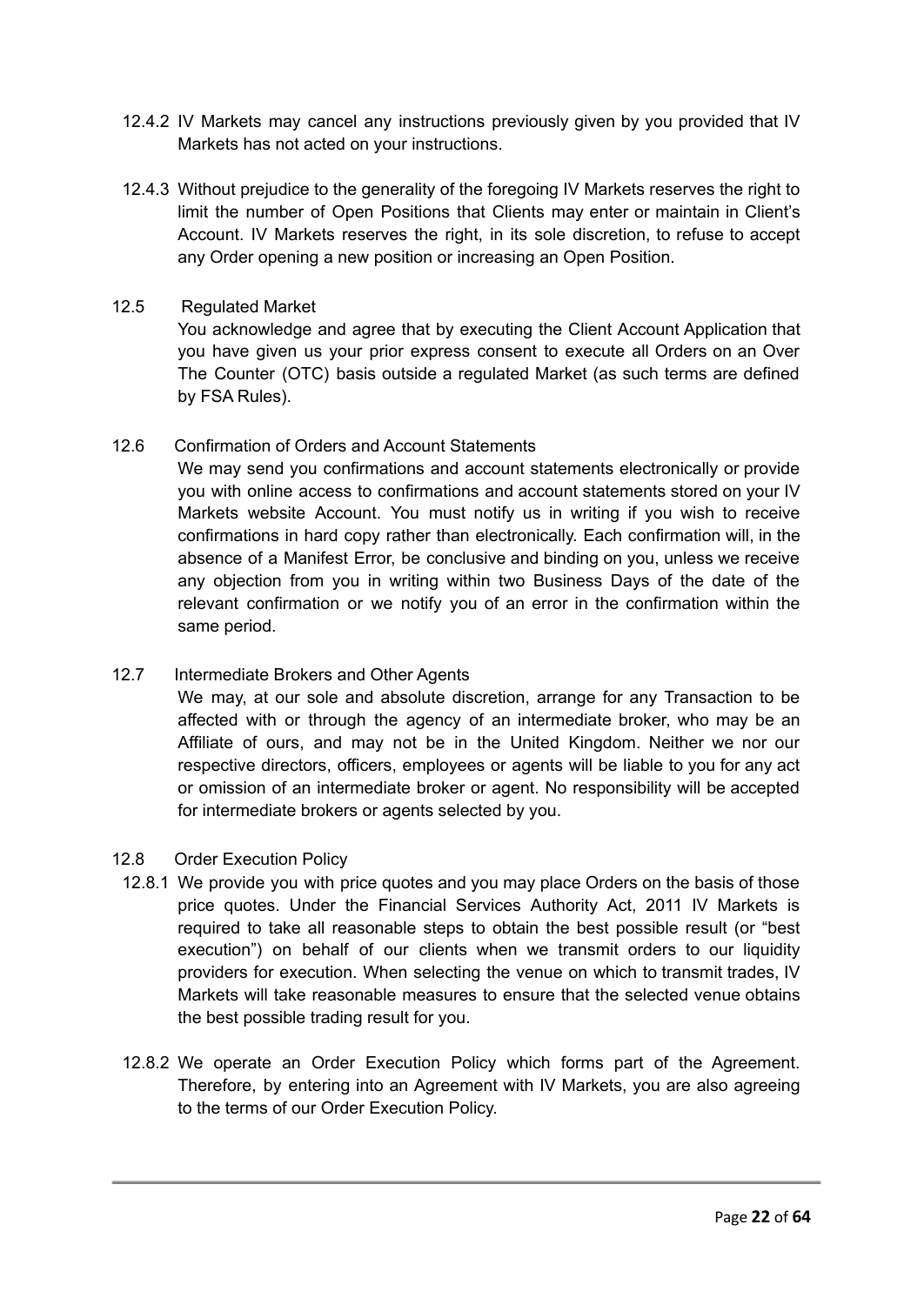#### 13 ON THE USE OF THE TRADING PLATFORM

- **13.1** The client shall make sure his/her orders are being executed in accordance with the Laws, Policies and Regulations in force, from time to time. In the event the client voluntarily and /or involuntarily partakes in any improper use of the trading platform including but not limited to, insider trading, false trading, price rigging, use of deceptive statement as inducements, fraudulent transactions, market manipulation, false or misleading statement inducing securities transactions, churning, money laundering and terrorist financing; under such circumstances, IV Markets may, at its sole direction, without prior notice be required, immediately terminate his/her access to the trading platform, and/or close any of his/her account (s) and/or refuse or cancel any orders and /or deduct all historic trading profits and relevant fees gained through such activities.
- **13.2** Churning is a fraudulent practice where introducing brokers trade excessively in a client's account to make additional commissions or rebates. IV Markets does not permit the practice of "Churning" on the Trading Platforms and considers this improper use of our Trading Platforms.
- **13.3** If more than half of the orders are open and closed within 10 minutes, IV Markets considers this improper use of our Trading Platforms

#### <span id="page-22-0"></span>14 CLIENT MONEY, SAFEGUARDING AND ADMINISTRATION OF ASSETS

- **14.1** As we have categorized you as a Retail Client in accordance with Applicable Regulations, we are obliged to treat the money you transfer to us, money paid to us on your behalf or is credited by us to your account, as "Client Money", in accordance with FSA's Client Money Rules.
- **14.2** To safeguard client funds, the rules require IV Markets to hold Client funds separate from its own money in "Segregated Accounts" with an approved bank. This account holds the aggregate of all Clients' money.
- **14.3** IV Markets may debit or credit the Client's Account with all sums payable by or to the Client.
- **14.4** Interest will not be payable on credit balances in the Client's Account.
- **14.5** All Clients will have online access to their own Account at all times, detailing their Account balance and the Transactions performed.
- **14.6** IV Markets has the permission of FSA to safeguard and administer assets, the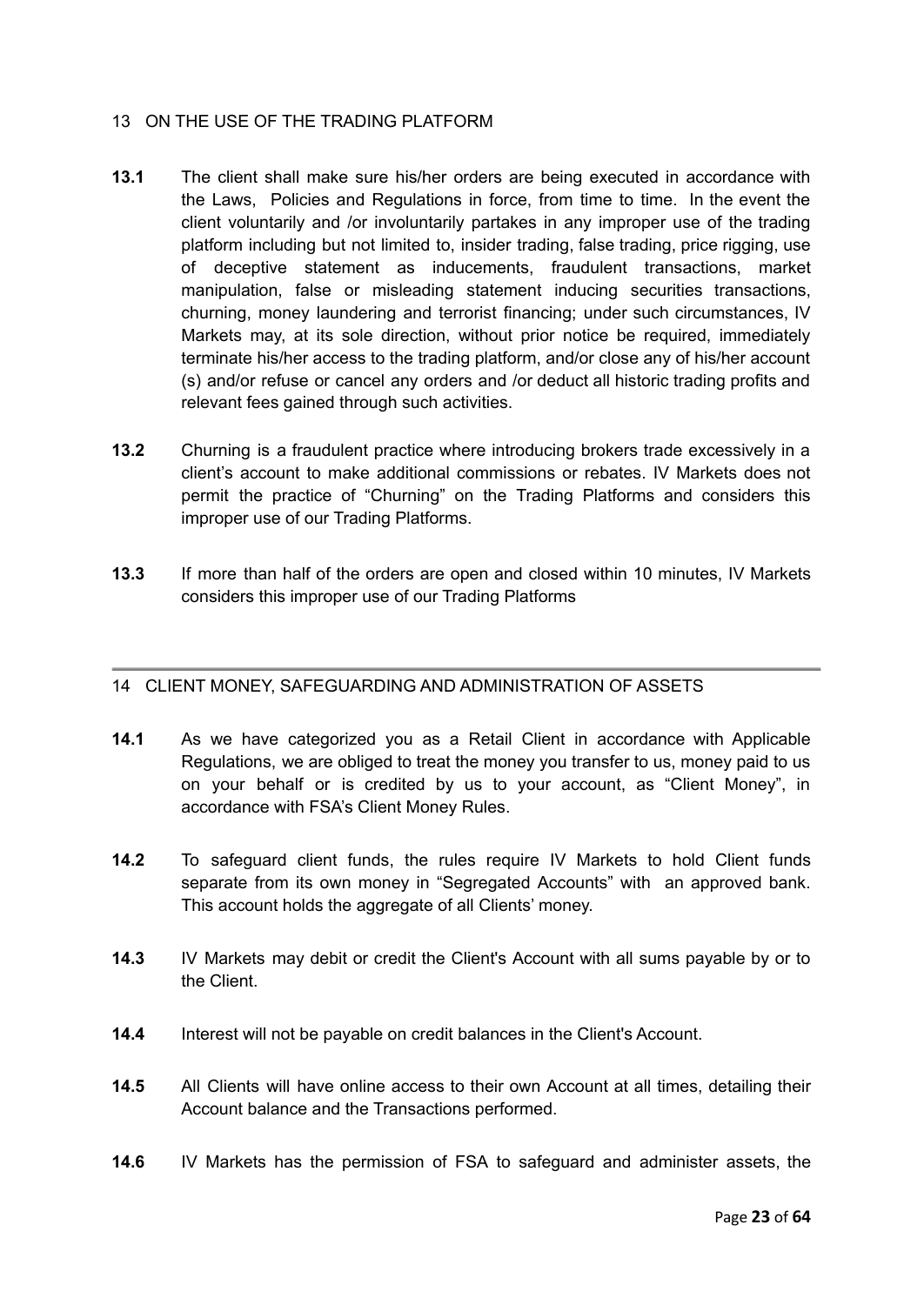activity consisting of both:

- the safeguarding of assets belonging to another; and
- the administration of those assets
- **14.7** The FSA rule requires a firm to arrange adequate protection for Clients' assets when it is responsible for them. The rules are designed primarily to restrict the commingling of Client and firm's assets and minimize the risk of the Client's investments being used by the firm without the Client's agreement or contrary to the Client's wishes or being treated as the firm's assets in the event of its insolvency.
- **14.8** IV Markets has placed the appropriate procedures to protect clients' assets and investments for which it is responsible.
- **14.9** Unless the Client has notified the Company in writing to the contrary, IV Markets may hold Client Money on the Client's behalf in a Segregated Account located at an approved institution or pass money held on the Client's behalf to an intermediate broker, settlement agent or Over the Counter (OTC) counterparty located at another approved institution.
- **14.10** If we have categorized you as a Professional Client or an Eligible Counterparty then, as permitted by Applicable Regulation, we may acquire full ownership of all amounts received from you, or credited by us to your Account. This money may be used to cover your potential liabilities to us under the Agreement. Such money may not constitute client money for the purposes of Applicable Regulation and so may not be segregated from money held in our own account(s) and may be used by us in the course of our business. You will rank as a general creditor of us in respect of this money in the event of our insolvency. IV Markets reserves right to apply discretion to Professional Clients who request to be afforded the same rights as Retail clients under Client Money regulations and have segregation of their funds. If as a Professional Client, you request the segregation of your funds, you must notify IV Markets in writing and we will contact you to explain the process and any additional requirements applicable to the change.
- **14.11** We will take reasonable care in the selection of any bank or third party holding Client Money under clauses 13.1 and 13.2. We shall not be liable for the solvency, acts or omissions of any bank or other third-party holding Client money under clauses 13.1 and 13.2 except as a result of our negligence, fraud or willful default.
- **14.12** The Client agrees that, in the event that there has been no movement on the Client's Trading Account balance for a period of at least six years (notwithstanding any payments or receipts of charges, interest or similar items) and the Company is unable to trace the Client despite having taken reasonable steps to do so, the company may release any Client's money balances from the Segregated account. Having released the money from the segregated account, should a valid claim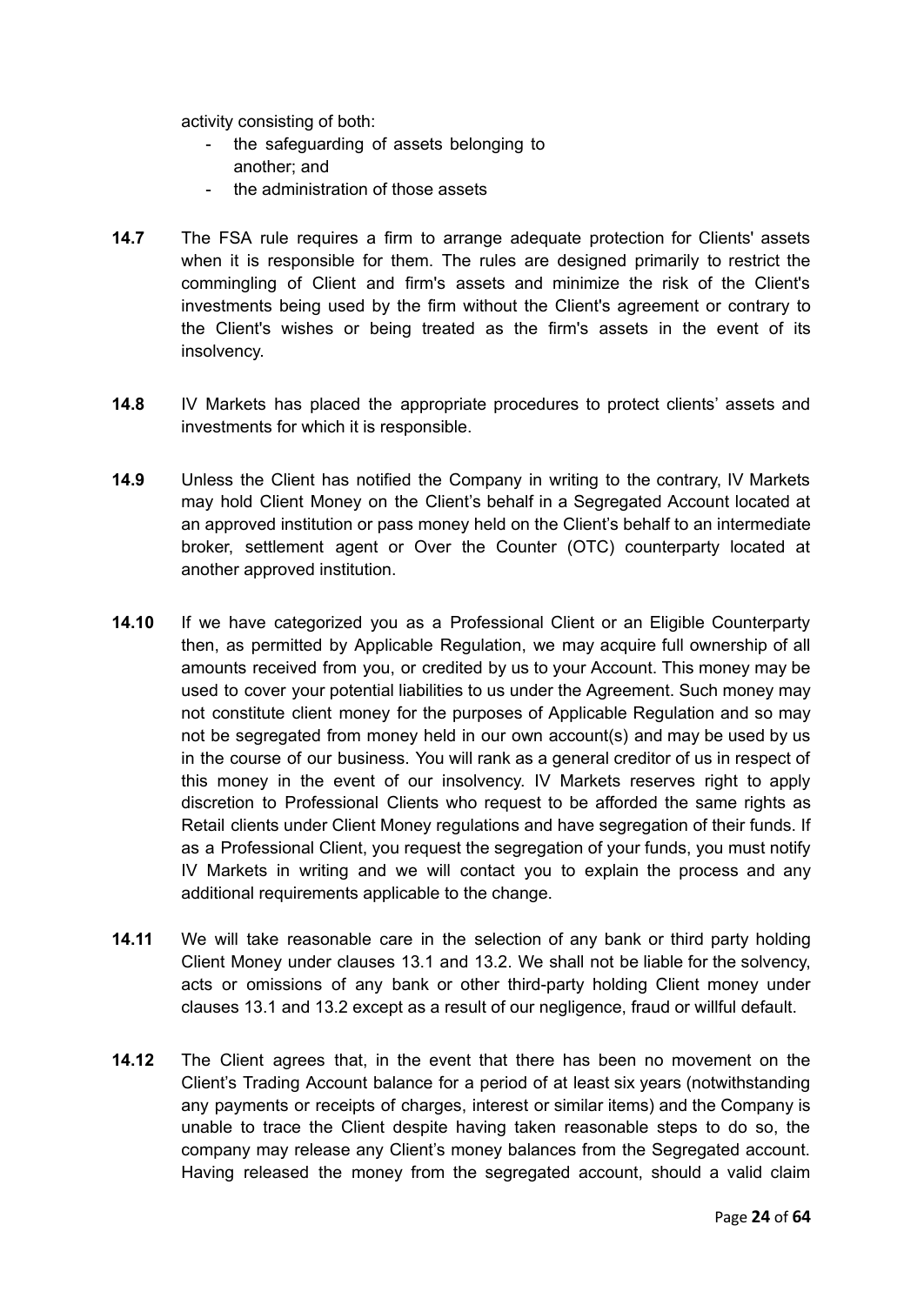subsequently be made against the money IV Markets will make good any valid claim.

- **14.13** You acknowledge and agree that you waive any entitlement (under the Client Money Rules or otherwise) to receive interest on any money that we hold for you.
- **14.14** At the close of business on each Business Day we carry out reconciliations between money required to be held in the Client Money bank account(s) and Client Money that is held in the Client Money bank account(s) in accordance with Applicable Regulations. Any required transfer to or from the Client Money bank account in respect of your Account will take place on the following Business Day. We may carry out such reconciliations and transfers more frequently, should we reasonably consider that this is necessary to protect our or your interests.

#### <span id="page-24-0"></span>15 REPRESENTATIONS, WARRANTIES AND COVENANTS

#### **15.1** Representations and Warranties

15.1.1 You represent and warrant to us on and as of the date this Client Agreement comes into effect and on and as of each date on which any Transaction is outstanding, as follows:

if you are an individual that you are of sound mind, legal age and legal a) competence;

- $\langle b \rangle$  regardless of any subsequent determination to the contrary, you are suitable to trade Complex Product which are high risk products; such as CFDs, Spread Bet and Rolling Spot Forex Contracts by having the requisite level of knowledge and experience to understand the risks involved with trading such products, as also explained in the General Risk Warning Notice and the product specifications in Schedules 2 and 3.
- $\circ$  Additionally, we may at our sole discretion, may require you to have either:
	- i. certain number of completed Transactions (as determined by IV Markets) of the type to be executed with IV Markets under this Agreement for a reasonable period of time (as determined by IV Markets); or
	- ii. you agree to trade on Demo Trading Platforms available to you on the IV Markets website.
- $\vert d \vert$  IV Markets may, in its sole discretion, decline to permit any real Trades to be affected in your Account until you have, in IV Markets's sole judgment, satisfactorily traded on the Demo Trading Platform.
- you are willing and financially able to sustain a total loss or more than your invested funds as a result of engaging in trading Complex Products such as Rolling Spot Forex and CFDs;
- $f$ ) you have all necessary authority, powers, consents, licenses and authorizations and have taken all necessary action to enable you lawfully to enter into this Agreement and future Transactions and to grant the Security interests and powers referred to in this Client Agreement;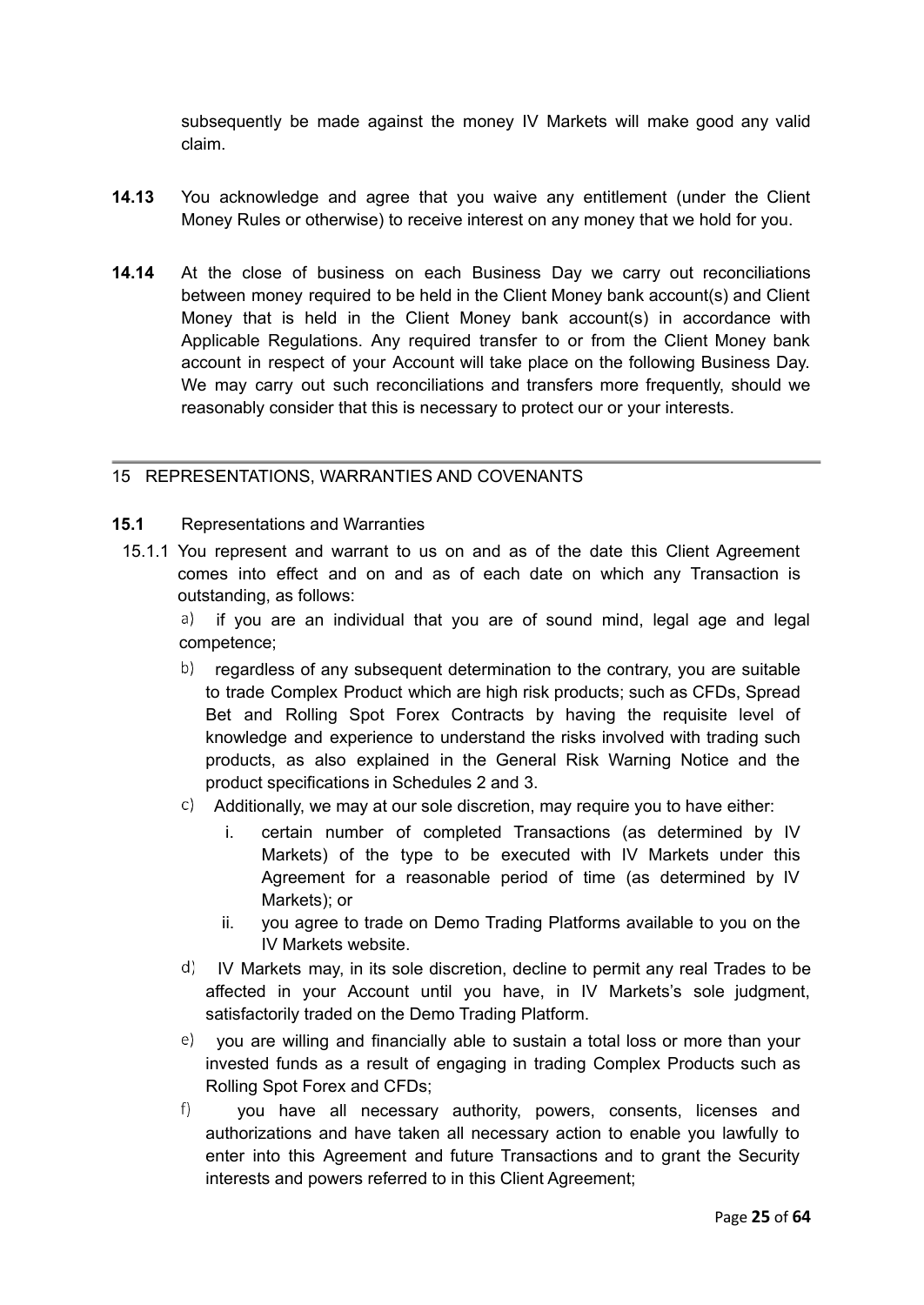- g) where applicable, the person or the persons entering into this Client Agreement and each Transaction made by you or on your behalf by an Authorized Person (except under a limited power of attorney) on our trading Platforms have been duly authorized to do so;
- $h$ this Client Agreement, each Transaction and the Terms and obligations created under or in connection with them, including but not limited to any Transactions subsequent to the use of your Access details, are binding upon you and enforceable against you in accordance with their terms (subject to applicable principles of equity) and do not and will not violate the terms of any Applicable Regulation, order, charge or agreement by which you are bound or which you or any of your assets are subject:
- $\vert \vert$ unless you have informed us otherwise in writing you will at all times act as principal and sole beneficial owner (but not as trustee) in entering into this Client Agreement and performing each Transaction;
- $\mathbf{j}$  all details supplied on your Client Account Application as well as any other information which you provide or have provided, and you shall keep current to us in respect of your financial position or other matters is accurate, complete and not misleading;
- $(k)$  except as otherwise agreed by us, you are the sole beneficial owner of all Margin you transfer under this Client Agreement, free and clear of any security interest whatsoever other than a lien routinely imposed on all Securities in a clearing system in which such Securities may be held; and
- $\vert$ ) you are solely responsible for ascertaining whether any Transaction entered into under this Client Agreement is lawful under Applicable Regulations of the jurisdiction of your residence.

# **15.2** Covenants

- 15.2.1 You covenant and agree with us, as follows:
	- $a)$  you will at all times obtain and comply, and do all that is necessary to maintain in full force and effect, all necessary authority, powers, consents, licenses and authorizations to:
		- i. enable you to lawfully perform this Client Agreement and each Transaction; and
		- ii. without limiting the generality, interests and powers referred to in this Client Agreement referred to in this clause;
	- b) you will promptly notify us of the occurrence of any Event of Default or Potential Event of Default with respect to you or, where applicable, any Credit Support Provider;
	- you will promptly notify us if:
		- i. you become aware of any detail supplied on your Client Account Application or any other information provided to us in respect of your financial position or other matters being inaccurate, incomplete or misleading when supplied or provided or
		- ii. any such detail or information subsequently becomes inaccurate, incomplete or misleading;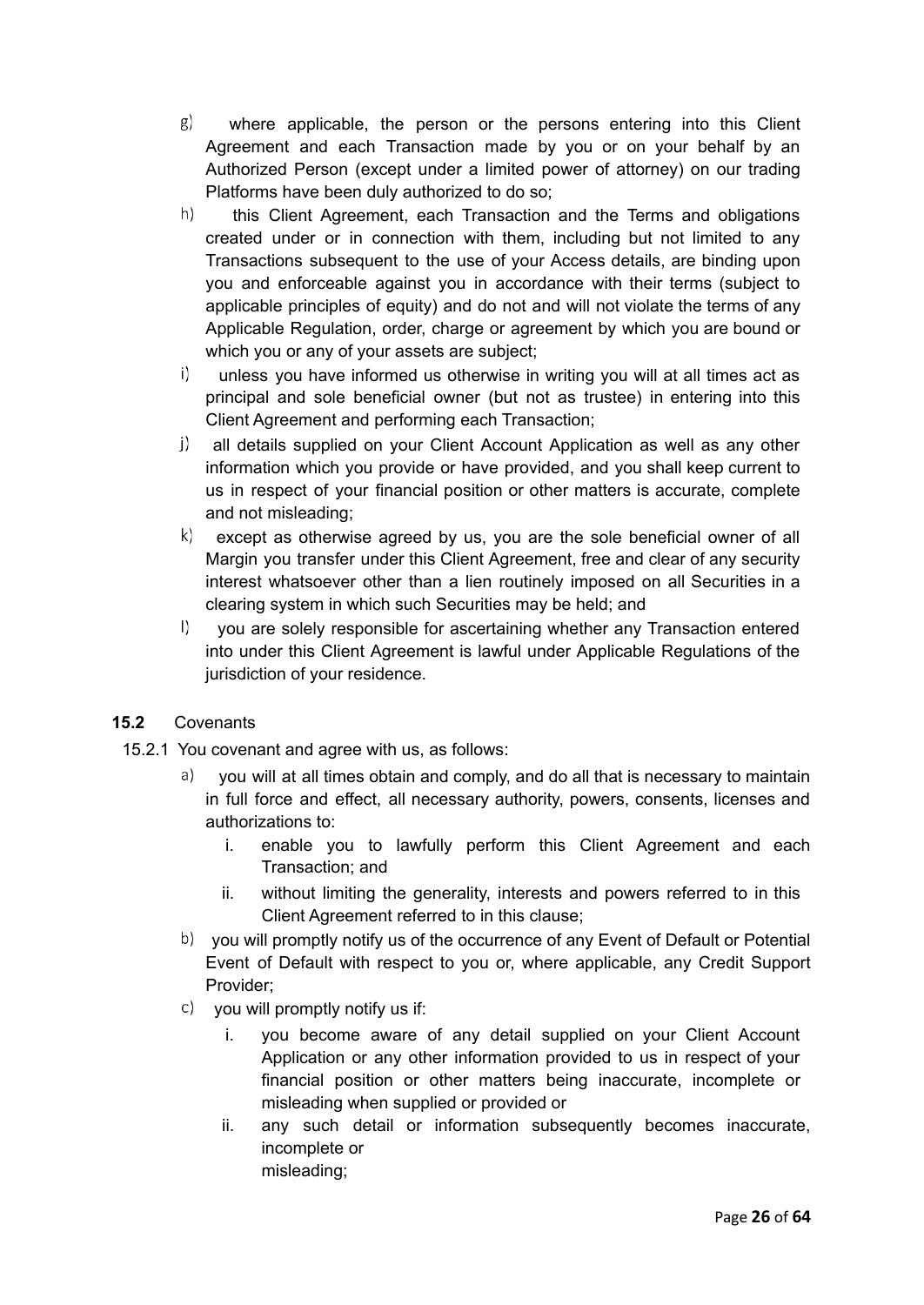$\vert$  d) you will at all times use all reasonable steps to comply with all Applicable Regulations in relation to this Client Agreement and any Transaction

#### <span id="page-26-0"></span>16 TERMINATION

- **16.1** You may terminate the Agreement at any time by giving at least 3 Business Days prior written notice to us.
- **16.2** We may terminate the Agreement at any time by giving at least 10 Business Days prior written notice to you, except that we may terminate the Agreement immediately if you fail to observe or perform any provision of the Agreement, upon the occurrence of any Event of Default, or at any time at which you have no open Transactions in your Account.
- **16.3** Termination will be without prejudice to accrued rights and remedies and the existence and enforceability of any open Transaction, which will remain open until closed in accordance with the Agreement.
- **16.4** At any time after termination of the Agreement, we may, without notice, close out any of your open Transactions.
- **16.5** Upon termination of the Agreement, any and all amounts payable by you to us will become immediately due and payable, including:
	- a) all outstanding Commissions, fees and other charges;
	- b) any losses incurred by us as a result of or in connection with such termination; and
	- c) any losses and expenses realized in closing out any Transactions or settling or concluding outstanding obligations incurred by us on your behalf.
- **16.6** Any and all provisions that by their terms or nature are intended to apply after termination of this Client Agreement will survive such termination, and each Transaction that is open at the time of termination will continue to be governed by this Client Agreement and any additional understandings or agreements between us in relation to such Transaction, in each case until any and all obligations in respect of such Transactions have been fully performed.

## <span id="page-26-1"></span>17 MANIFEST ERRORS

**17.1** A "Manifest Error" means a manifest or obvious misquote by us, or any Market, Liquidity Provider or official price source on which we have relied in connection with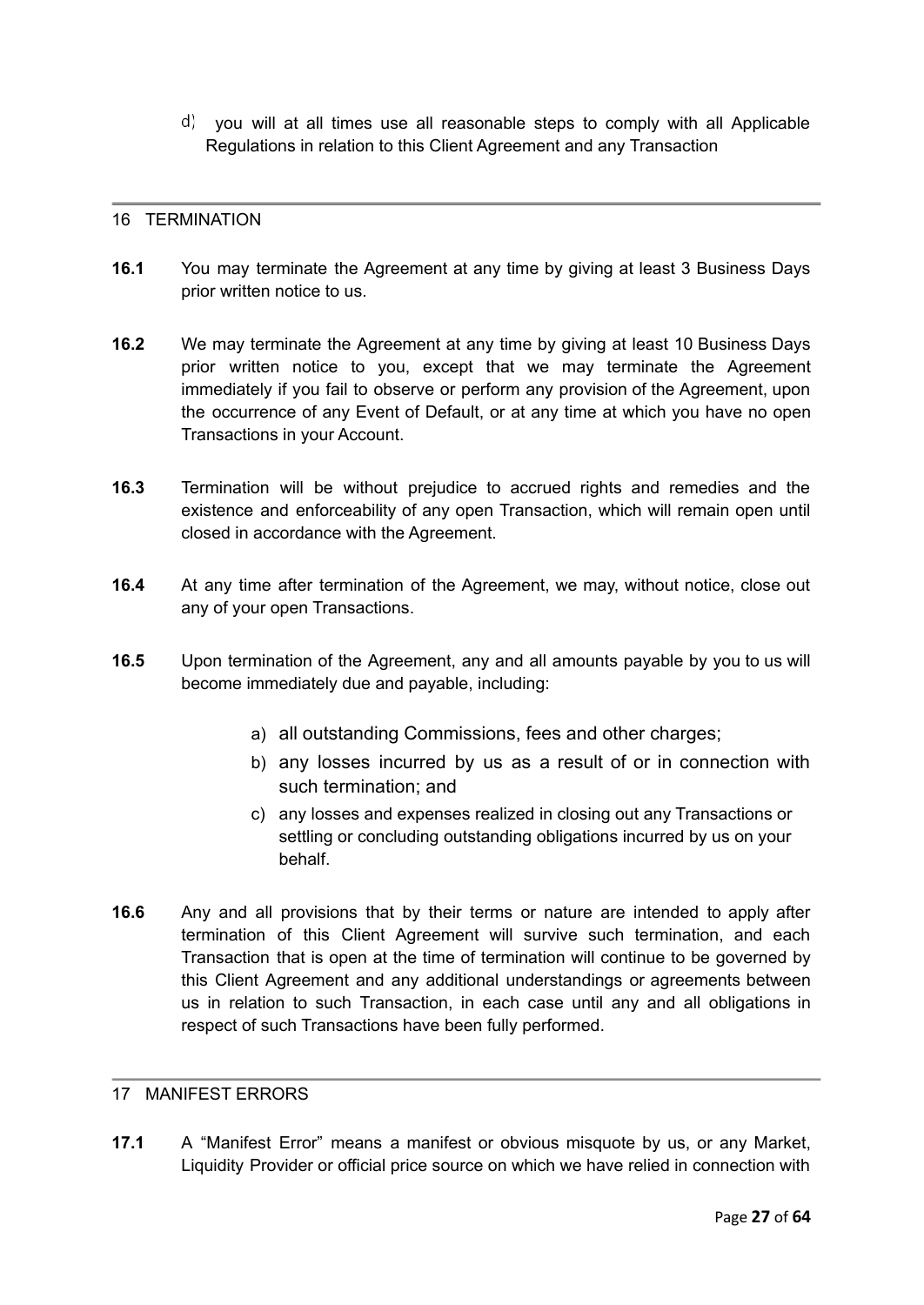any Transaction, having regard to the current Market conditions at the time an Order is placed as determined by us.

- **17.2** When determining whether a situation amounts to a Manifest Error, we may take into account any information in our possession, including information concerning all relevant Market conditions and any error in, or lack of clarity of, any information source or announcement.
- **17.3** We will, when making a determination as to whether a situation amounts to a Manifest Error, act fairly towards you but the fact that you may have entered into, or refrained from entering into, a corresponding financial commitment, contract or Transaction in reliance on an Order placed with us (or that you have suffered or may suffer any loss) will not be taken into account by us in determining whether there has been a Manifest Error.
- **17.4** In respect of any Manifest Error, we may (but will not be obliged to):
	- a. amend the details of each affected Transaction to reflect what we in our sole and absolute discretion consider to be the correct or fair terms of such Transaction absent such Manifest Error; or
	- b. declare any or all affected Transactions void, in which case all such Transactions will be deemed not to have been entered into.
- **17.5** We will not be liable to you for any loss (including any incidental, indirect or consequential loss) you or any other person may suffer or incur as a result of or in connection with any Manifest Error (including any Manifest Error by us) or our decision to maintain, amend or declare void any affected Transaction, except to the extent that such Manifest Error resulted from our own willful default or fraud, as determined by a competent court in a final, non-appealable judgment.

# <span id="page-27-0"></span>18 EXCLUSIONS, LIMITATIONS AND INDEMNITY

# **18.1** General Nothing in this Client Agreement will exclude or restrict any duty or liability owed by us to you under Applicable Regulations.

#### **18.2** General Exclusion

18.2.1 Notwithstanding anything in the Agreement (other than clause 17.1) to the contrary, neither we nor any of our Affiliates nor any of our or their directors, officers, employees or agents (collectively, "Protected Persons"), will be liable for any Loss (including any incidental, indirect or consequential Loss), whether arising out of negligence, breach of contract, misrepresentation or otherwise, incurred or suffered by you or any other person under or in connection with this Client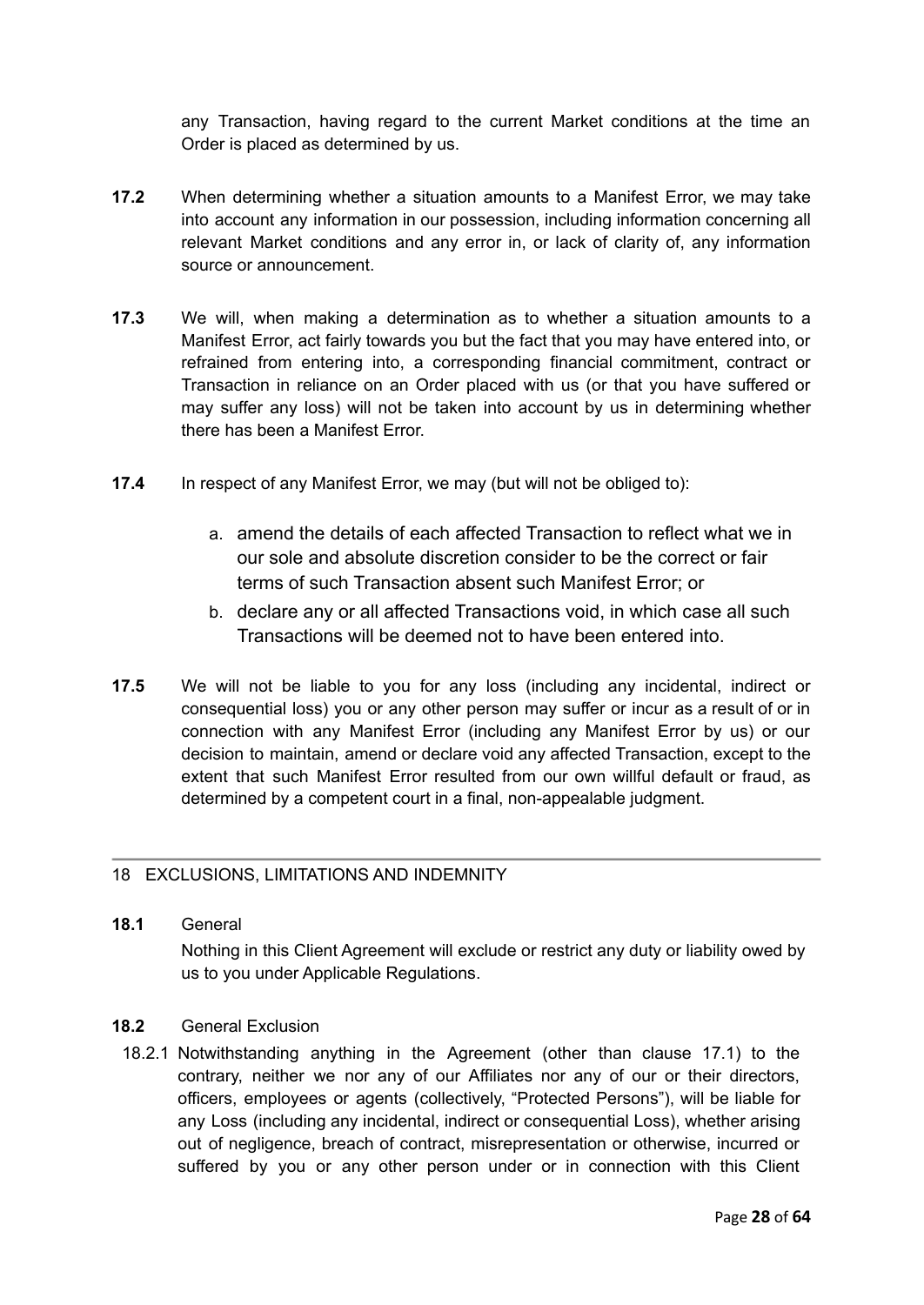Agreement, any Transaction or any of our dealings with you (including any Order in respect of a Transaction not accepted by us), and irrespective of whether or not you or any other person have been informed of the possibility of such Loss, in each case except to the extent that such Loss arises directly from our own willful default or fraud, as determined by a competent court in a final, non-appealable judgment. Without limiting the generality of the foregoing, under no circumstances will any liability we may have to you extend to any loss of profits, loss of goodwill, loss of business opportunity or reputational damage. The foregoing will not, however, limit our liability for death or personal injury resulting from our negligence.

- 18.2.2 If at any time you are unable, for whatever reason, to communicate with us, we do not receive any communication sent by you, or you do not receive any communication sent by us under this Agreement, we will not:
	- $\triangleright$  be responsible for any loss, damage or cost caused to you by any act, error delay or omission resulting therefrom where such loss, damage or cost is a result of your inability to open a Transaction; and
	- $\triangleright$  except where your inability to communicate with us results from our fraud, willful default or negligence, be responsible for any loss, damage or cost caused to you by any act, error, omission or delay resulting therefrom including without limitation, where such loss, damage or cost is a result of your inability to close a Transaction.
- 18.2.3 Access to the Trading Platforms is provided "as is" IV Markets makes no warranties (express or implied), representations, or guarantees as to merchantability, fitness for any particular purpose or otherwise with respect to the Trading Platforms, their content, any documentation or any hardware or software provided by IV Markets.
- 18.2.4 Technical difficulties could be encountered in connection with the Trading Systems. These difficulties could involve, among others, failures, delays, malfunction, software erosion or hardware damage, which difficulties could be the result of hardware, software or communication link inadequacies or other causes. Such difficulties could lead to possible economic and/or data loss. In no event will IV Markets or its affiliates or any of their employees be liable for any possible loss (including loss of profit or revenue whether direct or indirect), cost or damage including, without limitation, consequential, unforeseeable, special or indirect damages or expense which might occur as a result of or arising out of using, accessing, installing, maintaining, modifying, deactivating or attempting to access the Trading Platforms or otherwise. IV Markets further reserves the right, in its sole discretion to unwind an executed Transaction or adjust the price of executed Transactions (including Transactions that have been confirmed or settled) to a fair Market price if the Transaction was mispriced because of technical difficulties with the Trading Systems.
- 18.2.5 Internet, connectivity delays, and price feed errors sometimes create a situation where the price displayed on the Trading Platforms do not accurately reflect the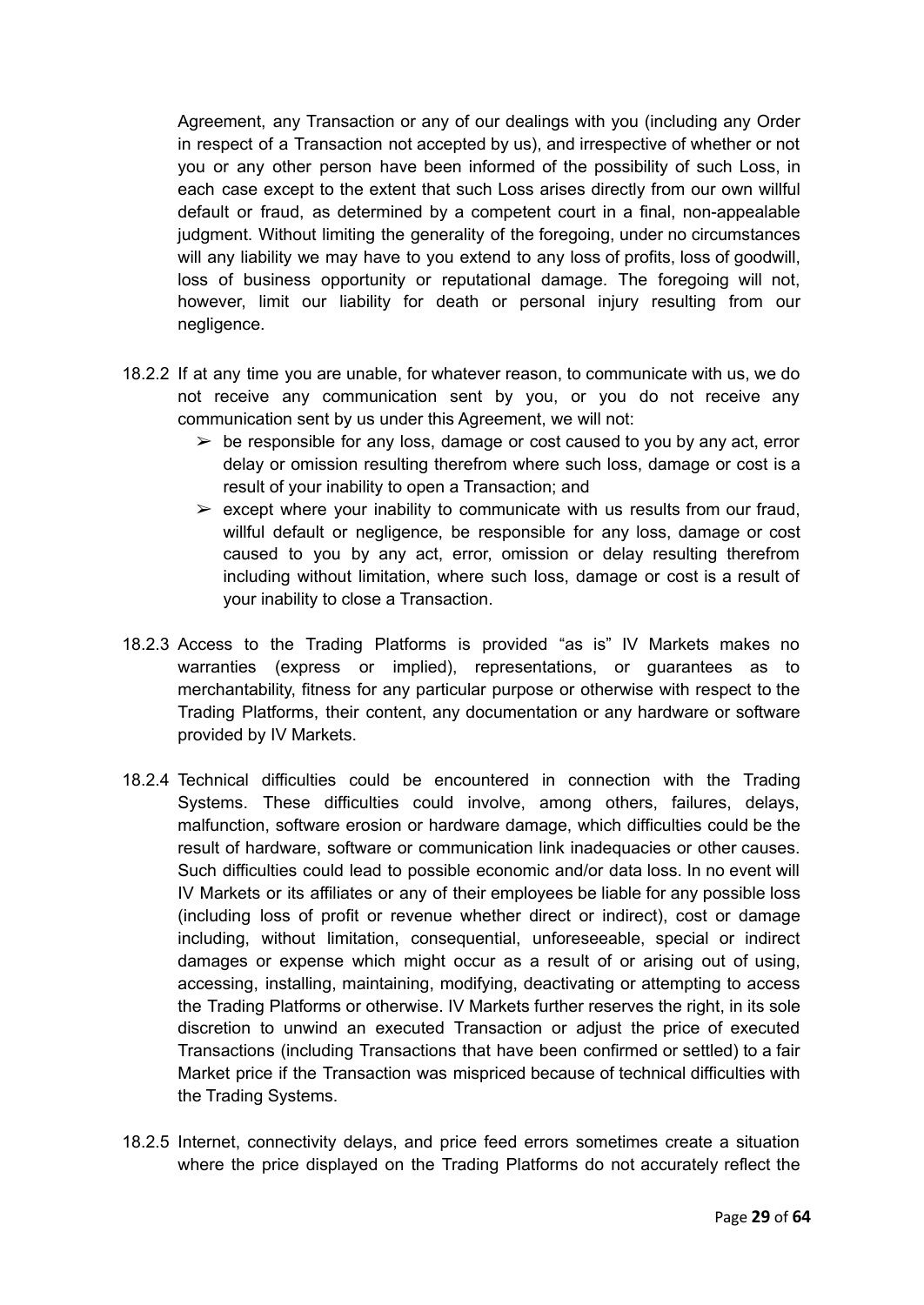Market rates. The concept of "arbitrage" and "scalping", or taking advantage of these internet delays, cannot exist in an over-the-counter Market where the client is buying or selling directly from the Market. IV Markets does not permit the practice of "arbitrage" on the Trading Platforms and considers this improper use or abuse of our trading Platforms. Transactions that rely on price latency arbitrage opportunities may be revoked. IV Markets reserves the right to make the necessary corrections or adjustments on the Account involved. IV Markets may take any action we deem reasonable to recoup losses incurred as a result of the use of electronic algorithmic trading systems or any other means utilized to exploit technical deficiencies or palpable errors. Accounts that rely on arbitrage strategies may at IV Markets's sole discretion be subject to IV Markets's intervention and IV Markets's approval of any Orders. Any dispute arising from such quoting or execution errors will be resolved by IV Markets in their sole and absolute discretion.

- 18.2.6 IV Markets shall have no obligation to contact you to provide advice upon appropriate action in light of changes in Market conditions or otherwise.
- 18.2.7 You agree to indemnify and hold IV Markets, its Affiliates and any of their directors, officers, employees and agents harmless from and against any and all liabilities, losses, damages, costs and expenses, including legal fees incurred as a result of your breach of this Agreement or in connection with the provision of the services under this Client Agreement to you provided that any such liabilities, losses, damages, costs and expenses have not arisen as a result of our negligence, fraud or willful default.
- 18.2.8 Any opinions, news, research, analyses, prices, or other information contained on this website are provided as general Market commentary, and do not constitute investment advice. IV Markets is not liable for any loss or damage, including without limitation, any loss of profit, which may arise directly or indirectly from use of or reliance on such information. IV Markets has taken reasonable measures to ensure the accuracy of the information on the website. The content on this website is subject to change at any time without notice.
- 18.2.9 You agree not to attempt to abuse our trading Platforms by taking advantage of extremely low liquidity conditions. You accept that we can at our sole discretion deem such trading as abuse or manipulation of our trading Platform and that we at our sole discretion can return your investments without profit or cancel your right to trade on our trading Platform.
- 18.2.10 You agree to use only secure software programs developed by third parties including but not limited to the generality of those mentioned above, browser software that supports data security protocols compatible with protocols used by us. Moreover, you agree to follow our access procedures (Login) that support such protocols.
- 18.2.11 We will not be held responsible in the event of an unauthorized access from third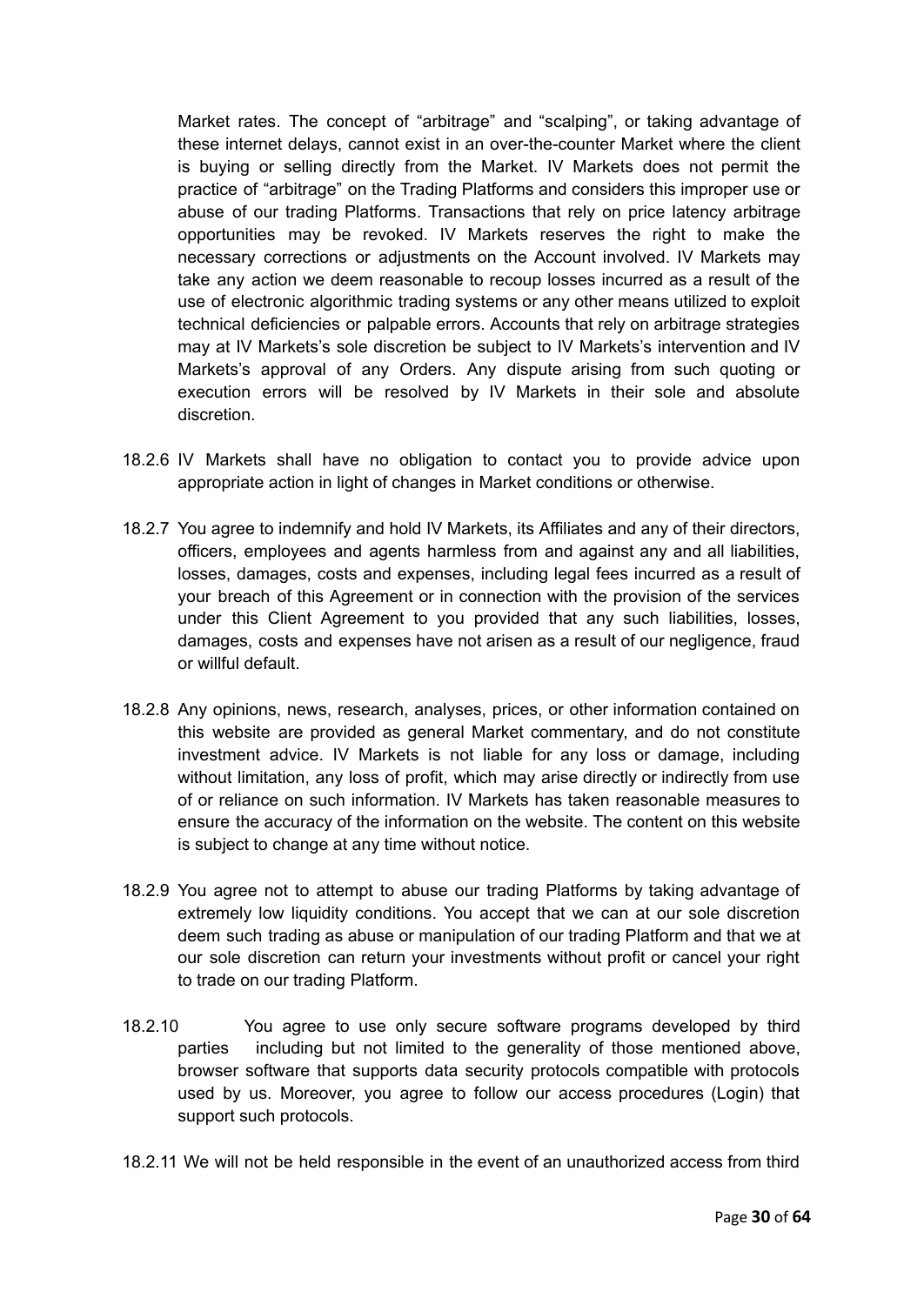parties to information including, but not limited to, electronic addresses and/or personal data, through the exchange of these data between you and us and/or any other party using the Internet or other network or electronic mean available.

- 18.2.12 We are not responsible for any power cuts or failures that prevent the use of our Trading Platforms and cannot be responsible for not fulfilling any obligations under this Agreement because of network connection or electricity failures. In the case of such electricity/ communication/ Internet failures, if you wish to place an Order, then the alternative means of communications/placing orders may be by phone. We reserve the right to decline any verbal instruction in cases where its telephone recording system is not operational or in cases where we are not satisfied of your identity or in cases where the transaction is complicated or in cases where the quality of the line is poor. We further reserve the right to ask you to give instructions regarding your transactions by other means that it deems appropriate.
- 18.2.13 We shall have no liability for any potential damage you may suffer as a result of transmission errors, technical faults, malfunctions, illegal intervention in network equipment, network overloads, viruses, system errors, delays in execution, malicious blocking of access by third parties, internet malfunctions, interruptions or other deficiencies on the part of internet service providers you acknowledge that access to electronic systems / trading Platforms may be limited or unavailable due to such system errors, and that we reserve our right upon notifying you to suspend access to electronic systems / trading Platforms for this reason.
- 18.2.14 You further agree that in the case that any Transaction carried out at Prices that do not reflect its Market Prices, or that is acquired or sold at an abnormally advantageous Price (the "Mispricing") due to an undetected programming error, Market or business logic error, bug, defect, error or glitch in our trading Platforms or website software or any other reason resulting in mispricing (for the purpose of this section the "error"), we reserve the right to cancel such Transactions upon notifying you of the nature of the computer error that led to the Mispricing.
- 18.2.15 IV Markets bears no responsibility for any loss that arises as a result of delayed or unreceived communication sent to clients.
- 18.2.16 In calculating or mitigating its loss due to a Default Event or Quoting Error or Suspicious Trading Activity, IV Markets is entitled to: a) crystalise, unwind, reverse, repair or close any Open Positions by closing any Open Positions; and/or
	- b) nominate the date on which the open Order is valued; and/or
	- c) nominate the methodology used to calculate the open Orders' value; and/or

d) take any other action that IV Markets determines to be reasonably necessary to protect its legitimate interests.

18.3 Trading Losses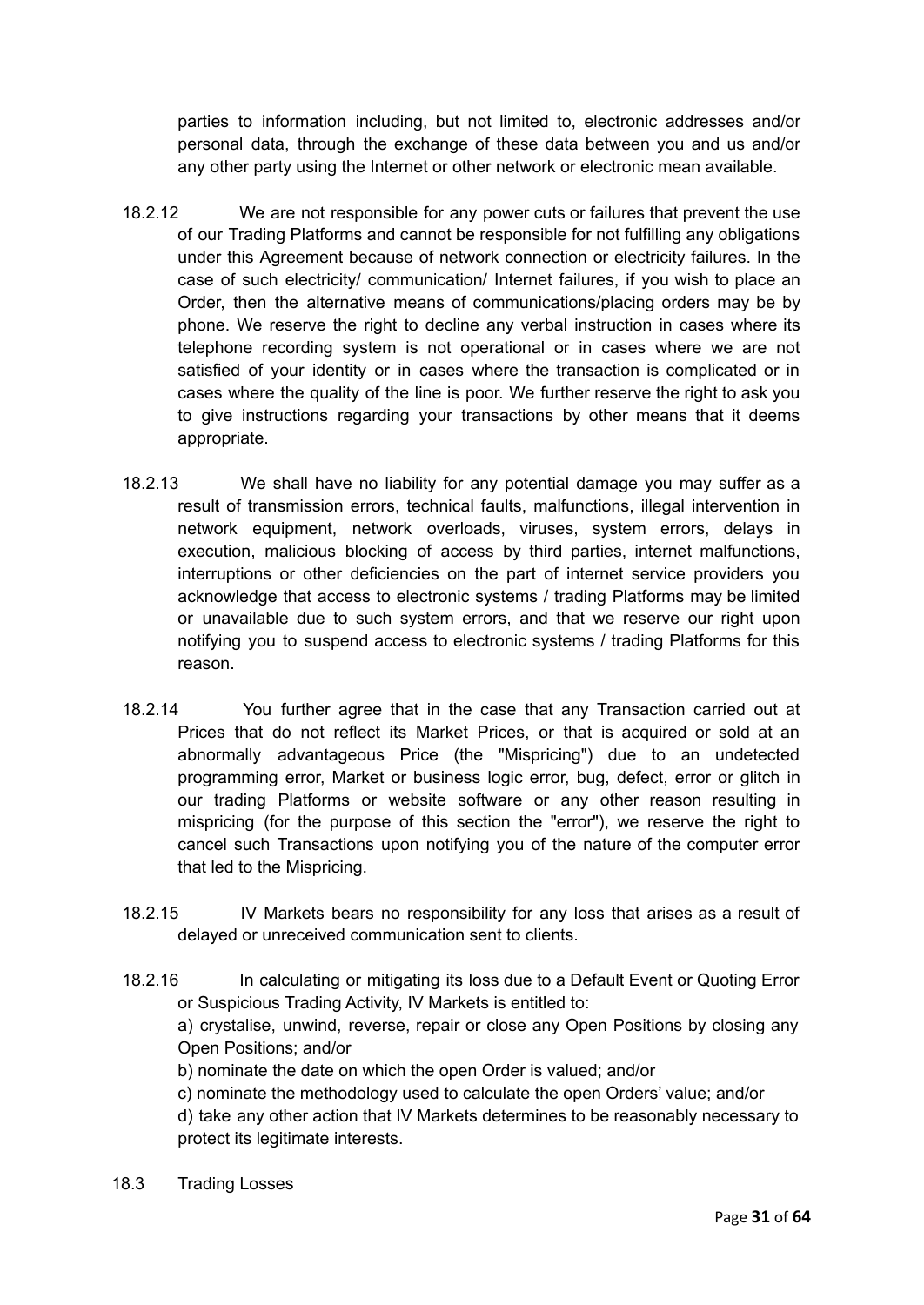For the avoidance of doubt, in no circumstances will we or any other Protected Person be liable or responsible to you for any losses you may incur or suffer as a result of entering into such Transactions.

#### 18.4 Tax Implications

Without prejudice to any other disclaimer or limitation of liability contained in this Client Agreement, neither we nor any other Protected Person will have any liability or responsibility for any adverse tax implications of any Transaction.

#### 18.5 Changes in the Market

Without prejudice to any other disclaimer or limitation of liability contained in this Client Agreement, neither we nor any other Protected Person will have any liability or responsibility by reason of any delay in accepting any Order placed by you or executing any Transaction or any change in Market conditions.

#### 18.6 Force Majeure

- 18.6.1 If IV Markets shall, in its reasonable opinion, determine that a "Force Majeure Event" occurred; under such circumstances IV Markets shall take all reasonable steps in order to inform the client.
- 18.6.2 A Force Majeure Event is an event, occurrence or circumstance which will include, but is not limited to, the following:
	- a) any natural, technological, political, governmental, social, economic event or circumstance that occurred after a transaction in a Financial Instrument occurred and such event or circumstance has not been anticipated at the date of entering into the transaction.
	- b) any act of God, strike, riot or civil commotion, act or terrorism, war, industrial action, acts and regulations of any governmental or supra national bodies or authorities) that, in our opinion, prevents us from maintaining an orderly Market in one or more of the Financial Instruments in respect of which we ordinarily deal in Transactions;
	- $\sigma$ ) the suspension or closure of any Market or the abandonment or failure of any event on which we base, or to which we in any way relate, our quote, or the imposition of limits or special or unusual terms on the trading in any such Market or on any such event;
	- d) the occurrence of an excessive movement in the level of any Transaction and/or the Market of an Reference Assets or our anticipation (acting reasonably) of the occurrence of such a movement;
	- $e)$ any breakdown or failure of transmission, communication or computer facilities, interruption of power supply, or electronic or communications equipment failure;
	- $\beta$  failure of any relevant supplier, intermediate broker, agent or principal of ours, custodian, sub-custodian, dealer exchange, clearing house or regulatory or self-regulatory organization, for any reason, to perform its obligations.

18.6.3 If we determine that a Force Majeure exists, we may, at our absolute discretion,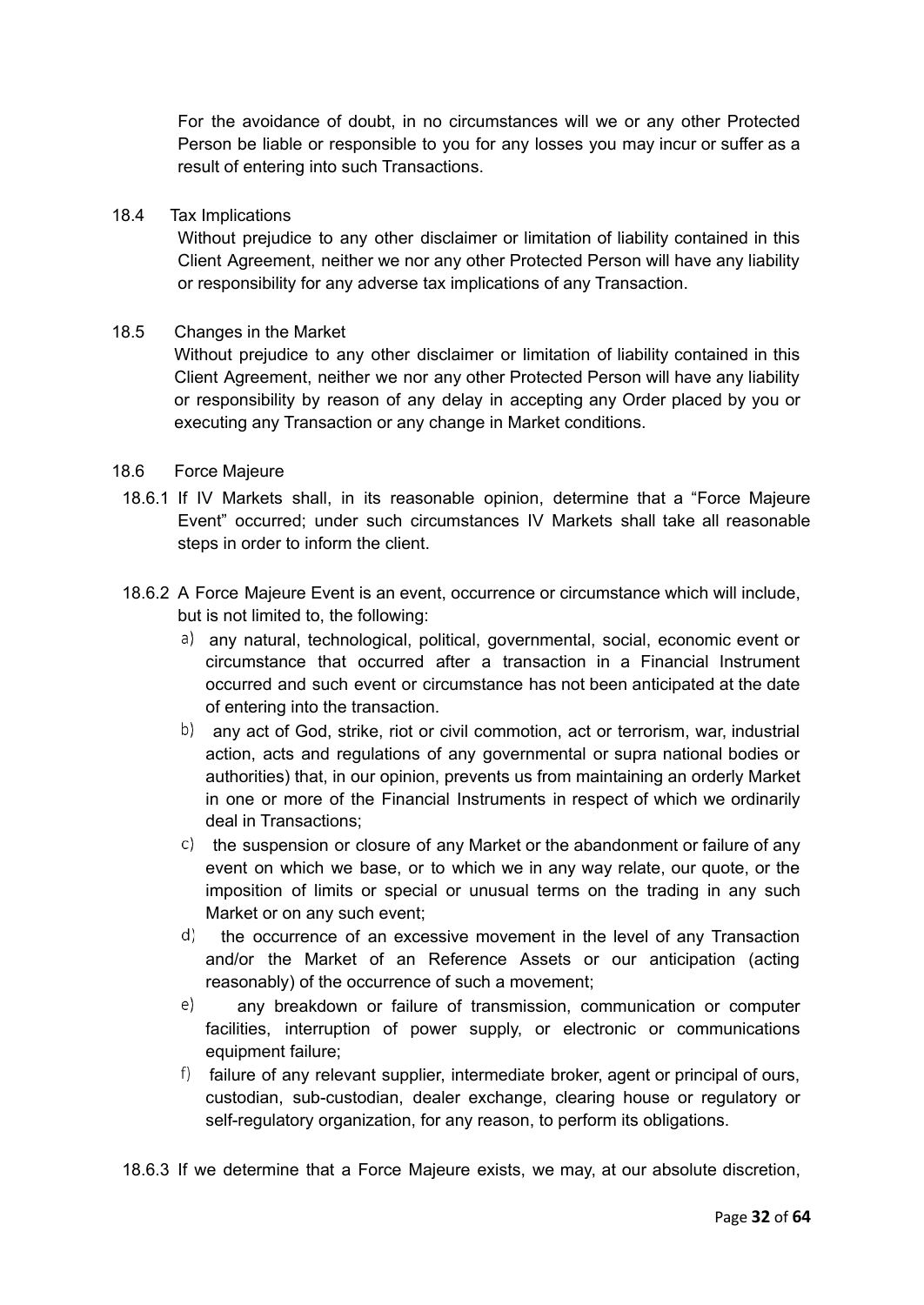without notice and at any time, take one or more of the following steps:

- a) increase your Margin requirements; and/or
- $\langle b \rangle$  close-out all or any of your open positions at such price as we reasonably believe to be appropriate; and/or
- $\mathsf{C}$ suspend or modify the application of all or any of the Sections of this Agreement to the extent that the Force Majeure Event makes it impossible or impracticable for us to comply with the Section or Sections in question; and/or
- d) alter the Last Dealing Time for a particular position and/or
- e) Increase spreads; and/or
- f) Decrease spreads; and/or
- g) Request amendments to any closed positions.
- 18.6.4 Unless required by Applicable Regulations, IV Markets is entitled to refuse the provision of any investment or ancillary service to the client, at any time, without being obliged to inform the client of the reasons to do so in order to protect the legitimate interests of IV Markets.
- 18.7 Indemnity

Without prejudice to our rights under clauses 17.1 and 17.2.1, you will pay to us such sums as we may from time to time require in any of your Accounts with us and, on a full indemnity basis, any Losses, taxes, imposts and levies which we or any other Protected Person may incur or suffer in connection with or related to any of your Accounts or any Transaction or any matching Transaction on a Market or with an intermediate broker or as a result of any misrepresentation by you or any violation by you of any of your obligations under this Client Agreement (including in connection with any Transaction) or the enforcement of any of our rights or remedies under or in connection with this Client Agreement or any Transaction.

18.8 Accounts managed by an Authorized Person

To the extent that a third party Authorized Person you have authorized to place any Order or enters into any Transaction on your behalf, you and the Authorized Person will indemnify, protect and hold us and all other Protected Persons harmless from and against any and all Losses resulting from or arising out of any claims made by you against IV Markets or any other Protected Person.

#### <span id="page-32-0"></span>19 MISCELLANEOUS

#### **19.1** Notices Generally

19.1.1 Unless otherwise agreed or provided in this Client Agreement, all notices, instructions and other communications sent or given by us to you under or in connection with this Client Agreement or any Transaction may be verbal or in writing and may be sent or given to your last known home address, place of work, telephone number (including by leaving messages on a telephone answering machine or voice mail system), fax number, e-mail address or other contact details.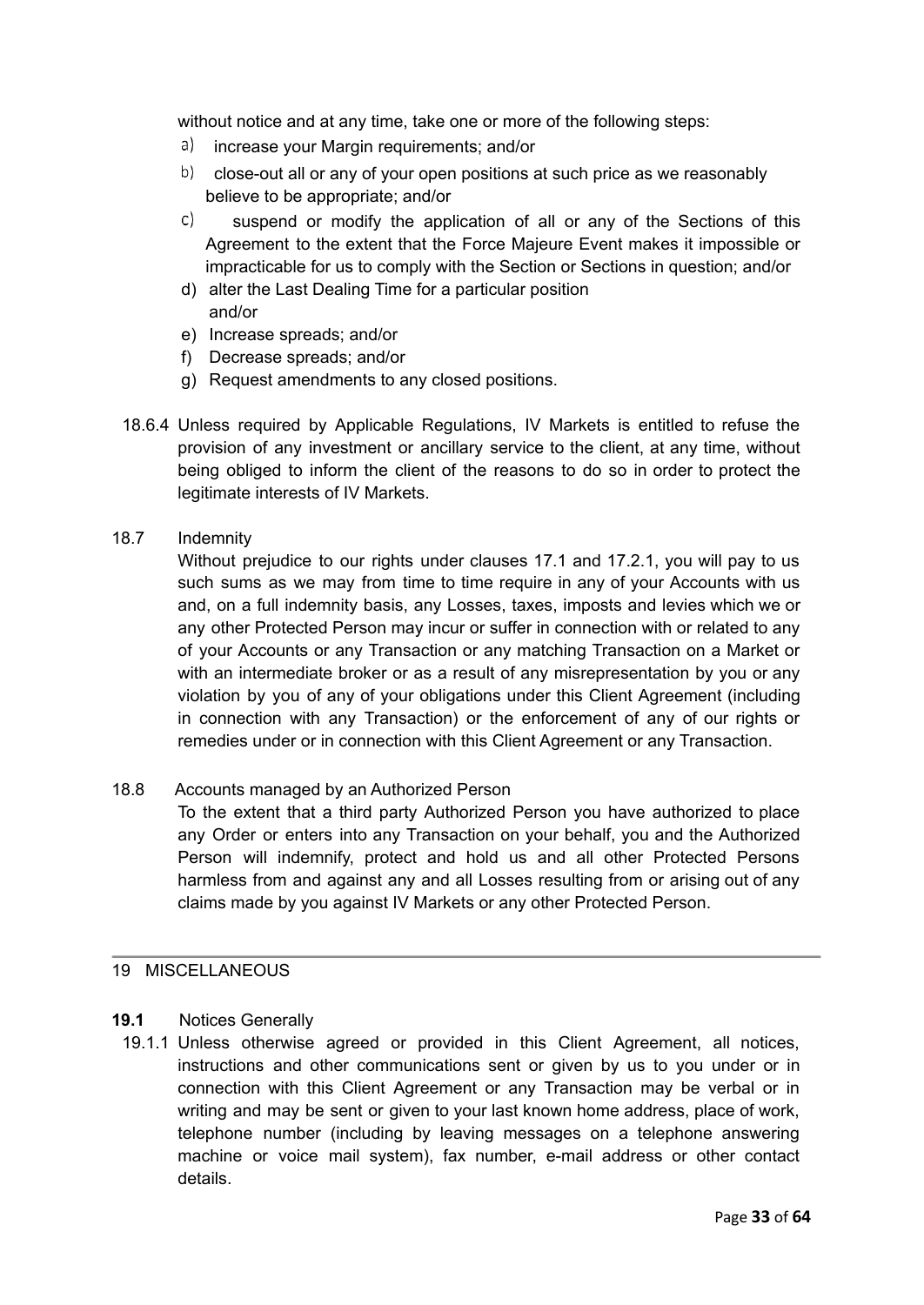- 19.1.2 All notices, instructions, Complaints, Disputes and other communications sent or given by you to IV Markets under or in connection with this Client Agreement or any Transaction must be sent or given in writing to our address specified on the cover page of this Client Agreement (or any other address subsequently notified to you for such purpose), addressed to the attention of our Compliance Department. Such notices, instructions, Complaints, Disputes and other communications may be sent by email to [svg.compliance@ivmarkets.com](mailto:compliance@geminicapital-global.com).
- 19.2 Receipt of Notices
- 19.2.1 Any notice, instruction or other communication sent or given by us will be deemed to have been duly sent or given upon the earlier of (i) actual receipt by you or (ii) the time specified below, as applicable:
	- a) if delivered in person, when left at your last known home or work address;
	- $\langle b \rangle$  if sent or given by leaving a message on a telephone answering machine message or voice mail system, one hour after the message was so left;
	- $\circ$  if sent or given by first class post or overnight courier, in the ordinary course of the post or such overnight courier and in any event on the next day (or the third day in the case of international air mail) after posting (excluding Sundays and public holidays);
	- $\mathbf{d}$  if sent or given by e-mail, one hour after sending, provided no "not sent" or "not received" message is received from the relevant e-mail provider.
	- $\ket{e}$  any notice, instruction or other communication sent or given by you will be deemed to have been duly sent or given upon actual receipt by us.

#### 19.3 Intellectual Property and Confidentiality

- 19.3.1You hereby agree to the following:
	- a) All copyright, trademark, trade secret and other intellectual property rights in the Trading Platforms shall remain at all times the sole and exclusive property of IV Markets and/or its third-party service providers and you shall have no right or interest in the Trading Platforms except for the right to access and use the Trading Platforms as specified herein.
	- b) You acknowledge that all our Trading Platforms are confidential and have been developed through the expenditure of substantial skill, time, effort and money.
	- $\circ$  You will protect the confidentiality of IV Markets and/or its third-party service providers by allowing access to the Trading Platforms only by its employees and agents on a need to access basis.
	- You will not publish, distribute, or otherwise make information available to third parties any information derived from or relating to the Trading Platforms.
	- You will not copy, modify, de-compile, reverse engineer, and make derivative works of the Trading Platforms or in the manner in which it operates.

19.4 Joint Accounts and/or Trust Accounts.

19.4.1 If more than one natural person executes this Agreement, all such natural persons agree to be jointly and severally liable for the obligations assumed in this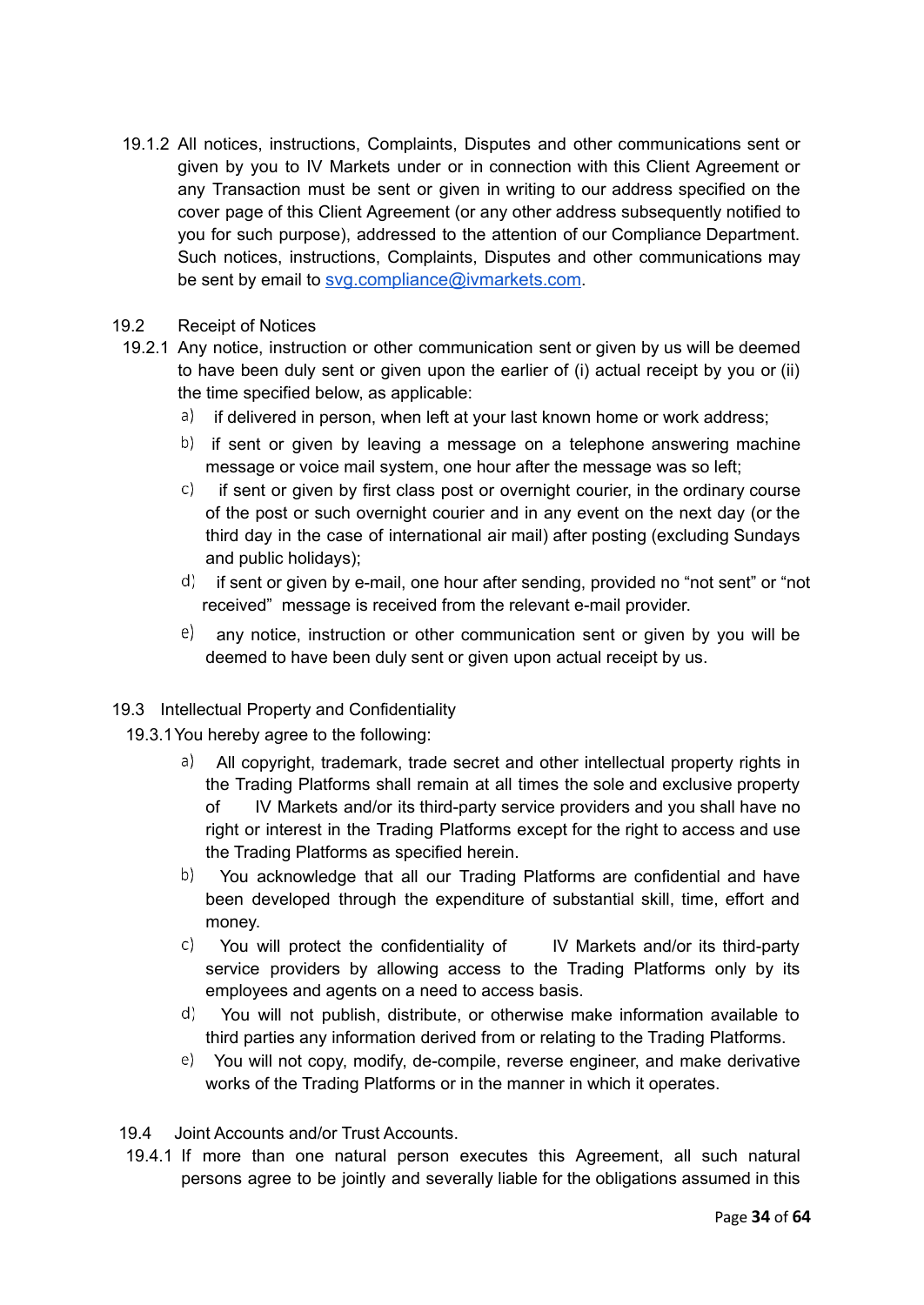Agreement. If this Agreement is executed by a trust, unincorporated association, partnership, custodian or other fiduciary, such Client agrees to indemnify, defend, save and hold free and harmless IV Markets for any liabilities, claims, losses, damages costs and expenses, including attorney's fees, resulting directly or indirectly from breach of any fiduciary or similar duty or obligation or any allegation thereof, including attorney's fees.

- 19.4.2 If your Account is set up as a Joint Account, IV Markets is authorized to act on the instructions of any one owner, without further inquiry, with regard to trading in the Account and the disposition of any and all assets in the Account. The parties to such joint account shall each be jointly (together) and severally (individually) liable.
- 19.4.3 IV Markets reserves the right, in accordance with Anti Money Laundering regulations and other Applicable Regulations, to carry out checks on the identity of all individuals who are part of a joint bank account, where the bank account is to be used for funding your trading Account and for the purpose of withdrawals from your trading account.
- 19.5 Electronic Communications
- 19.5.1 Subject to Applicable Regulations, any communications between you and us using electronic signatures will be binding to the same extent as if they were in writing. By signing the Client Account Application you give your consent to the receipt of communications by electronic means, notwithstanding that certain communications would otherwise be required to be made using a durable medium under Applicable Regulations.
- 19.5.2 Without limiting the generality of the foregoing, Orders placed on or other instructions given by electronic means will constitute evidence of such Orders or instructions. If you no longer wish to communicate in this way, you must revoke your consent in writing in accordance with clause 10. If you do not wish to communicate via electronic means at all, you must inform us of your wishes prior to you signing the Client Account Application.
- 19.6 Change of Address You agree to immediately notify us in writing of any change of your address or other contact details, such notification to be given in accordance with clause 19.
- 19.7 Third party rights A person who is not a party to this Agreement has no rights to enforce any Terms of this Agreement.
- 19.8 Assignment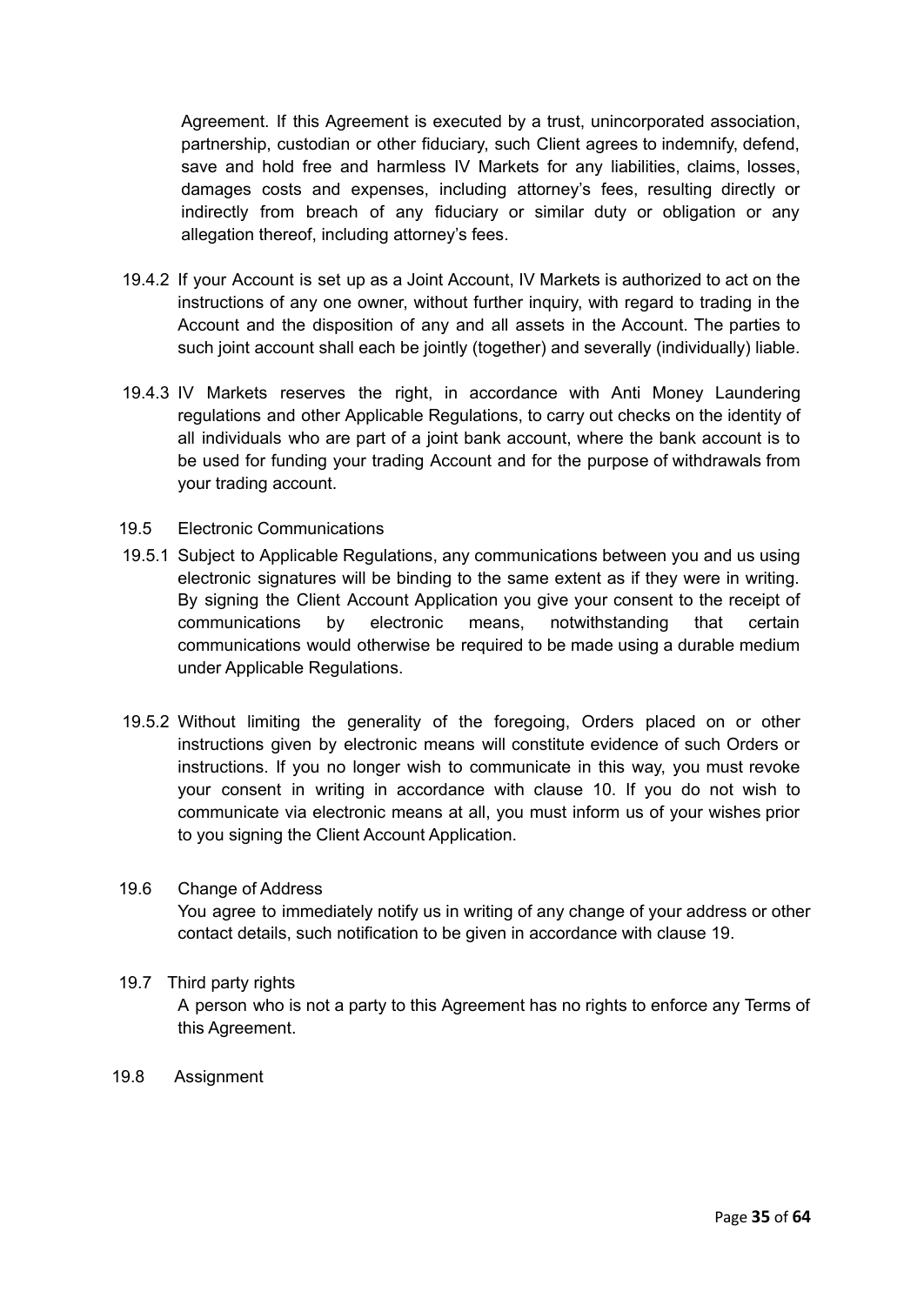- 19.8.1 This Agreement is for the benefit of and binding upon you and us and our respective successors and permitted assigns, and thereby you agree to the following:
	- $a)$ You may not and will not assign, charge or otherwise transfer, or purport to assign, charge or otherwise transfer, this Agreement, any rights or obligations hereunder or any interest herein (including any indirect, beneficial, synthetic or economic interest), in each case without IV Markets's prior written consent (which may be withheld or delayed in the sole and absolute discretion of IV Markets), and any attempted or purported assignment, charge or transfer in violation of this sentence will be void.
	- $b)$ No assignment, charge or transfer by you will relieve you of any of your obligations or liabilities hereunder.
	- $\circ$  We may transfer this Agreement or any rights or obligations hereunder to any of our Affiliates or to any third party which acquires the business of IV Markets, without your consent.
- 19.9 Rights and remedies
- 19.9.1 The rights and remedies provided or referenced in this Agreement are cumulative and not exclusive of any other rights or remedies we may have, whether as a matter of contract, under common law, or otherwise.
- 19.9.2 We will be under no obligation to exercise any right or remedy at all or in a manner or at a time or in a manner that takes into account your interests or is otherwise beneficial to you.
- 19.9.3 No failure or delay by us in exercising any of our rights or remedies under or in connection with this Agreement or any Transaction will operate as a waiver of those or any other rights or remedies.
- 19.9.4 No single or partial exercise of a right or remedy will prevent further exercise of that right or remedy or the exercise of another right or remedy.

#### 19.10 Partial Invalidity

If, at any time, any provision of this Agreement is or becomes illegal, invalid or unenforceable in any respect under the law of any jurisdiction, neither the legality, validity or enforceability of the remaining provisions of this Agreement nor the legality, validity or enforceability of such provision under the law of any other jurisdiction will in any way be affected or impaired.

#### 19.11Entire Client Agreement

This Client Agreement together with the schedules attached constitutes the entire agreement between the parties with respect to the subject matter of this Client Agreement and supersedes all prior or contemporaneous oral or written communications, proposals, agreements and representations with respect to such subject matter.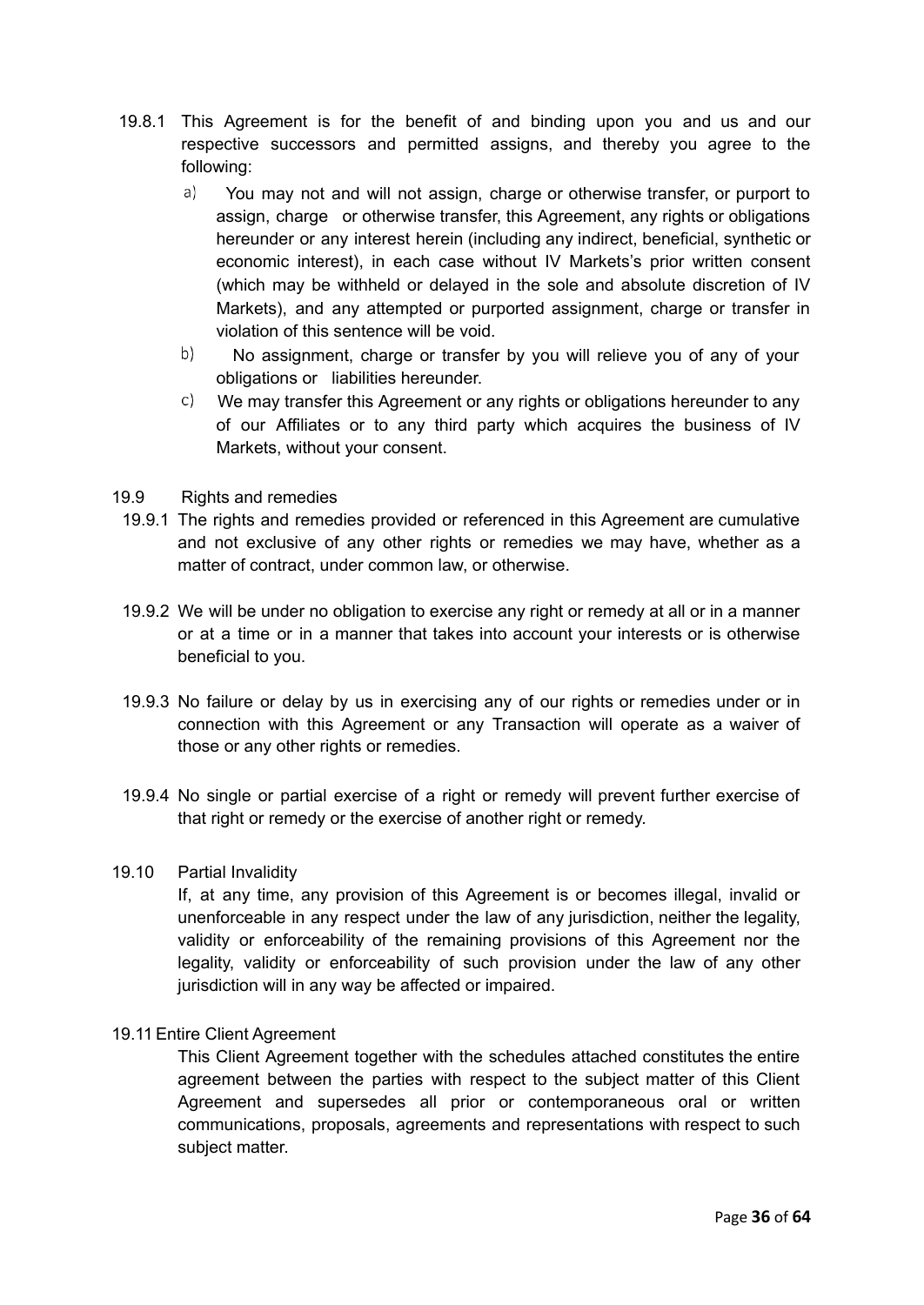#### 19.12 Recording of Calls

- 19.12.1 We may record telephone conversations between you and us without the use of a warning tone, including for the purpose of ensuring that the material terms of each Transaction and any other material information are promptly and accurately recorded. Such records will be our sole property and accepted by you as evidence of Orders placed or other instructions given.
- 19.12.2 Telephone calls may also be recorded for the purposes of fraud prevention, monitoring, training and quality control in accordance with Applicable regulations and by agreeing to these Terms of this Client Agreement you agree to such call recordings.
- 19.12.3 You agree that we may record all telephone conversations and/or any communications by other means between you and us, and use such recordings, or transcripts of such recordings, as well as any e-mails, recorded chat messages or other communications you send to us for the purposes of investigating any complaint you may make, or for any other legal or regulatory purposes including as evidence in any dispute or anticipated dispute between you and us. We shall retain records of all telephone conversations for the duration required by Applicable Regulations.

#### 19.13 Our Records

- 19.13.1 Our records will be evidence of your dealings with us in connection with our services and your Account, which will be held for a period of time as indicated by Applicable Regulations.
- 19.13.2 You will not object to the admission of our records as evidence in any Proceeding because such records are not originals, are not in writing or are documents produced by a computer.
- 19.13.3 You will not rely on us to comply with any of your recordkeeping obligations, notwithstanding the fact that records may be made available to you on request in our sole and absolute discretion.
- 19.14 Your records
	- 19.14.1 You agree to keep adequate records in accordance with Applicable Regulations to demonstrate the nature of Orders submitted and the time at which such Orders are submitted.
	- 19.14.2 You agree to keep all information that you hold relating to your Account, including any e-mails and letters and any promotions that we send to you, confidential at all times.
- 19.15 Co-operation for Proceedings
- 19.15.1 You agree to co-operate with us to the full extent possible in the defense or prosecution of any Proceeding.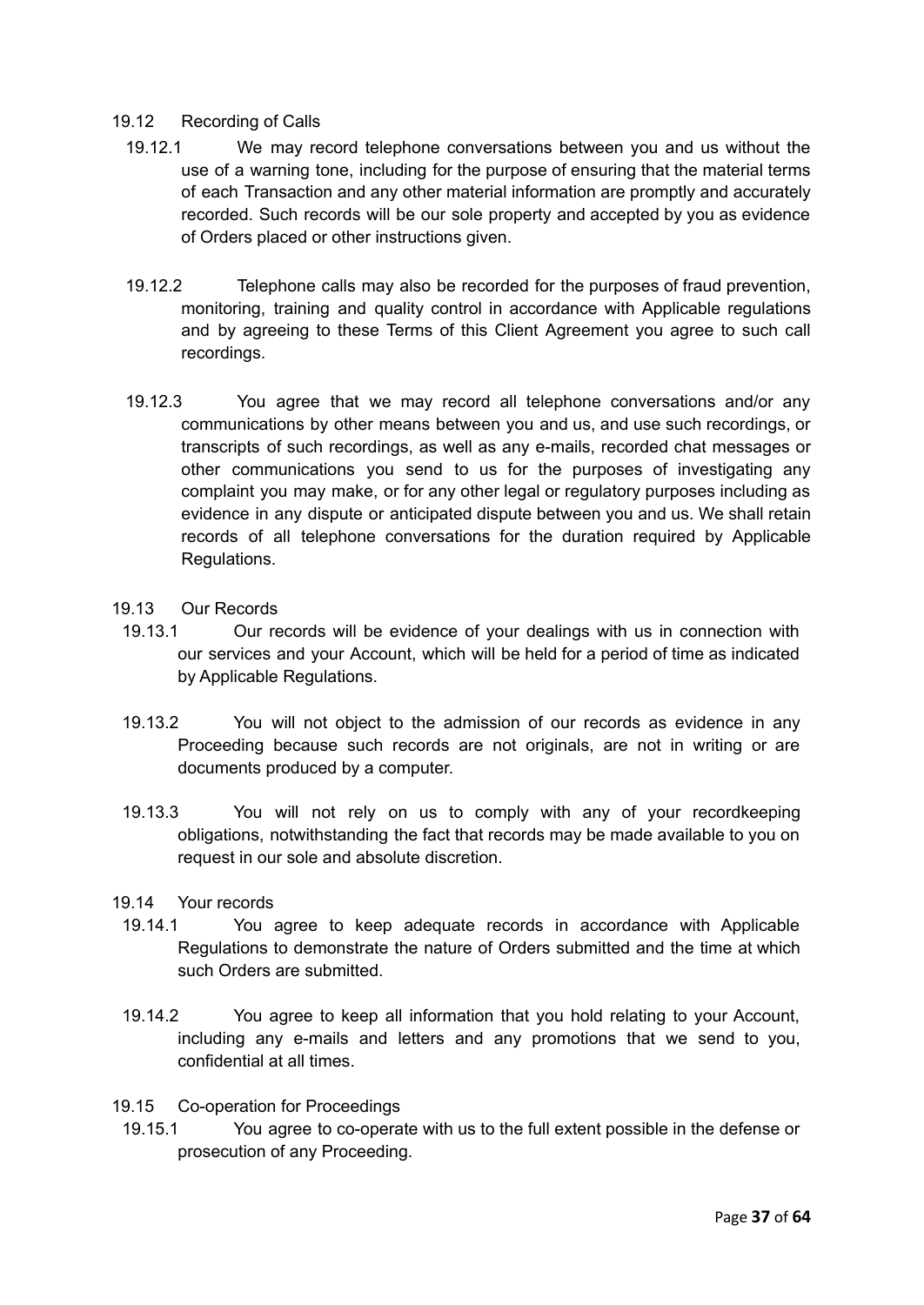### <span id="page-37-0"></span>20 DATA PROTECTION AND DISCLOSURE OF INFORMATION

- **20.1** IV Markets agrees to treat information provided in connection with an application on this website as confidential. We will provide you with investment and ancillary services on the basis of information provided by you and you represent and warrant that all information given is true and accurate.
- **20.2** By opening an Account with us and by placing Orders and entering into Transactions, you acknowledge that you will be providing personal information (possibly including sensitive data) to us, and you consent to the processing of that information by us for the purposes of performing our obligations under this Agreement and administering the relationship between you and us, including the disclosure of the information to Affiliates both within and outside the European Union and/or European Economic Area.
- **20.3** Data may be transferred to, and stored and processed in countries which do not offer "adequate protection" for the purposes of the Data Protection Act for any purpose related to the operation of your Account. Such purposes include the processing of instructions and generation of confirmations, the operation of control systems; the operation of management information systems and allowing staff of any of our Affiliates who share responsibility for managing your relationship from other offices to view information about you.
- **20.4** We have security procedures covering the storage and disclosure of your personal information to prevent unauthorized access and to comply with our legal obligations.
- **20.5** You are entitled to ask us for details of the personal information that we hold about you, the purposes for which they are being or are to be processed, and the recipients or classes of recipients to whom such information is or may be disclosed. If you would like to obtain any such information, please contact us. We may charge a fee (details of which are available upon request) for providing this information to you. If you make a written request to us, we will also correct, delete and/or block personal information from further processing if that information proves to be inaccurate.
- **20.6** Your personal information may be maintained on computer records and will not be disclosed to other parties except where we shall be entitled to disclose information concerning you or your Account (including without limitation information concerning late payment) and where we are expressly permitted to on a 'need to know· basis:
	- $a)$ Disclose information as required by Applicable Regulation, by the FSA or other regulatory authority; and/or
	- b) Disclose information to the institution holding client assets, their successors in business, and other institutions with which agreements are entered in order to provide you our services; and/or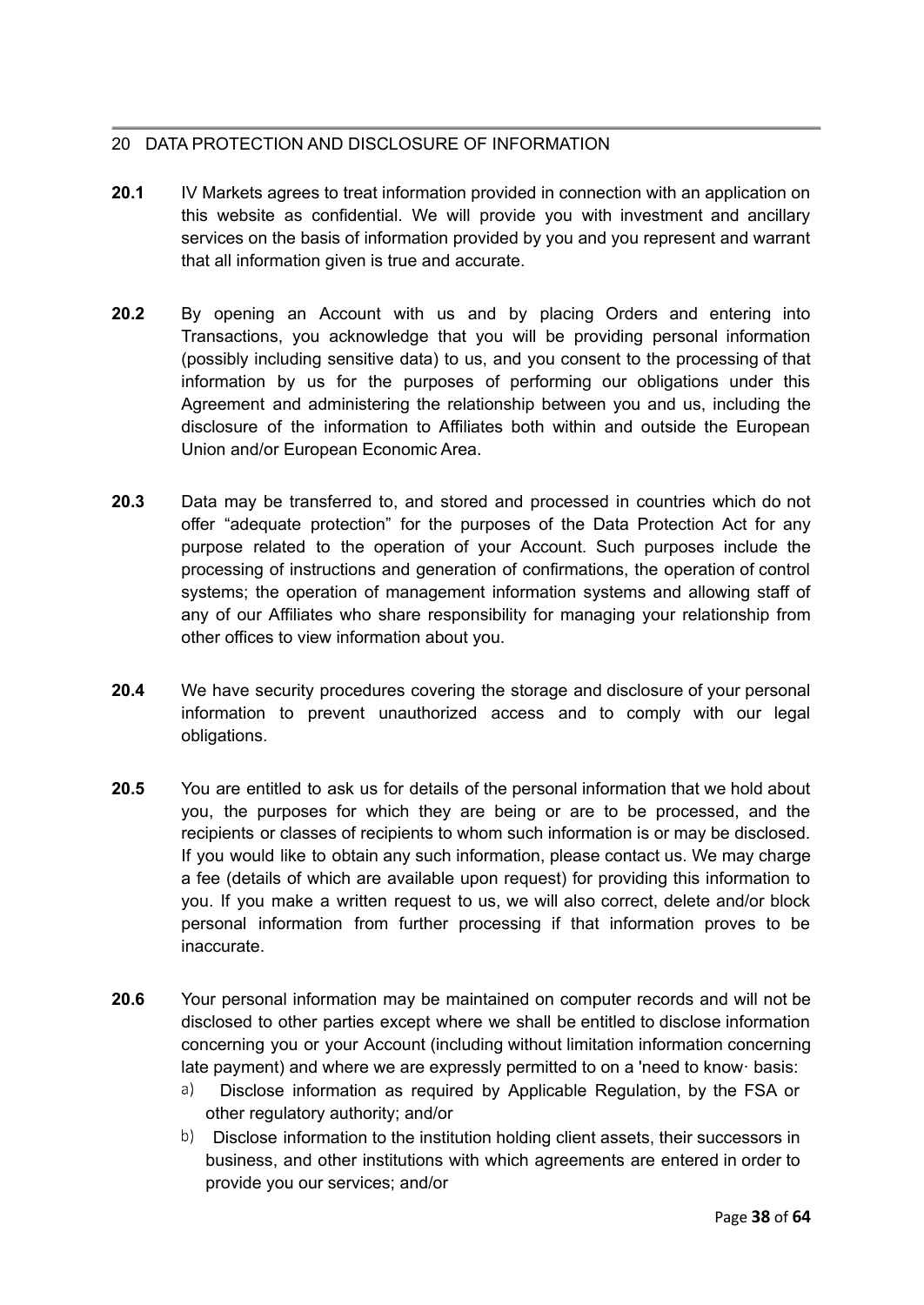- $\mathsf{C}$ ) Disclose to your employer (including the employer's Compliance Officer or auditor's) if it is Authorized or exempt under the Act (or any successor legislation or equivalent legislation or regulations in a foreign jurisdiction); and/or
- Disclose to any other person we accept as seeking a reference or credit reference in good faith.

#### <span id="page-38-0"></span>21 USEFUL CONTACTS

- **21.1** Client Support Department Email: info@ivmarkets.com
- <span id="page-38-1"></span>**21.2** Compliance Department Email: svg.compliance@ivmarkets.com

#### Schedule 1: Definitions

In this agreement the following words and phrases have the following meanings:

#### Access Codes

Means the username and password, or any other credentials provided by us to you for accessing your Account and trading through our electronic systems, the security of which is your sole responsibility and the use of which and any damage caused by any act or omission is your sole responsibility.

#### Account

Means any account of yours opened with us for the purposes of executing Transactions with us in foreign exchange, Commodities, CFDs or other Financial Instruments.

Account Base Currency Has the meaning set out in clause 11.2.

Act

Means the Financial Services Authority Act (FSAA), 2011.

Affiliate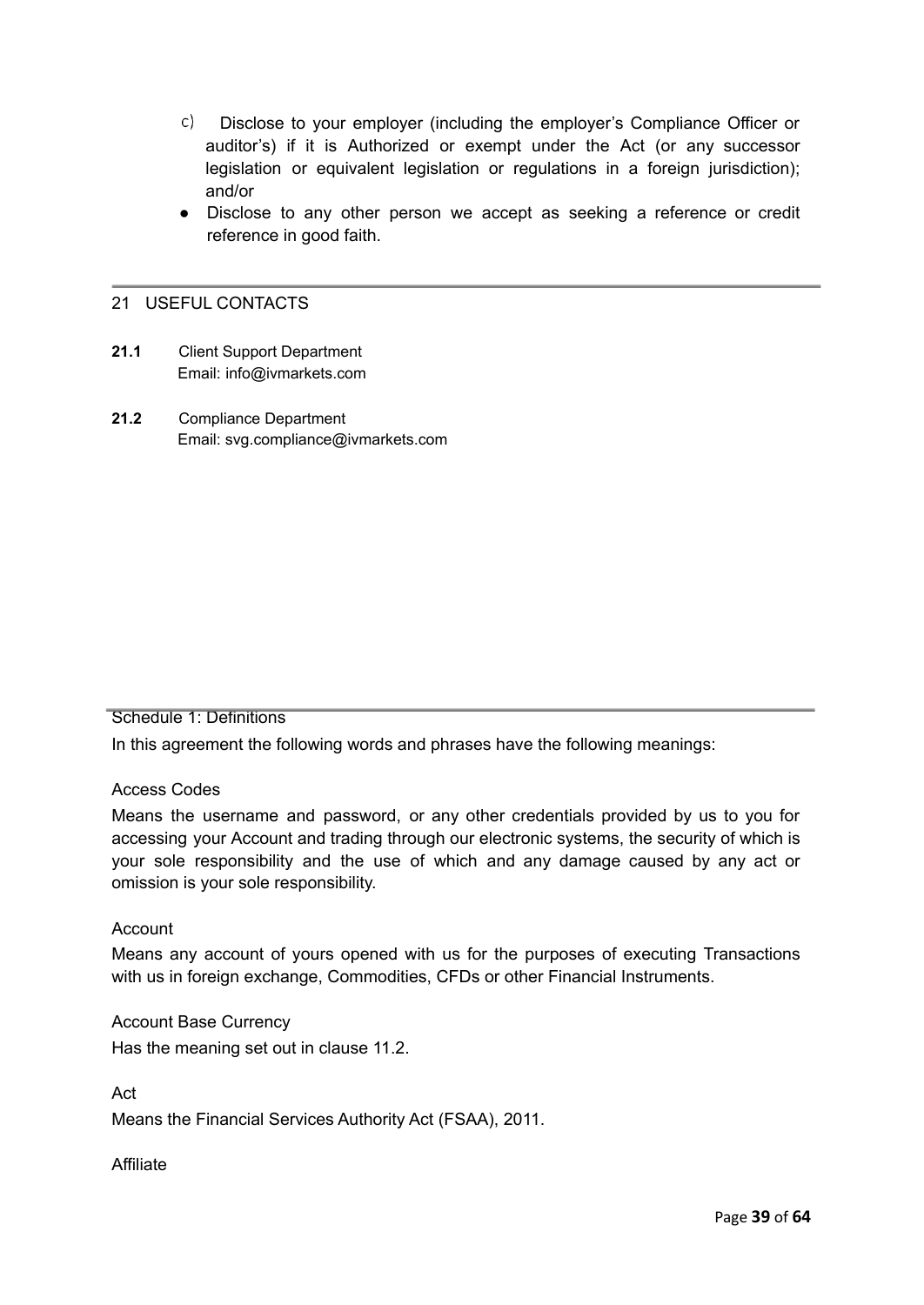Affiliate of any person means any other person directly or indirectly controlling or controlled by, or under direct or indirect common control with, such person. For purposes of this definition, "control" when used with respect to any person means the power to direct the management and policies of such person, directly or indirectly, whether through the ownership of voting securities or otherwise, and the terms "controlling" and "controlled" have meanings correlative to the foregoing.

#### Applicable Regulations

Means the legislations and regulations set out in the Act, Financial Services Authority Act or any other rules of a relevant regulatory authority or any other Rules of a relevant Market and all other applicable laws, rules and regulations as in force from time to time.

#### Asset Class

An asset class is a group of securities that exhibits similar characteristics, behaves similarly in the marketplace and is subject to the same laws and regulations. The traditional main asset classes are equities, or stocks; fixed income, or bonds; however, derivatives such as commodities, indices and currencies are also considered as Asset Classes.

#### Authorized Person

Any one or more person(s) appointed by you and has the required authority, in accordance with clauses 17.8 and 11.3.1 (d), to act and/or give instructions on your behalf in respect of the Agreement and the relevant Account(s).

#### Business Day

Means a day (other than a Saturday or Sunday) on which banks generally are open for business in St. Vincent & the Grenadines.

#### Contracts for Difference or CFD

Means a contract for differences within the meaning of the Financial Services Authority Act. A CFD is a type of Transaction the purpose of which is to secure a profit or avoid a loss by reference to fluctuations in the value or price of an Instrument.

#### Closing Date

Means the date on which the close-out of an open Transaction is effective.

#### Commission

Means the commission, charges or other remuneration in connection with a Transaction as disclosed and as notified to you from time to time.

#### Commodity CFD Contract

Means a CFD where the underlying Reference Asset is a Commodity.

**Commodity** 

Means a commodity offered for trading by IV Markets.

#### Contract Quantity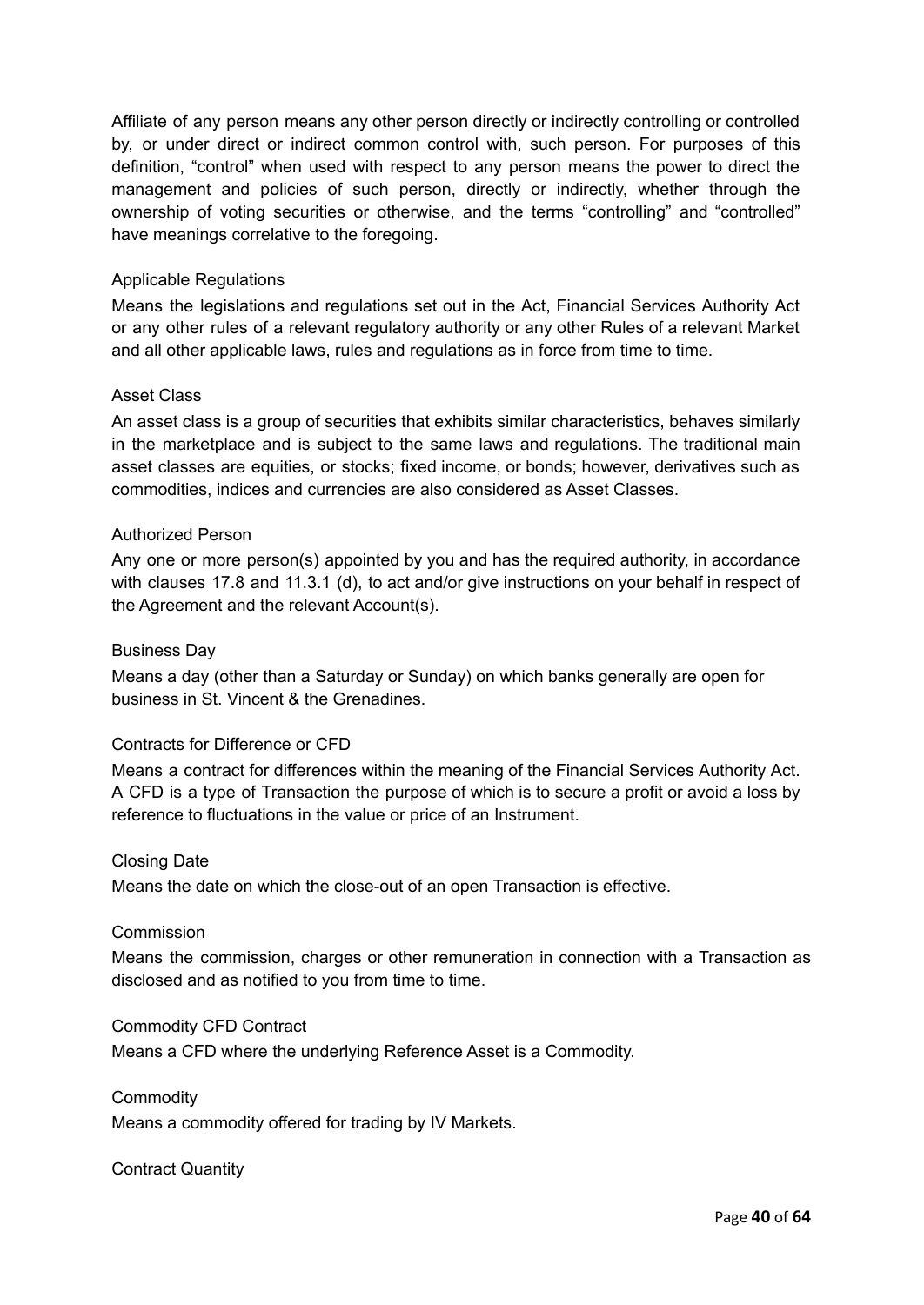Means the number or volume of Reference Asset units to which a Transaction (or Trade) relates.

#### Credit Support Document

Means any guarantee, hypothecation agreement, Margin or security agreement or document, or any other document creating or evidencing an obligation on the part of another person, in our favour in respect of any of your obligations under or in connection with this Client Agreement or any Transaction.

#### **Currency**

Will be construed so as to include any unit of account.

#### Current Contract Value

Means the Reference Asset Price per unit multiplied by the Contract Quantity from time to time.

#### Client Account Application

Means the application and other forms supplied by IV Markets to open your Account.

#### **Derivative**

A derivative is a security with a price that is dependent upon or derived from one or more underlying assets. The derivative itself is a contract between two or more parties based upon the asset or assets. Its value is determined by fluctuations in the underlying asset. Underlying assets include stocks bonds, commodities, currencies and market indexes. In the case of IV Markets's trading platforms, all derivatives are traded Over the Counter (OTC) i.e. off an exchange.

#### Event of Default

Event of Default means (a) an Act of Insolvency occurs in relation to you; (b) you are an individual and you die or become of unsound mind; (c) you act in breach of any of your obligations under this Agreement; (d) any representation or warranty made by you under this Agreement and/or any information provided to us in connection with this Agreement is or becomes untrue or misleading; (e) any amount due to us is not paid in accordance with this Agreement; and (f) at any time and for any periods deemed reasonable by us where you are not contactable or you do not respond to any notice or correspondence from us.

#### Exceptional Market Event

The suspension, closure, liquidation, imposition of limits, special, or unusual terms, excessive movement, volatility or loss of liquidity in any relevant Market or Reference Asset, or where IV Markets reasonably anticipates any of the above circumstances are about to occur.

#### Expiry Date

The last possible date and time at which any CFD Trade or Pending Order will automatically expire.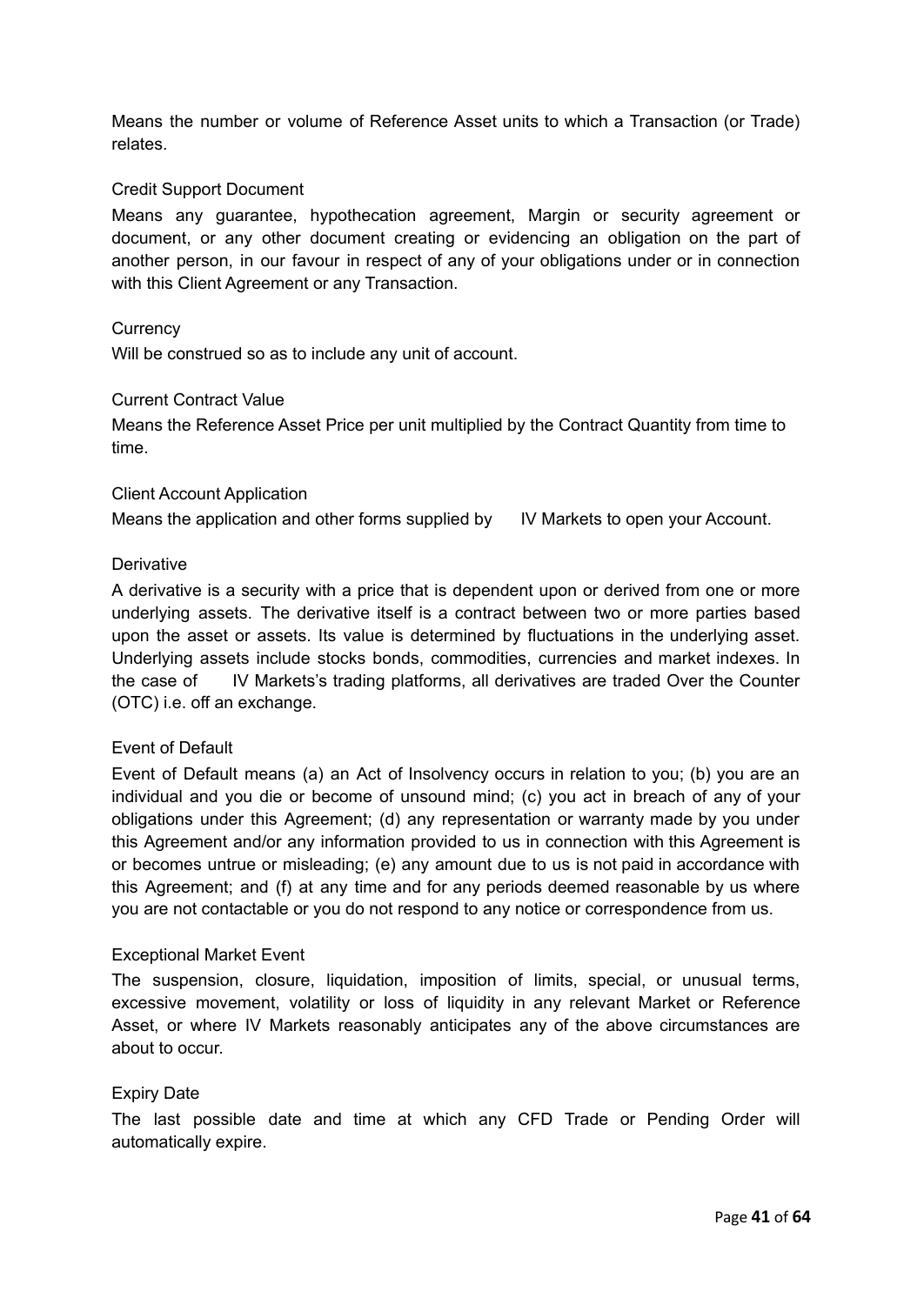#### Expiry Transaction

Means a Transaction which had a set contract period at the end of which the Expiry Transaction expires automatically.

#### FSA

Means the Financial Services Authority or any successor organization or authority for the time being responsible for the regulation of the financial services industry in St. Vincent & the Grenadines, which can be contacted through its website: [http://svgfsa.com/.](http://www.scb.gov.bs/)

#### Financial Instrument

Also referred to as financial security. It is an investment of the type set out within the Financial Services Authority Act 2011, which includes but not limited to a options, futures, rolling spot forex and any other derivative contracts relating to securities, currencies, interest rates or yields, or other derivative instruments or financial indices.

#### FSA Rules

Means the Rules of the FSA as in force from time to time as set out in the regulations.

#### Hedging Disruption

Means circumstances where IV Markets is unable, after using commercially reasonable (but no greater) efforts, to (i) acquire, establish, re-establish, substitute, maintain, unwind, or dispose of any transaction or asset it deems necessary to hedge any risk related to or in connection with the relevant Transaction or (ii) realize, recover or remit the proceeds of any such transaction or asset.

#### Insolvency Law

Means, with respect to any person, any bankruptcy, insolvency, regulatory, supervisory or similar law (including any corporate or other law with potential application in the event of insolvency) applicable to such person.

#### Insolvency Officer

Means any trustee, receiver, liquidator, conservator, administrator, insolvency officer or other similar official appointed pursuant to an Insolvency Law.

#### Last Dealing Time

Means the last day and (as the context requires) time before which a Transaction may be dealt in, as notified to you, or otherwise the last day and (as the context requires) time on which a Reference Asset may be dealt in on the relevant Market.

#### Liquidity Provider

Means a bank or other financial institution that provides executable bid and offer prices in respect of the relevant Reference Assets on a continuous or regular basis.

#### Loss

Means any loss, cost, claim, damages (whether compensatory, exemplary or punitive) or expenses, including fees and expenses of legal counsel.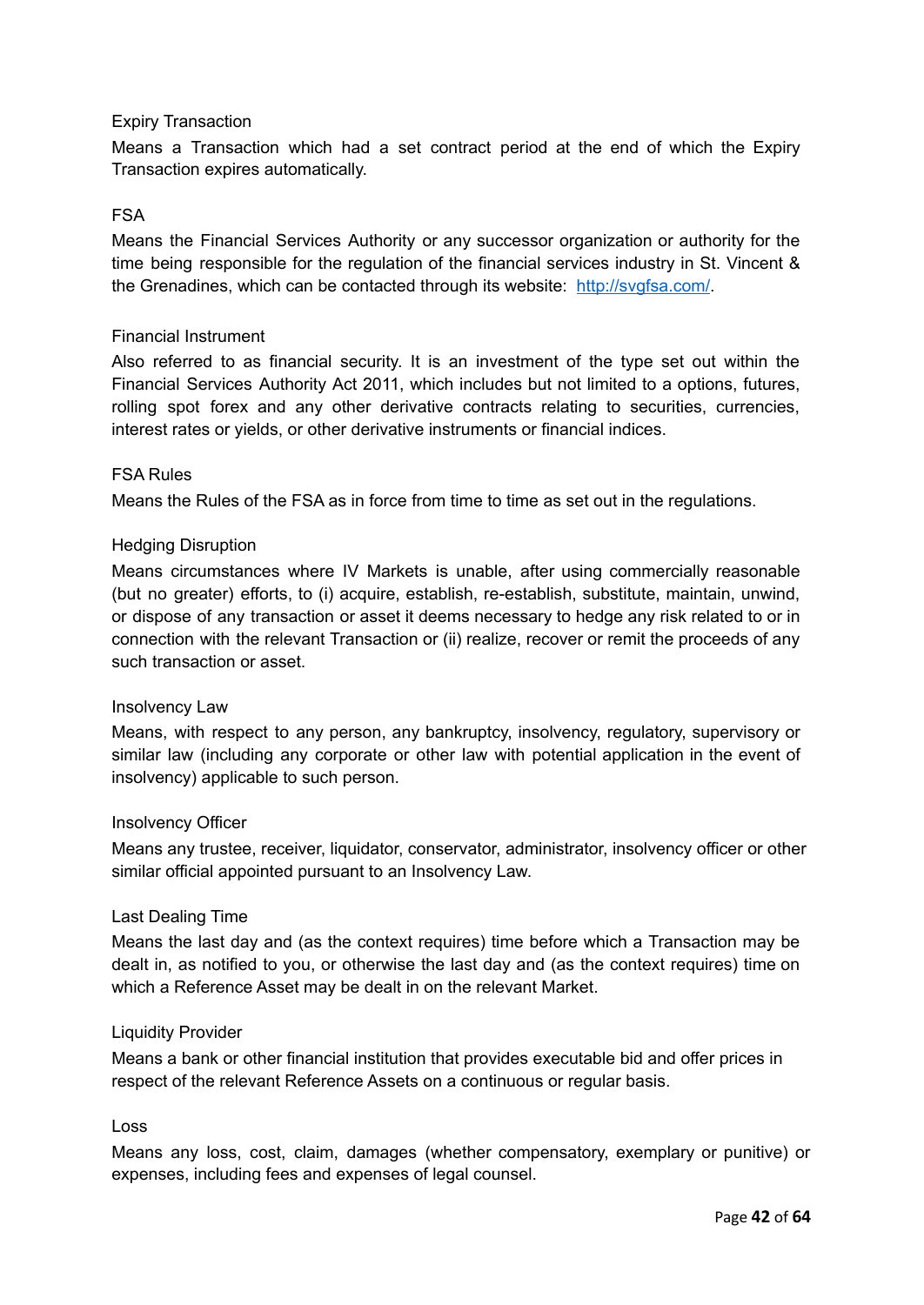## Margin

Means Initial Margin, Variation or Maintenance Margin (for clarity only, this means the required funds available in an Account for the purposes of opening and maintaining an Open Position);

#### Margin Call

Means a demand or request for funds or additional funds to bring your Account balance to Zero (0) or above and to prevent a potential future negative balance on a client's account due to Transactions under this Client Agreement.

#### Market

Means any Market or multilateral trading facility subject to government or state regulation with established trading rules and trading hours including a Regulated Market and a Multilateral Trading Facility (MTF) as defined in Article 4 of the Markets in Financial Instruments Directive 2004/39/EC.

#### MiFID

The Markets in Financial Instruments Directive is the EU legislation that regulates firms who provide services to clients linked to 'financial instruments' (shares, bonds, units in collective investment schemes and derivatives), and the venues where those instruments are traded.

#### Market Abuse

Has the meaning set out in the Act.

#### Multilateral Trading Facility (MTF)

MiFID defined MTF as multilateral system, operated by an investment firm or a market operator, which brings together multiple third- party buying and selling interests in financial instruments – in the system and in accordance with non-discretionary rules – in a way that results in a contract.

Opening Contract Value

Means in respect of any Transaction, the Contract Quantity multiplied by the Opening Price.

#### Open Position or Trade

Means any long or short position or Trade that has not been closed or expired.

#### Opening Price

Means in respect of any Transaction, the price of the Reference Asset specified in an Order acceptance of which gives rise to that Transaction.

Order

Means a request to open or close a Transaction at a price quoted by IV Markets as appropriate.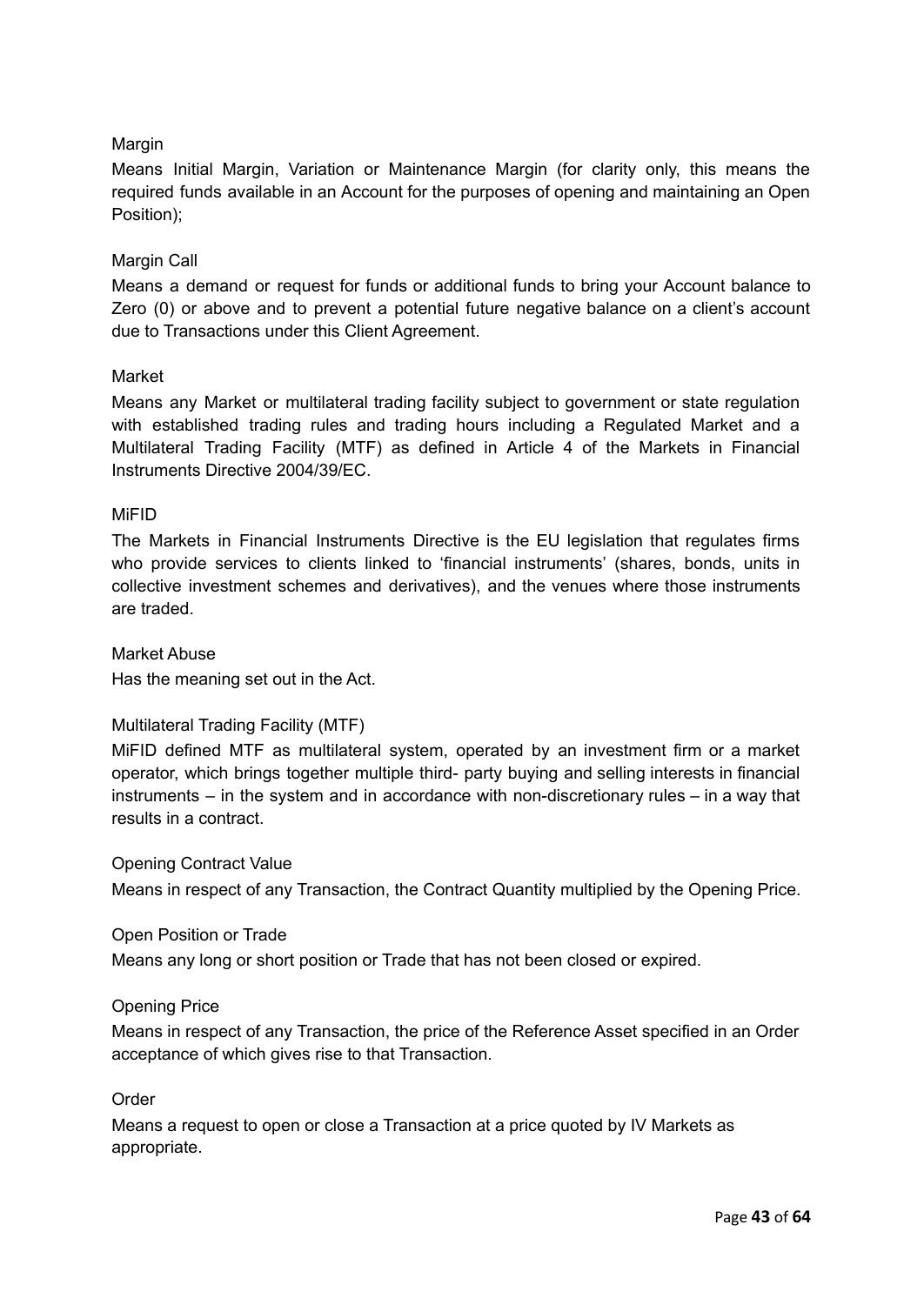#### Potential Return

This is an estimated return calculated by the Range Spreads Platform and there is no guarantee the potential return will be achieved. You can lose all the money you have invested. Only invest money you can afford to lose.

#### Price Range

The difference between the low and high prices for a security or index over a specific time period. Range defines the price spread for a defined period, such as a day or year, and indicates the security's price Volatility. The more volatile the security or index, the wider the range.

#### **Proceedings**

Means any suit, action or proceeding under or in connection with this Client Agreement or any Transaction, or arising out of any act or omission required or permitted under or in connection with this Client Agreement or any Transaction, in each case whether brought or commenced by either party or a third party.

#### Range Spreads

Meaning a Contract for Difference (CFD) within the meaning of the Financial Services Authority Act which can be entered into by purchasing underlying assets of asset classes on the Range Spreads Platform.

#### Realized Loss

Realized profit is profit or negative amount of funds that comes from a completed trade (i.e. a trade that has been closed or expired). Realized profit is usually already deposited into the Client's trading Account and can be withdrawn from their trading Account to their bank account.

#### Realized Profit

Realized profit is profit or positive amount of funds that comes from a completed trade (i.e. a trade that has been closed or expired). Realized profit is usually already deposited into the Client's trading Account and can be withdrawn from their trading Account to their bank account.

#### Reference Asset

Means property of any description or an index or other factor designated in a CFD to which reference is made to fluctuations in the value or price for the purpose of determining profits or losses under the CFD.

#### Regulated Market

A multilateral system operated and/or managed by a market operator, which brings together or facilitates the bringing together of multiple third-party buying and selling interests in financial instruments.

#### Retail Client

Means a client categorized as neither a Professional Client nor an Eligible Counterparty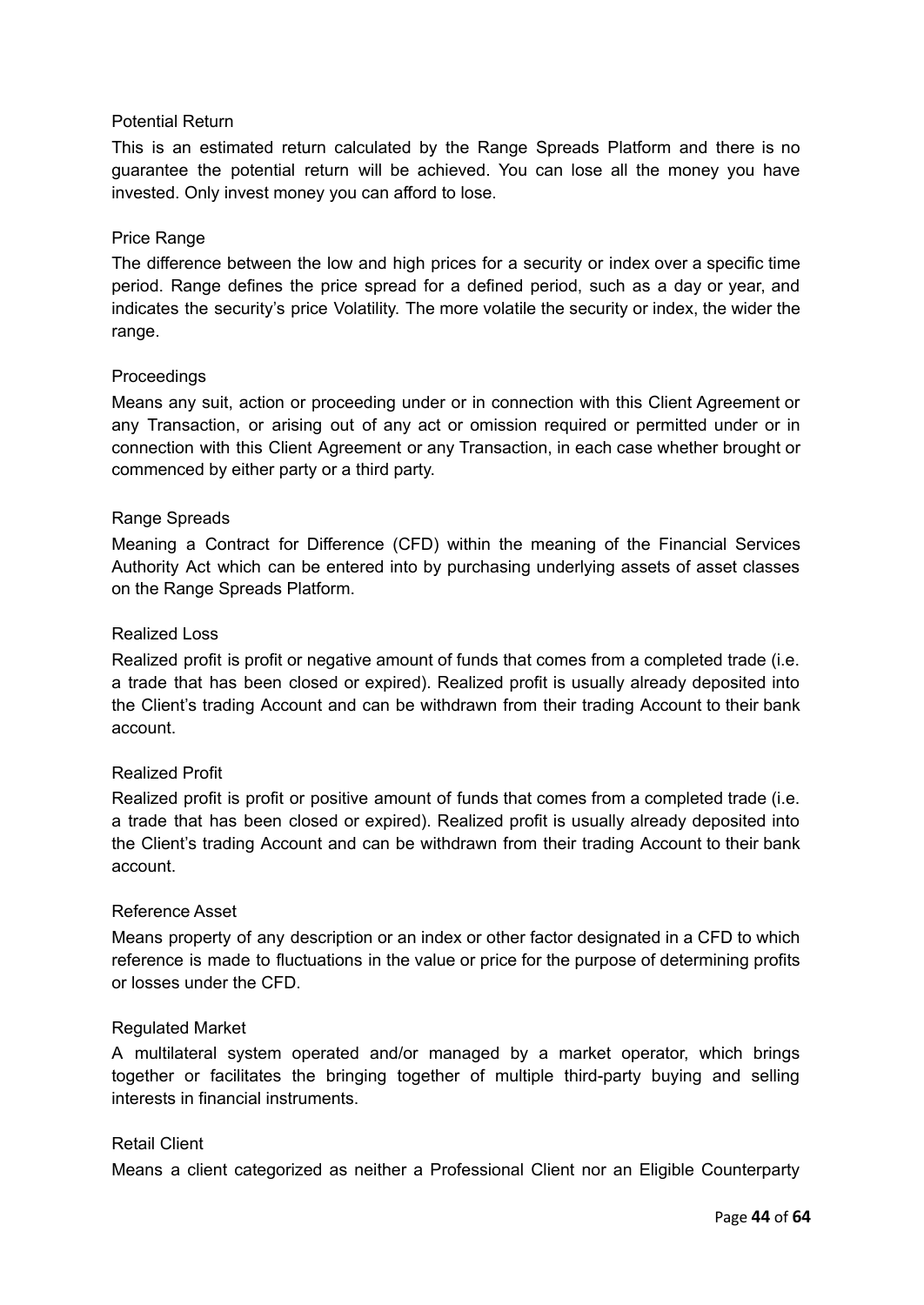Client in accordance with FSA Rules.

#### Risk Notice

Means the General Risk Disclosure Notice provided at Schedule 2. It is the notice we are obliged to give, in accordance with Applicable Regulations, to Retail Clients and Professional Clients in relation to the risks associated with the Products and Services provided under this Agreement.

#### Rolling Spot Forex Contract

Means either of the following:

- a. a future, other than a future traded or expressed to be as traded on Market, where the property to be sold under the contract is foreign exchange or sterling; or
- b. a CFD where the profit is to be secured or loss avoided by reference to fluctuations in foreign exchange and in either case where the contract is entered into for the purposes of speculation.

#### Rules

Means articles, rules, regulations, procedures and customs, as in force from time to time.

#### Scheme

Has the meaning set out in clause 4.6.

**Security** 

Means investments of the type set out within the Financial Services Authority Act 2011.

#### **Sentiment**

Sentiments are types of Indices calculated based on the Prices of other Asset Classes namely

Currencies, Indices and Commodities' Price movements.

#### Slippage

Slippage means that the specific price requested by a client is not available when an order is presented for execution so the order is executed as close as practical to the client's requested price which may lead to Positive Slippage or Negative Slippage.

#### Spread

Means the difference between the lower and higher figures of a quoted two-way price for a Financial Instrument.

#### Spread Betting

"Spread Betting" shall mean a bet on the difference between the opening and closing price of a contract, the financial value of which is derived by reference to fluctuations in the price of the underlying asset (which may include but is not limited to Currency Pair, shares, futures, metals, or indices).

Stop Limit Order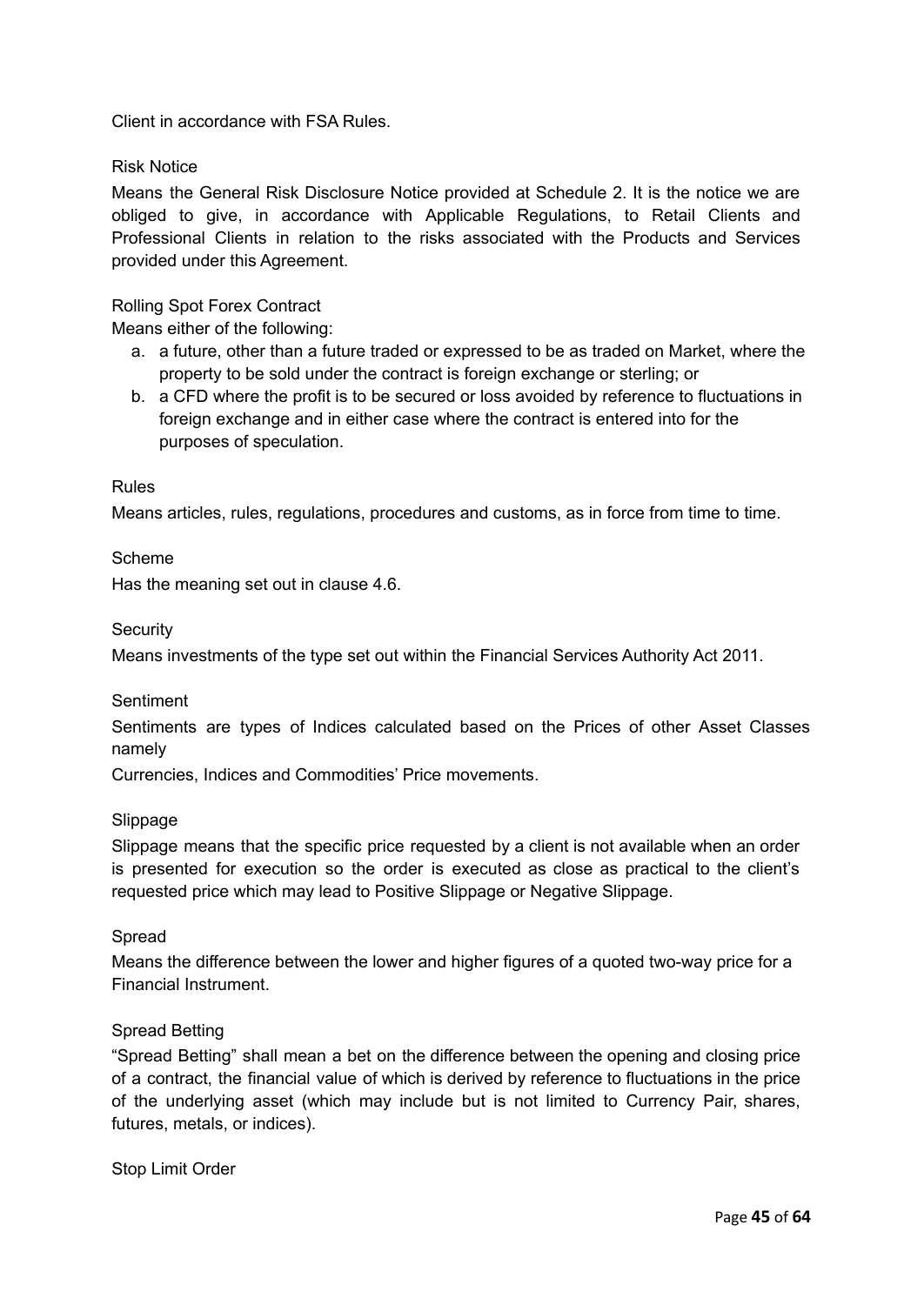A stop-limit order is an order placed on the Platform that combines the features of a [Stop](http://www.investopedia.com/terms/s/stoporder.asp) [Order](http://www.investopedia.com/terms/s/stoporder.asp) with those of a Limit order. A Stop-limit order will be executed at a specified price, or better, after a given Stop price has been reached. Once the Stop price is reached, the Stop-limit order becomes a limit [order](http://www.investopedia.com/terms/l/limitorder.asp) to buy or sell at the limit price or better.

#### Stop Loss Order

Stop Loss Order means an instruction to deal in a particular Market if our price in that Market becomes less favourable to you. These orders are commonly used to provide some risk management but are not guaranteed.

#### Suspicious Trading Activity

Suspicious Trading Activity means any belief or decision of IV Markets, reasonably formed or made and whether or not communicated to the Client, that the Client has, either acting alone or with other persons, used the Online Service or placed one or more Orders in a way which:

a) affects the integrity or effective functioning of the Online Services, IV Markets' market for CFDs and Margin FX, or the market for the Underlying Asset to which the CFD or Margin FX contract relates whether or not such conduct is also illegal or also constitutes market abuse; or

b) exploits or otherwise takes advantage of one or more characteristics of the Online Services or of an Order in a manner that was not intended by the characteristic .

Such conduct includes but is not limited to:

c) entering into Orders or combination of Orders such as holding long and short positions in the same or similar Underlying Assets at similar times, irrespective of how the accounts have been funded (for example, but not limited to, personal deposits); or

d) entering into Orders or combinations of Orders in respect of Underlying Assets the Client has entered into a transaction in an underlying market for the Underlying Asset.

#### Trading Platforms or Trading Systems

Means IV Markets Online Trading System, Range Spreads and Range Leverage, or the MetaTrader online Trading System or Platform or any other electronic trading system through which a client may electronically send to IV Markets information including prices, bids, offers and executions, as such system may exist from time to time, including without limitation, any hardware, software and/or communications link furnished by IV Markets from time to time.

#### **Transaction**

Means a transaction in a CFD, Spread Bet, Range Spreads, Range Leverage, or Rolling Spot Forex Contract or any other contractual arrangement entered into between you and us including any transaction liable to Margin, unless otherwise stated.

#### Value Date

The day that a currency, Commodity or other product would be physically delivered (or payable) if IV Markets did not automatically roll over client positions at the end of each Business Day.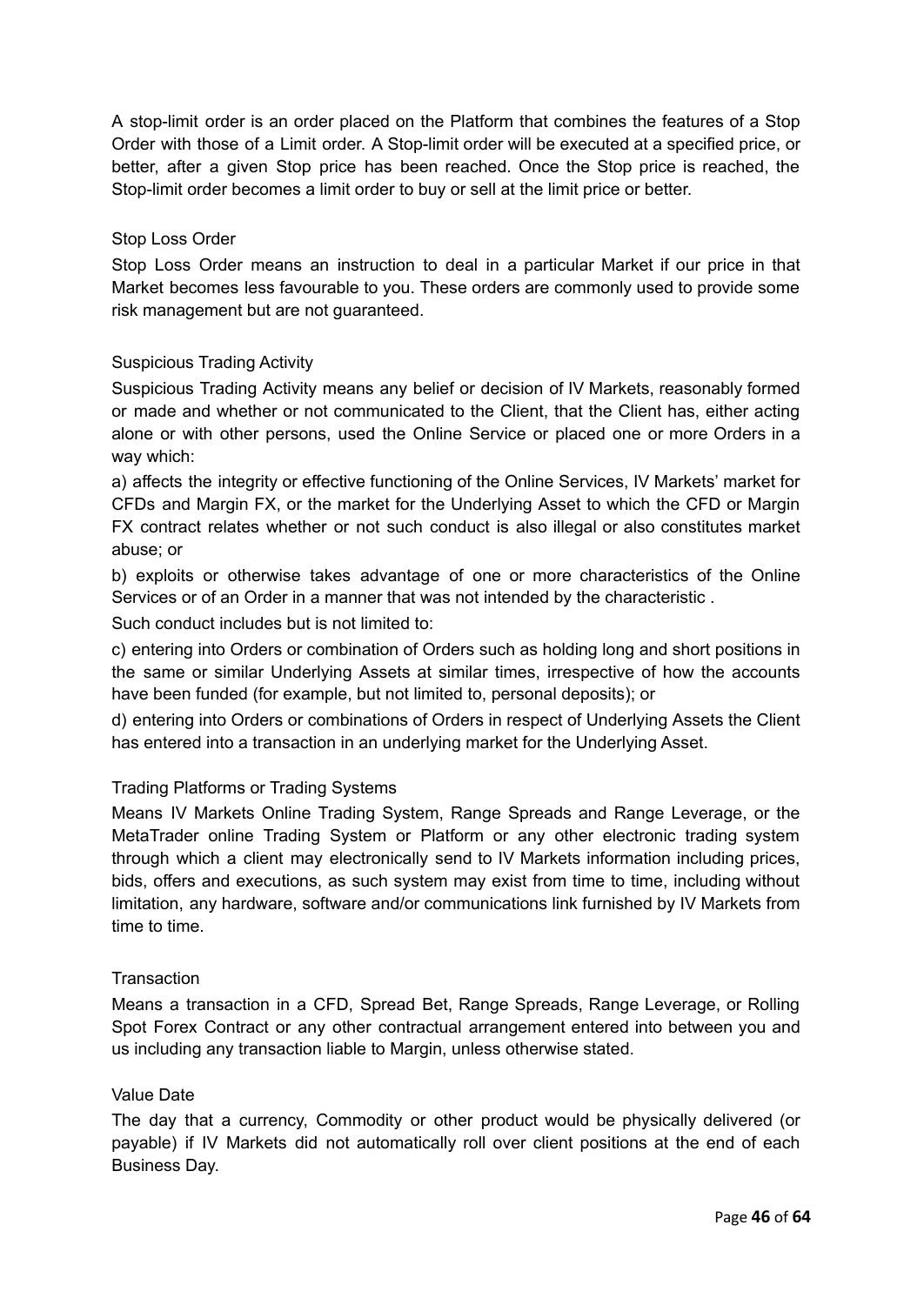#### Volatility

Volatility refers to the amount of uncertainty or risk about the size of changes in a security's value. A higher volatility means that a security's value can potentially be spread out over a larger range of values. This means that the price of the security can change dramatically over a short time period in either direction. A lower volatility means that a security's value does not fluctuate dramatically, but changes in value at a steady pace over a period of time. Forex, CFDs, Spread Bets and Currency Options are all exposed to volatility risk and are complex, high risk investments. Losses can exceed deposits.

#### Underlying Asset

An Underlying Asset is a term used in derivatives trading. A derivative is a financial instrument with a price that is based on (that is, derived from) a different Asset. The Underlying Asset is the financial instrument (such as stock, futures, a commodity, a currency or an index) on which a derivative's price is based.

#### Stock dividend

A stock dividend is a dividend payment made in the form of additional shares rather than a cash payout.

#### Stock split

Stock split is a decision by a company's board of directors to increase the number of shares that are outstanding by issuing more shares to current shareholders.

#### Reverse stock split

Reverse stock split is usually used by companies with low share prices that would like to increase these prices to either gain more respectability in the market or to prevent the company from being delisted or taken over by another company.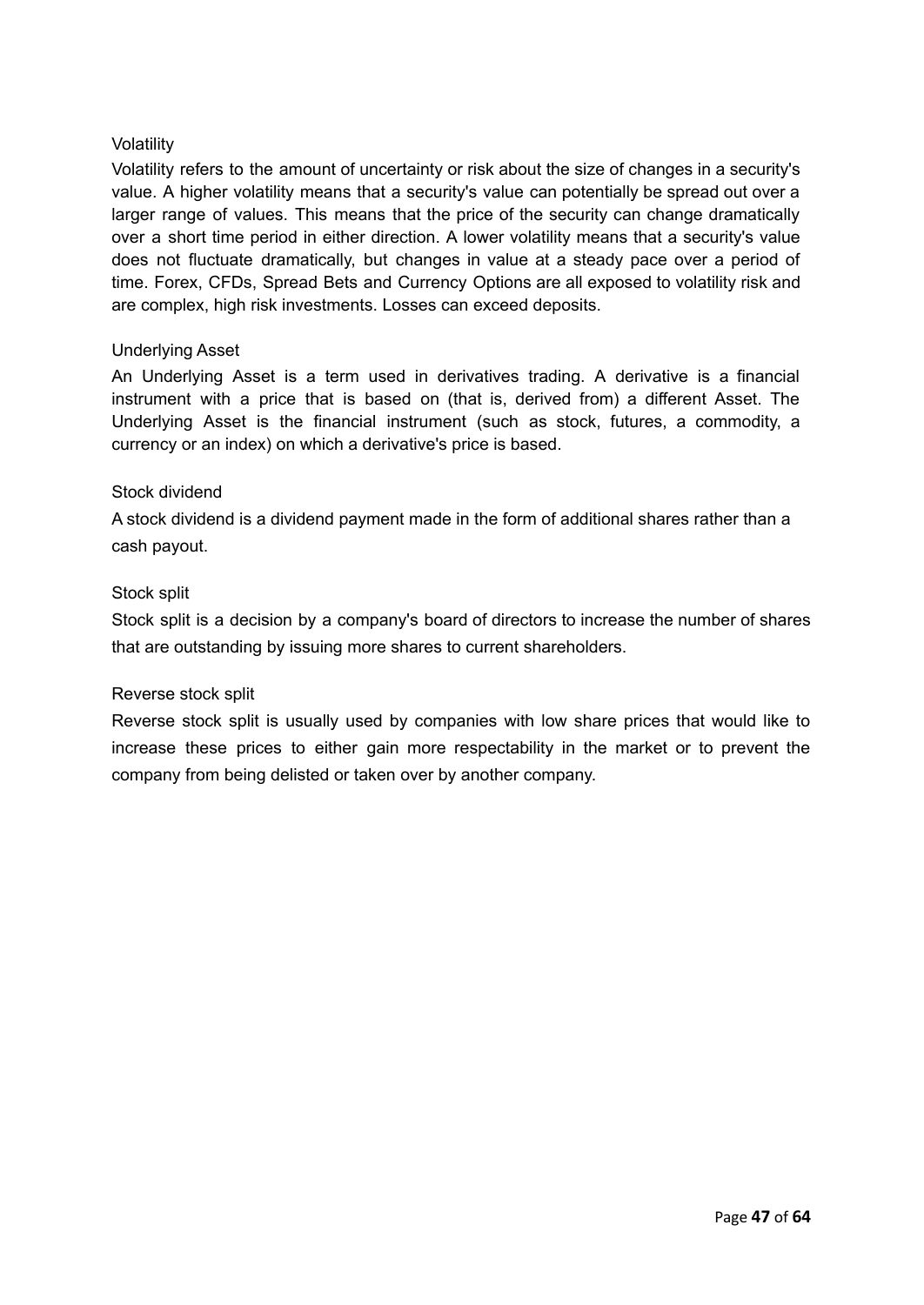<span id="page-47-0"></span>For Complex Products (Forex and CFD Products)

- <span id="page-47-1"></span>1. Scope of Notice
- $1.1$ The General Risk Disclosure Notice ("the Notice") is provided to you in accordance with Applicable Regulations on the basis that you are proposing to trade on IV Markets's trading Platforms in CFDs and Forex, which are leveraged products, incur a high level of risk and can result in the loss of all your invested capital.
- $1.2$ It should be noted that the Notice does not contain all the risks and aspects involved in trading Forex and CFDs; therefore, you need to ensure that your decision is made on an informed basis taking into consideration the following points below.
- <span id="page-47-2"></span>2. General Risk Warning Notice.

Forex and CFDs are leveraged derivative products, which are "complex" products. Complex products are Financial Instruments with structures that make the risks and likelihood of return more difficult to understand, including Platforms giving access to complex products, are also likely to be considered complex. A complex Financial Instrument requires a greater level of experience and knowledge of the underlying risks involved. This includes derivative instruments such as Forex and CFDs.

You should have sufficient knowledge and experience in trading such leveraged derivative products. You should not trade in leveraged derivatives unless you understand the risky nature of the contract you are entering into and the extent of your exposure to risk.

You should also be satisfied that the contract is suitable for you in the light of your personal circumstances and financial position. You should not invest money you cannot afford to lose.

Before deciding to participate in the Forex or CFD Market, you should carefully consider your investment objectives, level of experience and risk appetite. You should seek independent professional financial advice if you are in any doubt.

When trading in Forex and CFDs there is considerable exposure to risk in any offexchange foreign exchange transaction, including, but not limited to, Leverage risk, credit risk, Market volatility, weekend, holiday and overnight risk, Exchange risk and abnormal Market conditions that may substantially affect the price, or liquidity of a currency or currency pair.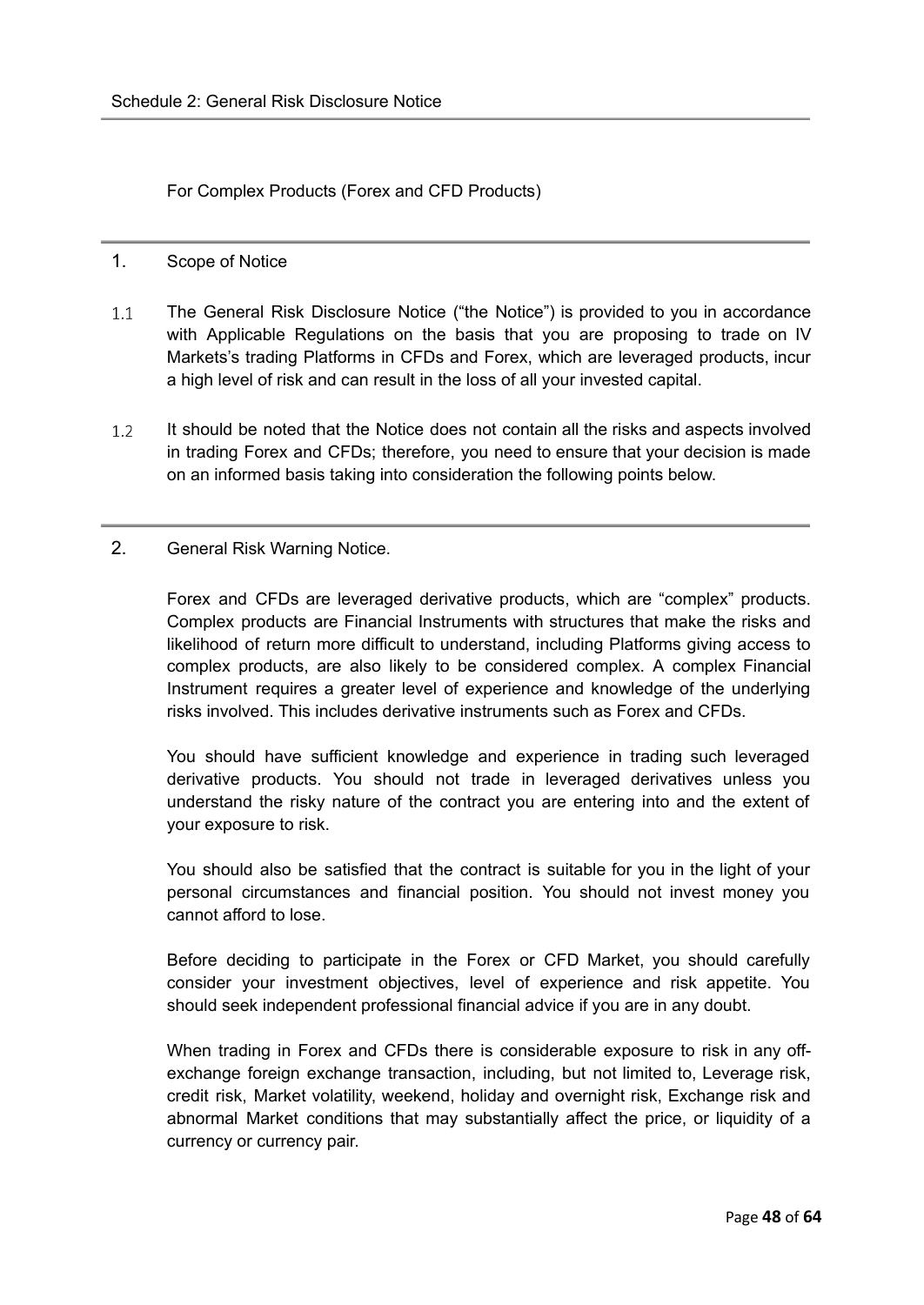#### $2.1$ Leverage Risk

- 2.1.1 Unlike traditional trading, trading forex and CFDs means that you are able to trade the Markets by paying only a small percentage of the total trade value when opening a position referred to as "Margin".
- 2.1.2 Due to the leveraged nature of Forex and CFD products, any small Market movement can lead to a proportionally much larger movement in value of your position, which can work against you as well as for you and you could lose all or more than your initial Margin.
- 2.1.3 As the possibility exists that you could sustain a total loss of or more than your initial margined funds and that the Margin on all open positions must be maintained at the required level in order to keep any position opens, you may be required to deposit additional funds to maintain your open position.
- 2.1.4 If a position moves against you and reduces your balance so that you are below the required Margin level on a particular trade, you will be subject to a "Margin Call" and will have to pay additional money into your account to keep the position open. If you fail to meet any Margin requirements, your position may be liquidated, and you will be responsible for any resulting losses.
- 2.1.5 To manage exposure, you can employ risk-management strategies such as 'stop-loss' or 'limit' orders, however you must know that such strategies are not guaranteed. It is your responsibility to monitor your account and ensure that the required Margin is available on your account at all times.
- 2.1.6 IV Markets may provide leverage ratios dependent on the level of experience of client's. It should be noted that Leverage restrictions may apply to certain Products, Platforms and/or jurisdictions, as indicated on the official website of IV Markets.
- 2.1.7 It should be noted that IV Markets may monitor the leverage applied to client's positions, at all times; IV Markets reserves the right to decrease the leverage depending on the client's trade volume.
- 2.1.8 There may be specific maximum leverage limits and/or Margin requirements on the certain Financial Instruments that are available for trading on our Platforms. For more information please visit our website: https://www. ivmarkets.com.

#### 2.2 Margin requirement

2.2.1 You need to ensure that you have sufficient Margin on your trading account, at all times, in order to maintain an open position. In addition, you need to continuously monitor any open positions in order to avoid positions being closed due to the unavailability of funds; it should be noted that IV Markets is not responsible for notifying clients for any such instances.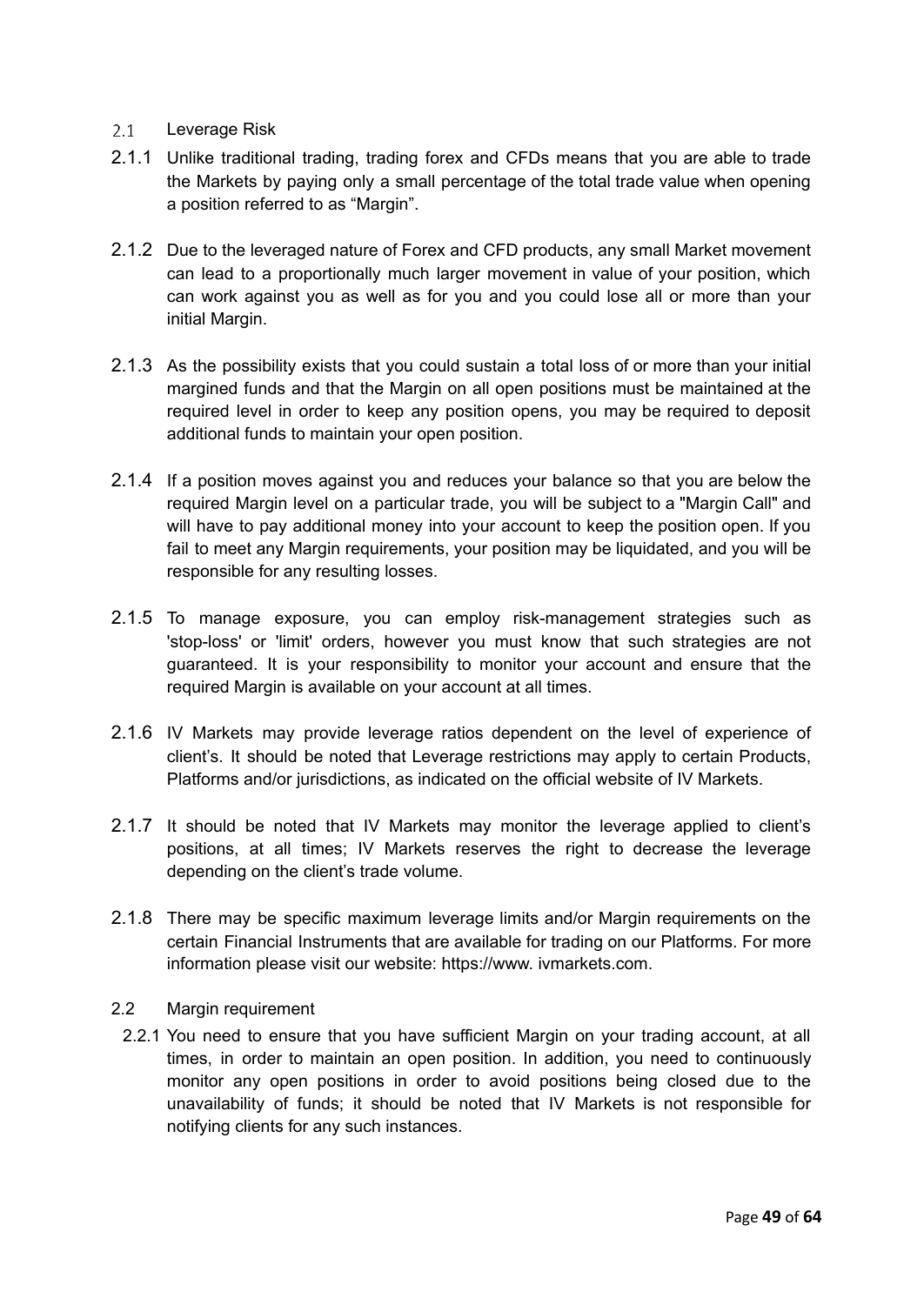- 2.2.2 If the circumstance arises that the Margin on your account falls below 150% (one hundred and fifty percent) of the account equity you will receive a warning notification in your IV Markets MetaTrader 4 Platform. At this point you should consider either closing positions or sending in additional funds to cover your positions. If you do fail to meet the Margin requirements and your account equity falls below 100% (one hundred percent) of your required Margin, IV Markets has the discretion to automatically close your largest open positions (referred to as "Stop-Out") at Market price until your equity is above the 100% (one hundred percent) minimum. This is a risk-mitigating mechanism employed by IV Markets to attempt to stop your account from falling into a negative balance. However please note we do not guarantee that your account will not fall into a negative balance, particularly in adverse Market conditions.
- $2.3 -$ Credit Risk
	- 2.3.1 When trading CFDs the client is effectively entering into an off-exchange or over-the-counter ("OTC") transaction, this implies that any position opened with IV Markets cannot be closed with any other entity.
	- 2.3.2 OTC transactions may involve greater risk compared to transactions occurring on regulated markets, for example traditional exchanges; this is due to the fact that in OTC transactions there is no central counterparty and either party to the transaction bears certain credit risk (or risk of default).
- $24$ Abnormal Market conditions
- 2.4.1 Under abnormal Market conditions, Forex and CFD prices may fluctuate rapidly to reflect unforeseeable events that cannot be controlled either by IV Markets or the client. As a result, IV Markets may be unable to execute the client's instructions at the declared price and a 'stop loss' instruction cannot guarantee to limit the losses at the set 'Stop Loss', this can lead to 'Slippage'. This may occur for example during the following scenarios:
	- a) During or when the Market opens;

and/or

- b) During news times; and/or
- $\circ$  During times of Market volatility, for example political uncertainty, where prices may move significantly up or down and away from declared price; and/ or
- $\mathsf{d}$ ) If there is insufficient liquidity in the Market for the execution of the specific volume at the declared price.
- 2.4.2 CFD prices are influenced by, amongst other things, implementation of governmental, agricultural, commercial or trade programs and policies, national, international socioeconomic and political events.
- $2.5$ Trading Platform conditions
	- 2.5.1 The client accepts that the only reliable source of price related information is the price quotes represented on the real/ live server; this service may be disrupted and as a result price related information may not reach the client.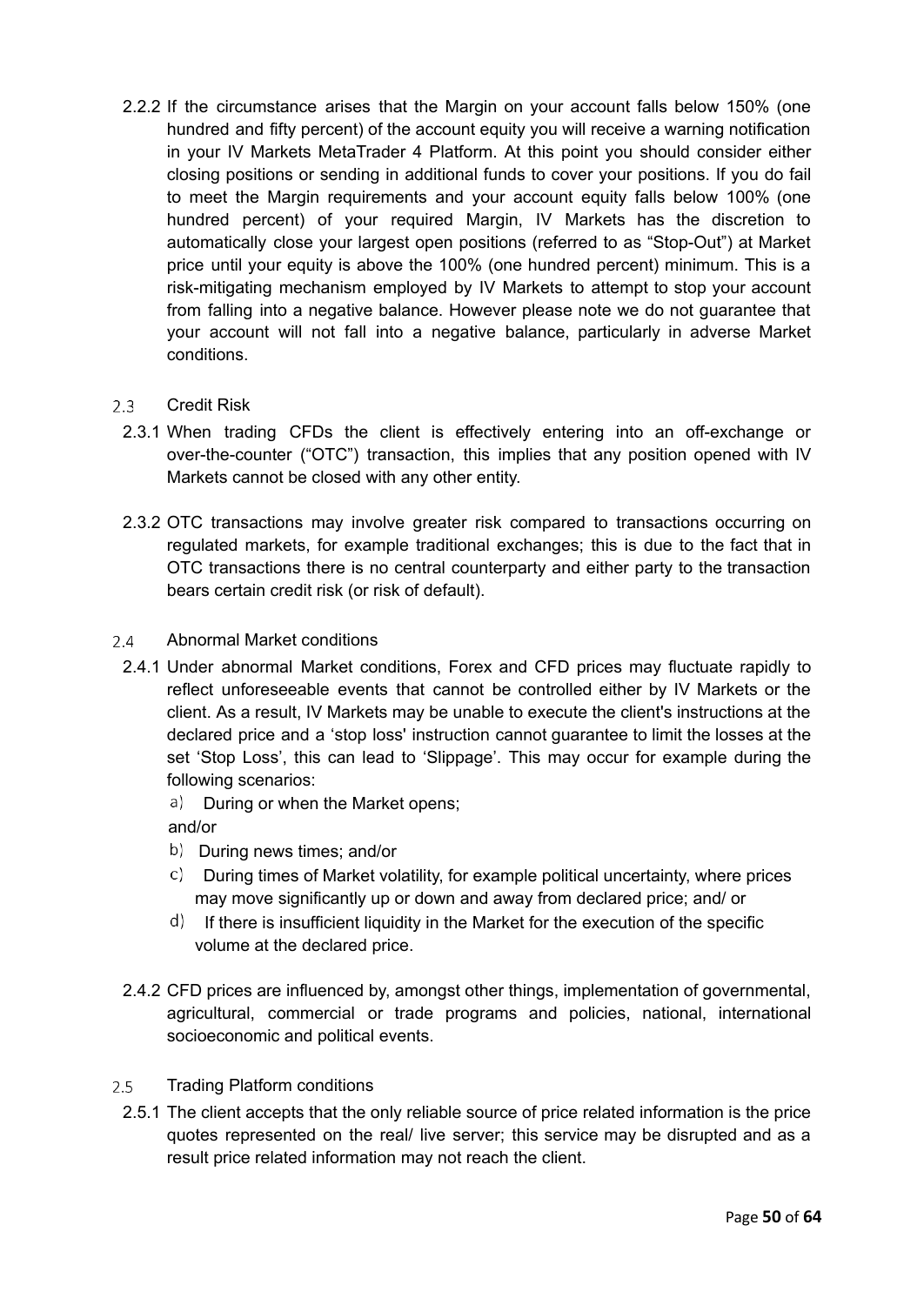- 2.5.2 There are risks associated with utilizing an internet-based trading system including, but not limited to, the failure of hardware, software, and Internet connection. Since IV Markets does not control signal power, its reception or routing via Internet, configuration of your equipment or reliability of its connection, IV Markets will not be responsible for communication failures, distortions or delays when trading via the Internet.
- 2.5.3 IV Markets is not responsible for communication failures or delays when trading via the Internet. IV Markets employs back-up systems and contingency plans to minimize the possibility of system failure, and trading via telephone is available only in the event of system failure.

#### $2.6$ Product descriptions and associated risks

- 2.6.1 At any one time, not all of the products below will be available for trading purposes. IV Markets reserves the right to remove the offering of any of the following products from the trading Platforms without prior notice.
	- a) Rolling Spot Forex

Rolling spot Forex is both a future where the underlying instrument being traded is foreign exchange or sterling or it is a contract for difference where the profit is secured or a loss is avoided through fluctuations in foreign exchange rates and in either case the contract is entered into for speculative purposes. A rolling spot forex contract can be 'rolled' indefinitely and no currency may be actually delivered until the position is closed. This exposes both parties to fluctuations in the underlying currencies.

b) Spread Bet

Spread betting is a type of trading that involves taking a bet on the price movement of a security. You would generally be quoted two prices, the bid and offer price (also called the spread), and you bet whether the price of the underlying stock will be lower than the bid or higher than the offer. You will never own the underlying stock in spread betting, as you are simply speculating on the price movement of the stock.

c) Currency or Forex options

Currency or Forex options are derivative financial instrument that gives the right but not the obligation to buy or sell a specific currency, at a specified exchange rate on or before a specific date. You must also realize that when buying options means you could lose the entire option investment should the option expire worthless.

d) Contracts for Difference (CFD)

A CFD is an agreement to exchange the difference between the opening and closing value of a contract when closed. Rather than buying or selling the underlying instrument on which your contract is based, you simply place a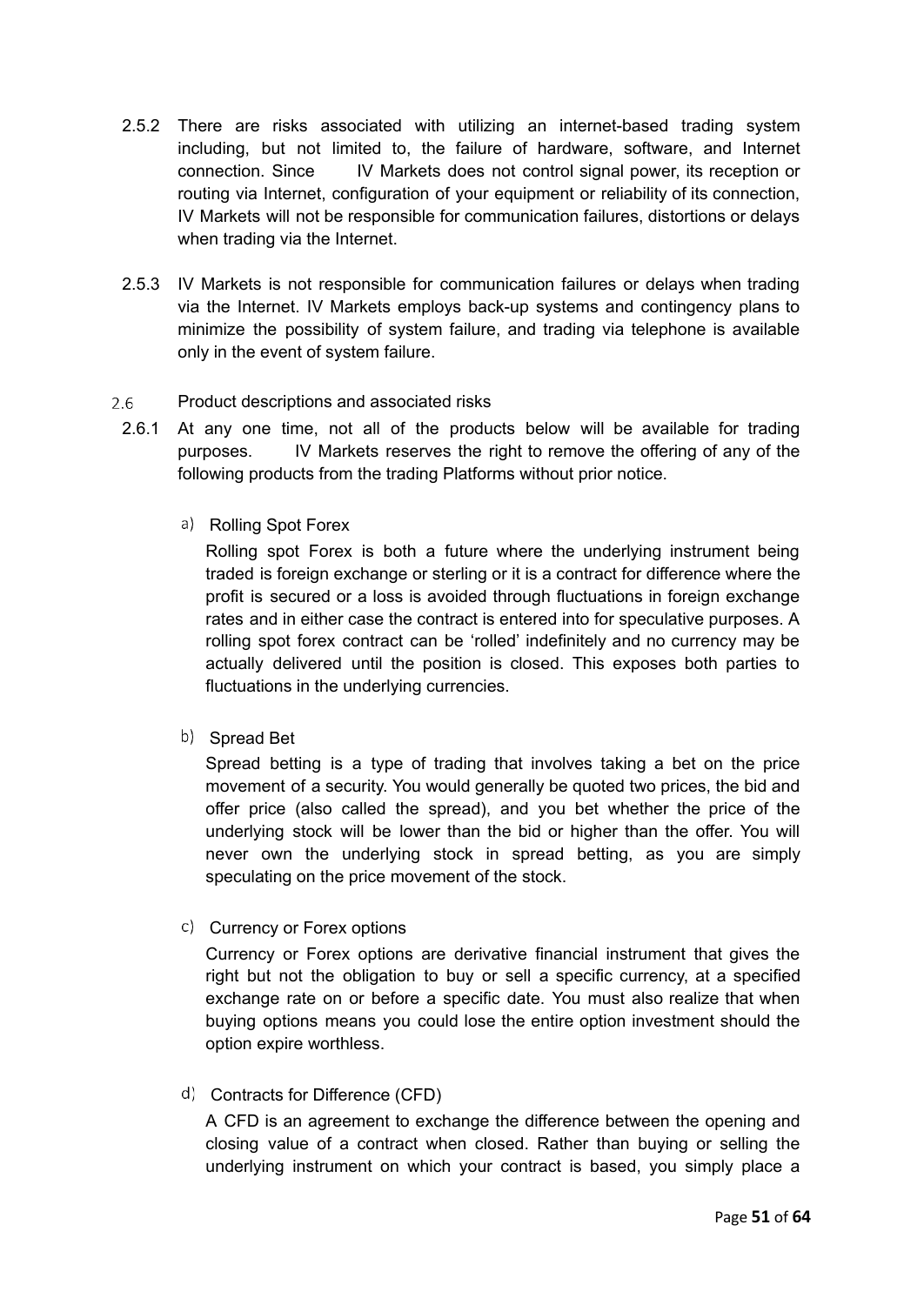trade on our trading Platform. The price of your CFD will then replicate the price of the underlying asset (without actually owning the underlying product) giving you a profit (or a loss) as the price of the underlying moves, so that the amount of any profit or loss made on a CFD will be equal to the difference between the price of the underlying instrument when the CFD is opened and the price of the underlying instrument when the CFD is closed, multiplied by the number of underlying instruments to which the CFD relates.

CFDs are a way of trading on the upward or downward price movements of traditional financial markets without buying or selling the underlying asset directly. The potential losses associated with the price movements can exceed the total value of the initial margin (and any additional margin funds) you have deposited with us, and you may be obliged to close your positions at the worst possible time.

CFDs are contracts that can be entered into in relation to Commodities or the FTSE-100 index or any other index or share, as well as Currency. Investing in a CFD carries risks similar to investing in a future or an option and you should be aware of these. Transactions in CFDs may also involve a contingent liability and you should be aware of the implications of this as set out in paragraph (h) below.

- 2.6.2 All these products are types of leveraged derivatives that are used for speculative or hedging investment purposes. Transactions in these products may also have a contingent liability and you should be aware of the implications of this as set out in paragraph (d) below.
- 2.6.3 In addition to industry General Risk Disclosure Notice contained in this Agreement, you should be aware that margined currency trading is one of the riskiest forms of investment available in the financial Markets and is only suitable for sophisticated individuals and institutions. Given the possibility of losing an entire investment, speculation in the foreign exchange Market should only be conducted with risk capital funds that if lost will not significantly affect your personal or institution's financial wellbeing.
- 2.6.4 If you have pursued only conservative forms of investment in the past, you may wish to study currency trading further before continuing an investment of this nature.
- 2.6.5 If you wish to continue with your investment, you acknowledge that the funds you intend to invest is money you can afford to lose and the potential loss of all or more than your investment will not jeopardize your style of living nor will it detract from your future retirement program.
- 2.6.6 Additionally, you fully understand the nature and risks of trading spot Forex, currency options, CFDs or spread betting investments, and your obligations to others will not be neglected should you suffer financial losses.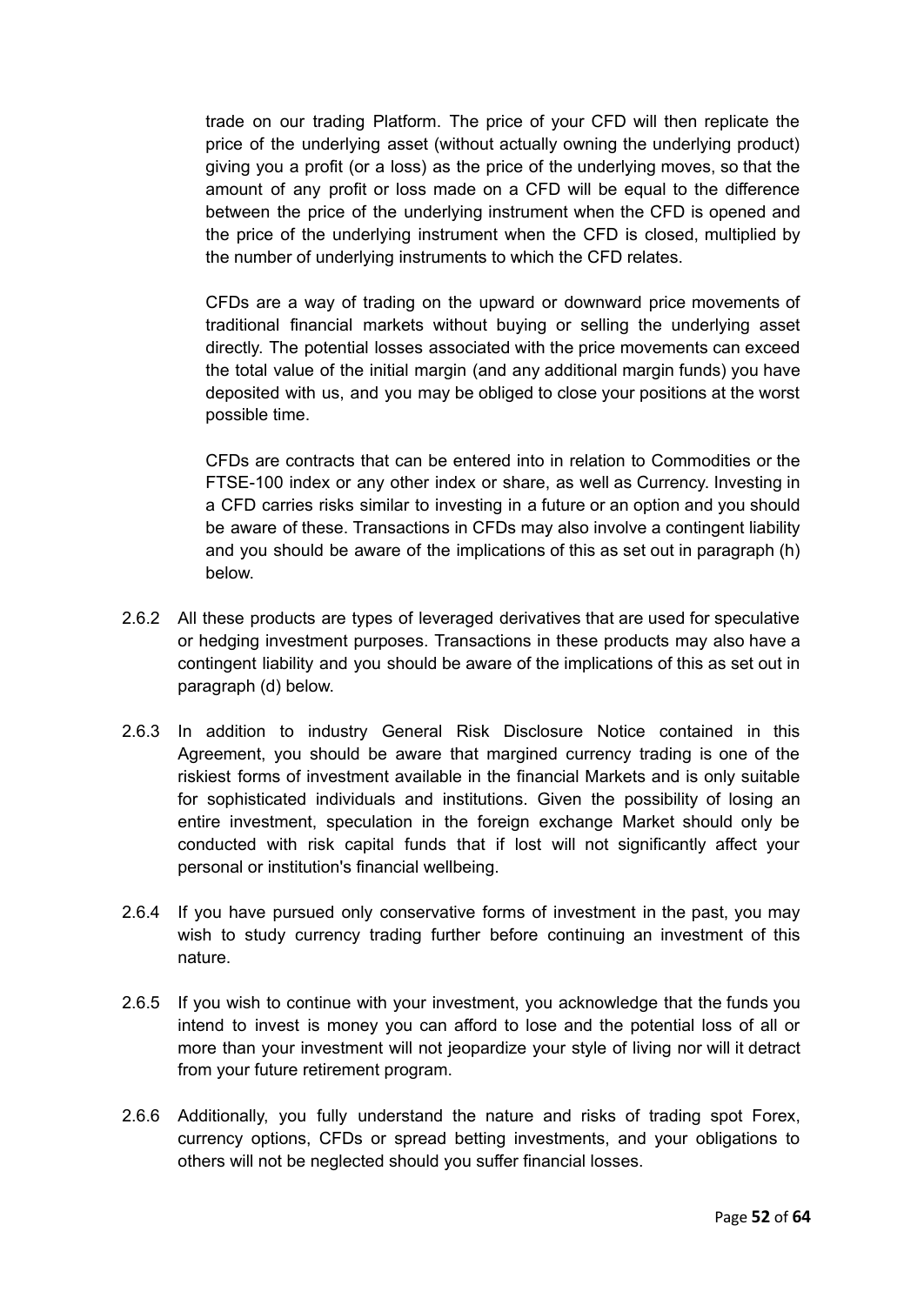#### $2.7$ Foreign Markets

Foreign Markets involve different risks from Markets. In some cases, risks will be greater. The potential for profit or loss from transactions on foreign Markets or in foreign currency will be affected by fluctuations in foreign exchange rates. Such enhanced risks include the risks of political or economic policy charges in a foreign media, which may substantially and permanently alter the conditions terms, Marketability or price of a foreign currency.

#### $2.8$ Risk mitigating orders or strategies

The placing of certain orders (e.g. "Stop Loss" or "Stop Limits" orders) that are intended to limit losses to certain amounts, are not guaranteed. Such strategies may not always be affected because Market conditions or technological limitations may make it impossible to execute such orders.

#### Prices 2.9

The prices quoted may not necessarily reflect the broader Market. We will select closing prices to be used in determining Margin requirements and in periodically marking to Market the positions in Client accounts. Although we expect that these prices will be reasonably related to those available on what is known as the interbank Market, prices we use may vary from those available to banks and other participants in the interbank Market. Consequently, we may exercise considerable discretion in setting Margin requirements and collecting Margin funds.

#### Weekend risk  $2.10$

Various situations, developments or events may arise over a weekend when currency, Commodity and other Markets generally close for trading, that may cause the Markets to open at a significantly different price from where they closed on Friday afternoon. Our Clients will not be able to use the electronic communication systems to place or change orders over the weekend and at other times when the Markets are generally closed. There is a substantial risk that stop-loss orders, which are not guaranteed, applied to manage the risk to open positions held over the weekend will be executed at levels significantly worse than their specified price and you may be liable for making good any losses, even if they are unforeseen.

#### Electronic trading  $2.11$

The use of electronic trading systems, Platforms and communication networks to facilitate trades. Clients who trade are exposed to risks associated with the system or Platform including the failure of hardware and software system or network down timed access or connection failures.

#### Contingent liability transactions  $2.12$

Such transactions are margined, require you to make a series of payments against the purchase price, instead of paying the whole purchase price immediately. You may sustain a total loss of the Margin you deposit with your dealer to establish or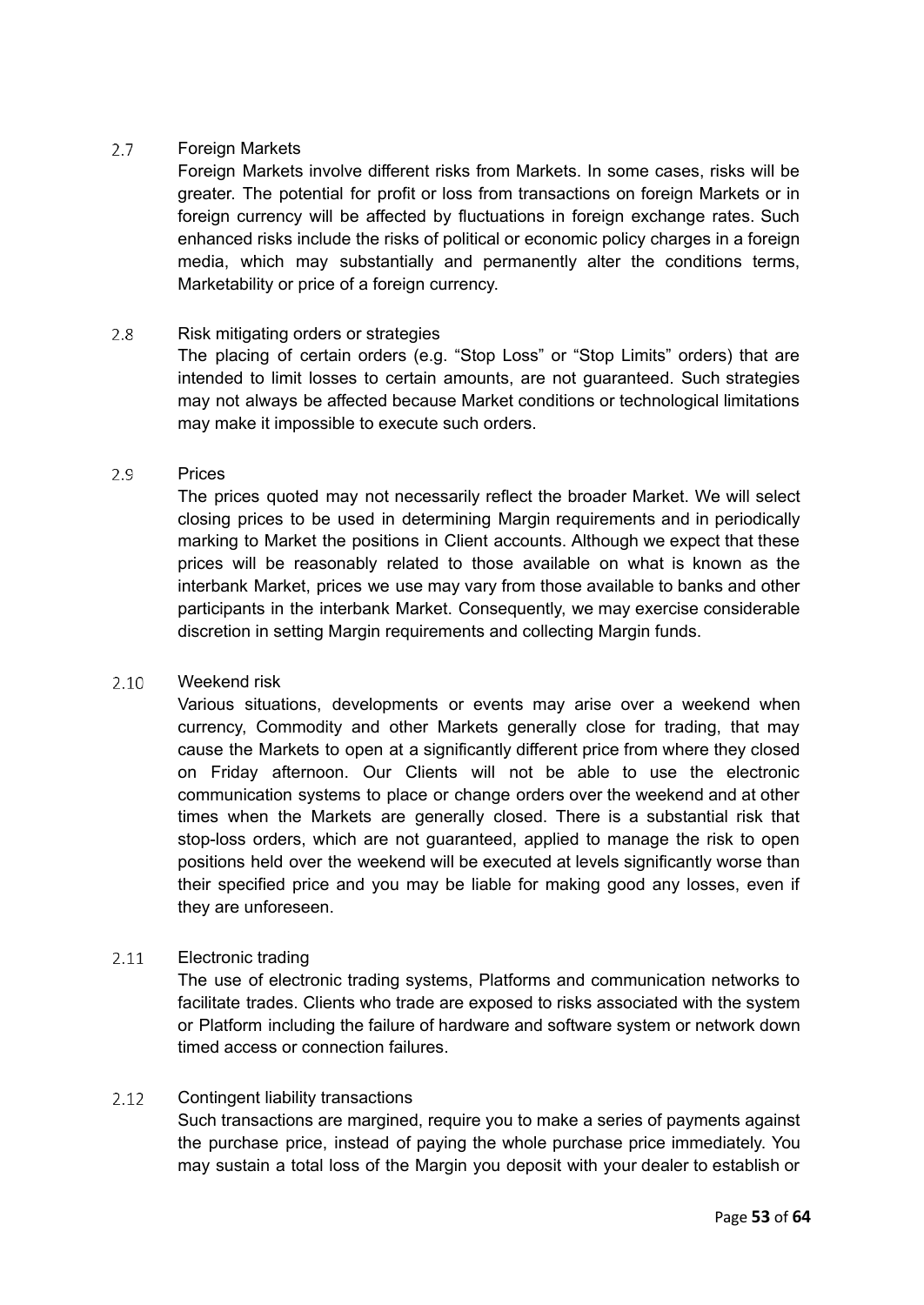maintain a position. If the Market moves against you, you may be called upon to pay substantial additional Margin at short notice to maintain the position. If you fail to do so within the time required, your position may be liquidated at a loss and you will be liable for any resulting deficit. Even if the transaction is not margined, it may still carry an obligation to make further payments in certain circumstances over and above any amount paid when you entered into the contract. Contingent liability transactions, which are not traded on or under the rules of a recognized or designated investment exchange, may expose you to substantially greater risks.

#### $2.13$ Collateral

If you deposit collateral as security, you should ascertain how your collateral will be dealt with. Deposited collateral may lose its identity as your property once dealings on your behalf are undertaken. Even if your dealings should ultimately prove profitable, you may not get back the same assets, which you deposited and may have to accept payment in cash.

#### $2.14$ **Commissions**

Before you begin to trade, you should obtain details of all commissions and other charges for which you will be liable from the IV Markets website or enquire at [info@ivmarkets.com](mailto:support@geminicapital-global.com). If any charges are not expressed in money terms (but, for example, as a dealing spread), you should obtain a clear written explanation, including appropriate examples, to establish what such charges are likely to mean in specific money terms.

#### $2.15$ **Insolvency**

- 2.15.1 Any insolvency or default may lead to positions being liquidated or closed out without your consent. In certain circumstances, you may not get back the actual assets, which you lodged as collateral and you may have to accept any available payment in cash.
- 2.15.2 You should only engage in CFD or Rolling Spot Forex trading if you are prepared to accept a high degree of risk and in particular the risks outlined in the above. You must be prepared to sustain the total loss of all amounts you may have deposited with your firm as well as any losses, charges (such as interest) and any other amounts (such as costs) we incur in recovering payment from you.

#### $2.16$ **General**

- 2.16.1 If you are in any doubt whatsoever about any aspect of the risks involved in the financial instruments noted in this General Risk Disclosure Notice, then we strongly recommend that you seek independent professional help or advice before continuing as your trading strategy may not be suitable or appropriate for you.
- 2.16.2 Margin trading is not necessarily designed to replace existing or traditional methods of investing and is therefore not suited to everyone so you must ensure that you fully understand the risks before taking up your trading strategy.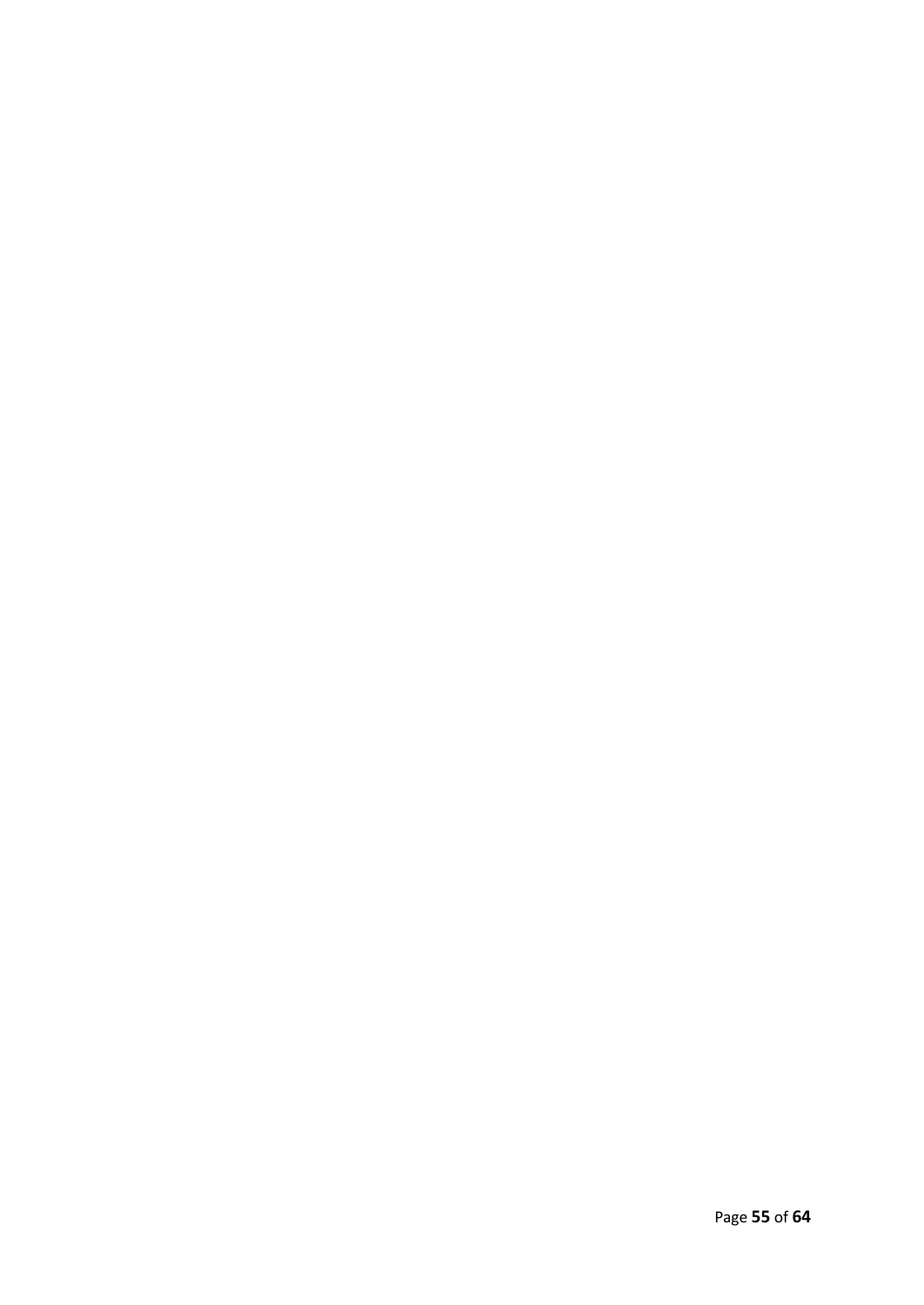When trading Range Spreads CFD Contracts, which are Contract for Differences, you can achieve a profit or a loss. Due to the high risk nature of Range Spreads CFDs, you can also lose all the money you have deposited. You should only trade with money that you can afford to lose. You should ensure you have sufficient knowledge and experience to understand the risks involved in trading CFDs and seek independent professional financial advice if in any doubt.

This Schedule 3 sets out Terms that apply specifically to Range Spreads on any Account, including those in relation to Range Spreads Contracts, Trades, Prices, rejected Trades, Profit and Loss, withdrawals and cancellations of Trades, Pricing Errors and Trading Hours.

#### <span id="page-55-0"></span>1. Range Spreads Contracts

- $1.1$ A Range Spreads Contracts constitute a Contract for difference (CFD) investment within the meaning of Financial Services Authority Act 2011.
- $1.2$ By entering into a Range Spreads (CFD) Contract, you can speculate on whether the Market Price of an Underlying Asset of an Asset Class will rise or fall, which are available to Trade on the Range Spreads Platform and will be within a Price Range during a specific time period.
- $1.3$ The Asset Classes available on the Range Spreads Platform are Forex, Commodities, Indices and Sentiments and are subject to change at no notice.

#### <span id="page-55-1"></span>2. Placing Range Spreads Trades

- $2.1$ As a result of Price fluctuations in Underlying Assets of Asset Classes on the Range Spreads Platform over a specified time period, when placing Range Spreads Trades on such Underlying Assets on the Range Spreads Platform, there is no guarantee you will achieve a Potential Return on your Range Spreads Contract.
- $2.2$ Clients may place Trades on certain Underlying Assets of Asset Classes through the Range Spreads Platform based on actual Market performance consisting of a finite number of Trade Prices. A Range Spreads Contract will be accepted and a Range Spreads Contract will be entered into, when the Trade is executed by our Range Spreads Platform. Our Range Spreads Platform will record all your Trade executions and you can access the relevant information of your executed Trades on the Trade History section of the Range Spreads Platform.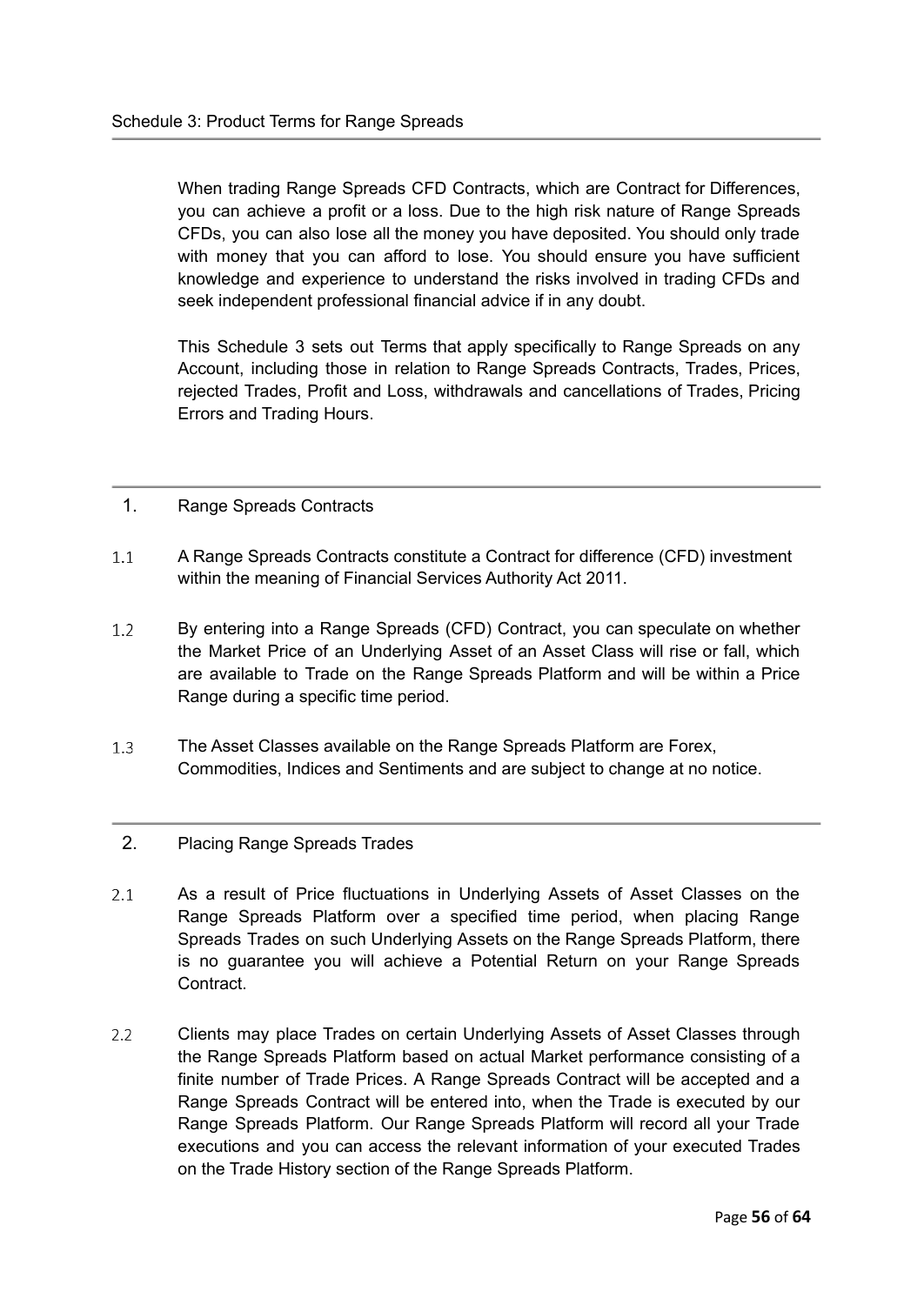- $2.3$ To place a Trade, you are required to establish your Trade specifications on the Range Spreads Platform; the following Trade specification should be established by you; the Asset Class, the Underlying Asset, the Investment amount, set a time period in the future from the Start Time to the Expiry Time, a maximum Price and a minimum Price – whereupon, during normal trading hours as set out by us from time to time, your trade may provide a Potential Return from zero up to a maximum Potential Return as set out on the Range Spreads Platform when you place your Trade.
- $2.4$ When a Trade is placed on the Range Spreads Platform and a Range Spreads Contract is successfully opened, the cost of the Trade will immediately become payable and a corresponding change will be made to the funds available in your relevant Range Spreads Account.
- $2.5^{\circ}$ To open a Range Spreads Contract on the Range Spreads Platform, you may open a Range Spreads Contract at the Price quoted by the Platform, at the time of such Trade, you may specify an Expiry Time at which the resulting Open Position shall be closed with no further intervention by you, unless sold by you prior to the Expiry Time.
- $2.6$ Range Spreads open Trades or Open Positions cannot be transferred to other Range Spreads Contract providers or their Platforms. For full details about our Order Execution Policy, please visit our website.

# <span id="page-56-0"></span>3. Rejection of Trades

- $3.1$ You should be aware that placing a Trade for a Range Spreads Contract does not guarantee that a Range Spreads Contract will be entered into. We cannot guarantee the execution of your Range Spreads Contract in particular during extreme Market conditions or circumstances that are out of our control, which can result in the rejection of your Range Spreads Contract.
- $3.2$ Where Trades are placed to enter into a Range Spreads Contract, outside Trading Hours of the Range Spreads Platform, Trades will be rejected.
- $3.3$ If you have not deposited sufficient funds onto the Range Spreads Platform and the amount of your funds is lower than the cost of your desired Trade, the Range Spreads Contract will not be entered into and will be rejected.

#### <span id="page-56-1"></span>4. Profit or Loss

 $4.1$ If the Range Spreads Underlying Asset's Price is below the maximum Potential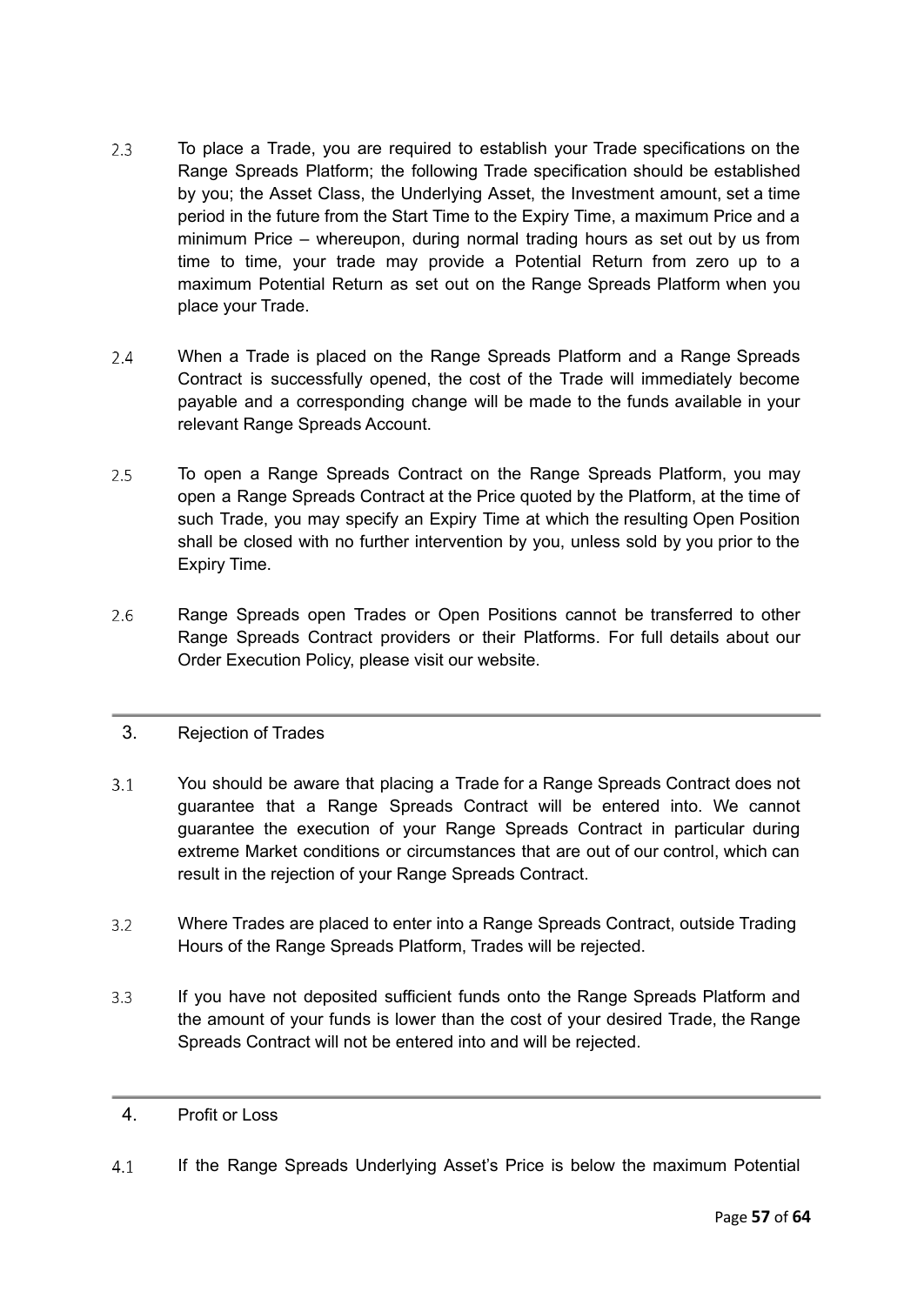Price and above the minimum Potential Price (referred to as "In the Range"), during the time period from Start Time to Expiry Time (referred to as "During the Range"), which together are referred to as the "Boundaries", a Potential Return can be achieved.

4.2 The amount of your Potential Return on your Range Spreads Contract can be calculated as follows:

# *Potential Return=*

The number of available Prices both "In the Range" X the number of Prices "During the Range" divided by the total number of Prices "During the Range"

- $4.3$ You should be aware that the Potential Return is an estimate and there is no guarantee that a Potential Return can be achieved. You should understand the risks involved in trading CFDs which are high risk Complex Products and only invest money you can afford to lose.
- $4.4$ If there are no available Prices in the Boundaries of the Range Spreads Platform and Prices are only available outside the Boundaries, a Potential Return cannot be achieved, which is referred to as "Out of the Range".
- <span id="page-57-0"></span>5. Withdrawal or Cancellation of Range Spreads Trades
- If you have placed a Trade on any of the Range Spreads Underlying Assets of  $5.1$ Range Spreads available Asset Classes and the Underlying Asset in which you invested is withdrawn by us prior to the Expiry Time of your Trade for any reason; such as but not limited to insufficient Market Liquidity; the money you invested in the Trade of your chosen Underlying Asset is returned to your Account in full without any deductions, charges or increase from the original amount invested.
- $5.2$ You can cancel your Range Spreads Contract at any time by selling the Range Spreads Contract at the best available Market Price as set out on the Range Spreads Platform, but an open Trade cannot be amended or altered.

#### <span id="page-57-1"></span>6. Pricing Error

 $6.1$ From time to time a Pricing Error may occur (including circumstances outside our control) which prevents our Range Spreads Platform from determining the Price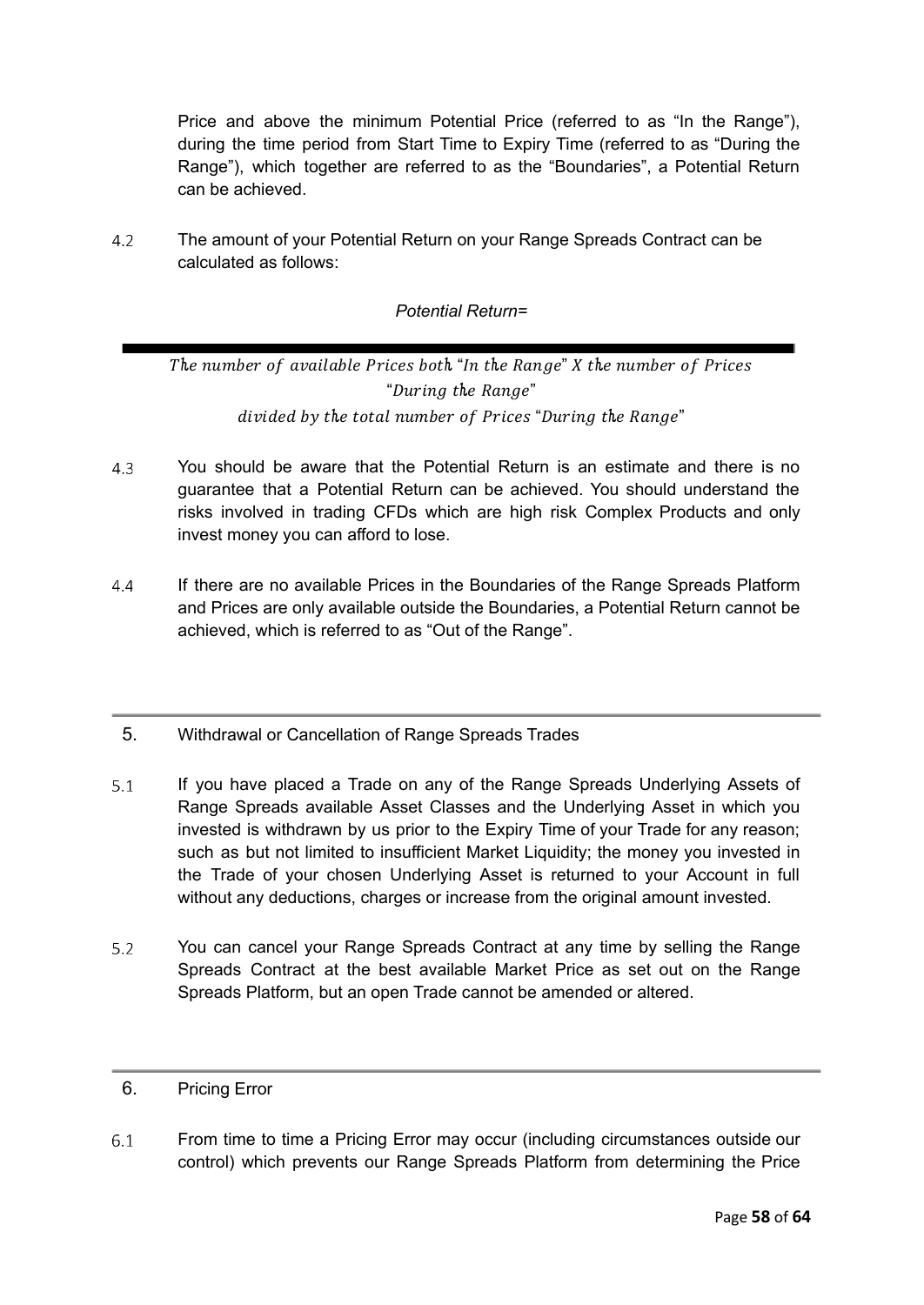for a Range Spreads Contract.

 $6.2$ If we become aware of a Pricing Error during the life of the Range Spreads Contract, we may, provided it is fair and reasonable in the circumstances, declare that Range Spreads Contract void and return the funds you invested to your Account.

#### <span id="page-58-0"></span>7. Trading Hours

 $7.1$ Trading hours are as set out on the Range Spreads Platform, as amended from time to time.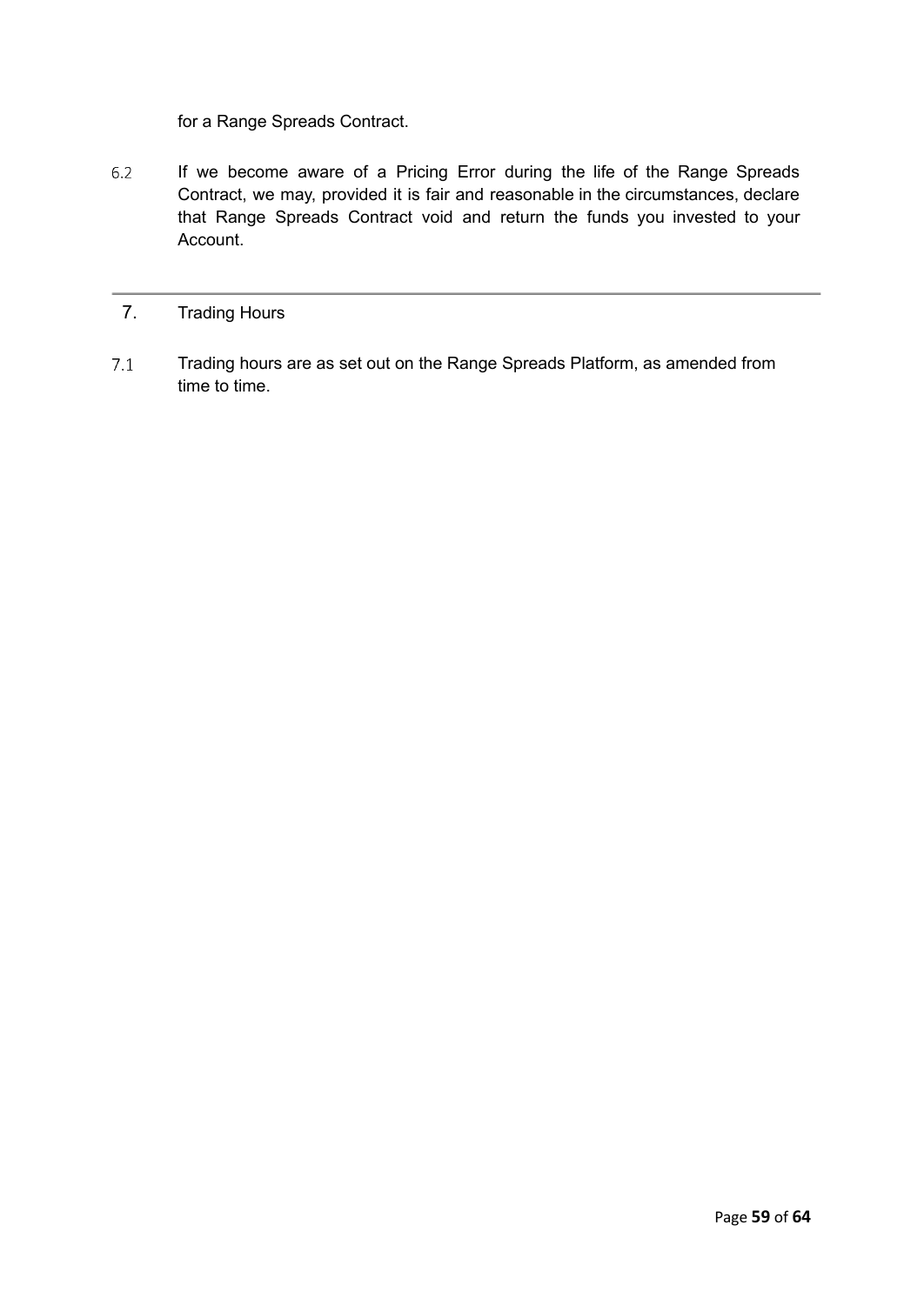- <span id="page-59-0"></span>1. Licence
- <span id="page-59-1"></span> $1.1$ We grant you a non-exclusive, non-transferable and limited personal non-sub licensable license to access view and use our website(s) and trading Platforms (the "License").
- $1.2$ The License is conditioned on your continued compliance with the Terms of this Agreement. Upon any use of the trading Platforms, you acknowledge acceptance of these license Terms and the Terms of this Agreement and are entitled to apply for Access details to gain online access to our trading Platforms or Website, thereby being able to place orders for transactions on any Financial Instrument available from us.
- $1.3$ You understand that we can, at our absolute discretion, terminate your access to our Trading Systems and website(s) in order to protect both our and our clients' interests and to ensure the Trading Systems' effectiveness and efficiency.
- $1.4$ You agree to use the information received from our information systems for the sole purpose of executing transactions inside and within the website.
- $1.5$ You further agree not to use any electronic communication feature of a service on the website for any purpose that is unlawful, tortuous, abusive, and intrusive on another's privacy, harassing, libelous, defamatory, embarrassing, obscene, threatening or hateful.
- You acknowledge that all content, trademarks, services marks, trade names, logos 1.6 and icons and in general all Intellectual Property Rights on our website(s) and Trading Platforms are our property or our licensors property, and are protected by copyright laws, international treaties and provisions.
- $1.7$ You agree not to delete any copyright notices or other indications of protected intellectual property rights from materials that you print or download from the website you will not obtain any intellectual property rights in, or any right or license to use such materials or the website, other than as set out in this Agreement.
- 1.8 You also agree not to copy, record, edit, alter or remove any of the materials on our website(s) and Trading Platforms. This shall include, without limitation, not removing, editing or otherwise interfering with (or attempting to remove, edit or otherwise interfere with) any name, marks, logos or branding on our website(s) and Platforms.
- 1.9 Images and videos displayed on our website(s) and Platforms are either our property or used with permission, and you agree not to upload, post, reproduce or distribute any information, software or other material protected by copyright or any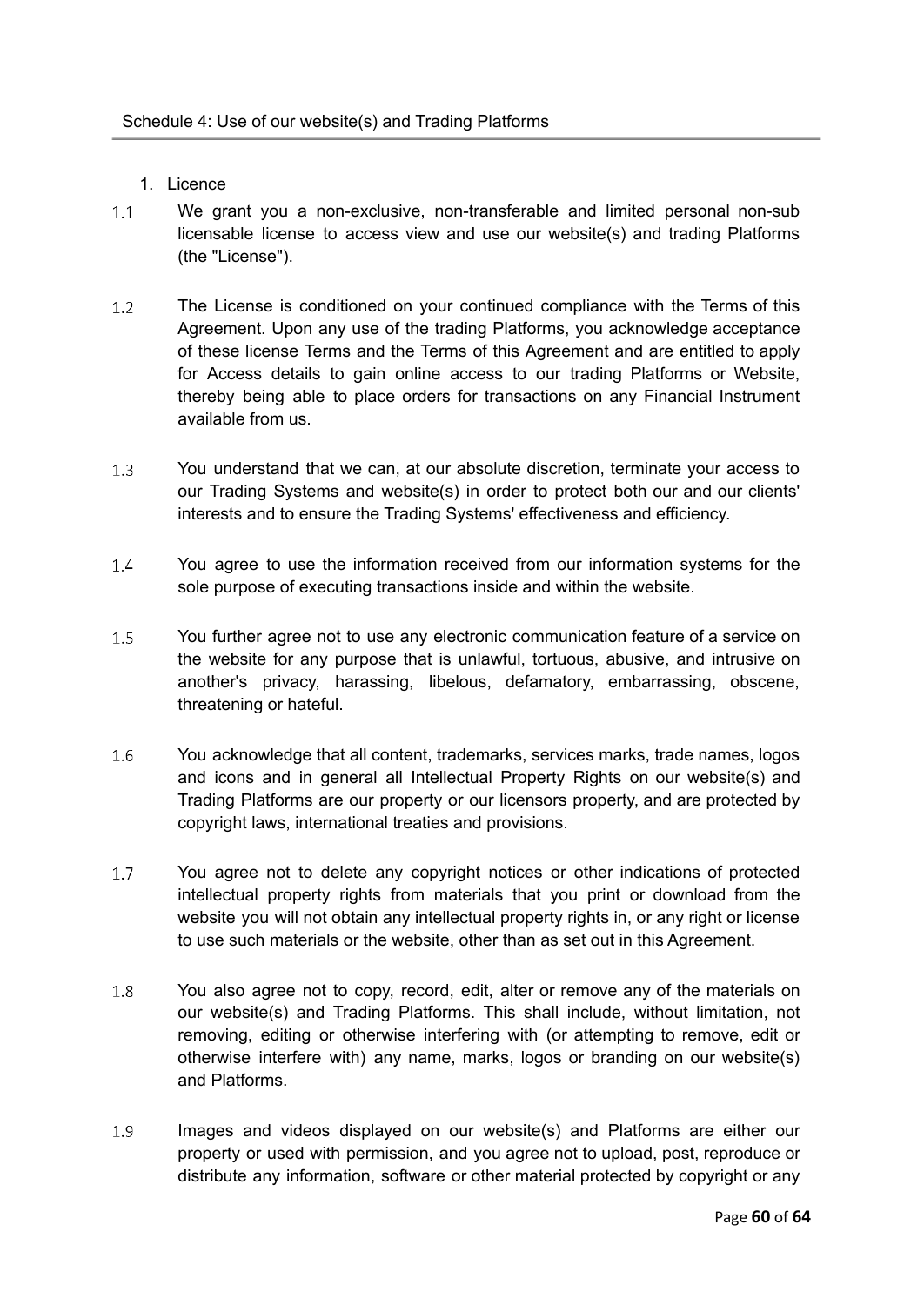other intellectual property right (as well as rights of publicity and privacy) without first obtaining the permission of the owner of such rights and our prior written consent.

- Unless expressly stated otherwise, any surrendered materials and/or messages,  $1.10$ including ideas, know-how, techniques, Marketing plans, information, questions, answers, suggestions, e-mails and comments, are neither confidential nor will you hold the intellectual property in it.
- Your agreement to the Terms of this Agreement shall be regarded as authorizing  $1.11$ us to use your customer trading data and trading performance data (excluding your personal identification data), for analytical purposes and for our risk management purposes. Such use does not require additional approvals or review by you and will form part of our intellectual property.
- In the event that you receive any data, information or software via an Electronic  $1.12$ Trading Service or Platform other than that which you are entitled to receive pursuant to this Agreement, you will immediately notify us and will not use, in any way whatsoever, such data, information or software.
- $1.13$ You will take all reasonable steps to ensure that no computer viruses, worms, software bombs or similar items are introduced into the System or Software you use to access our trading Platform.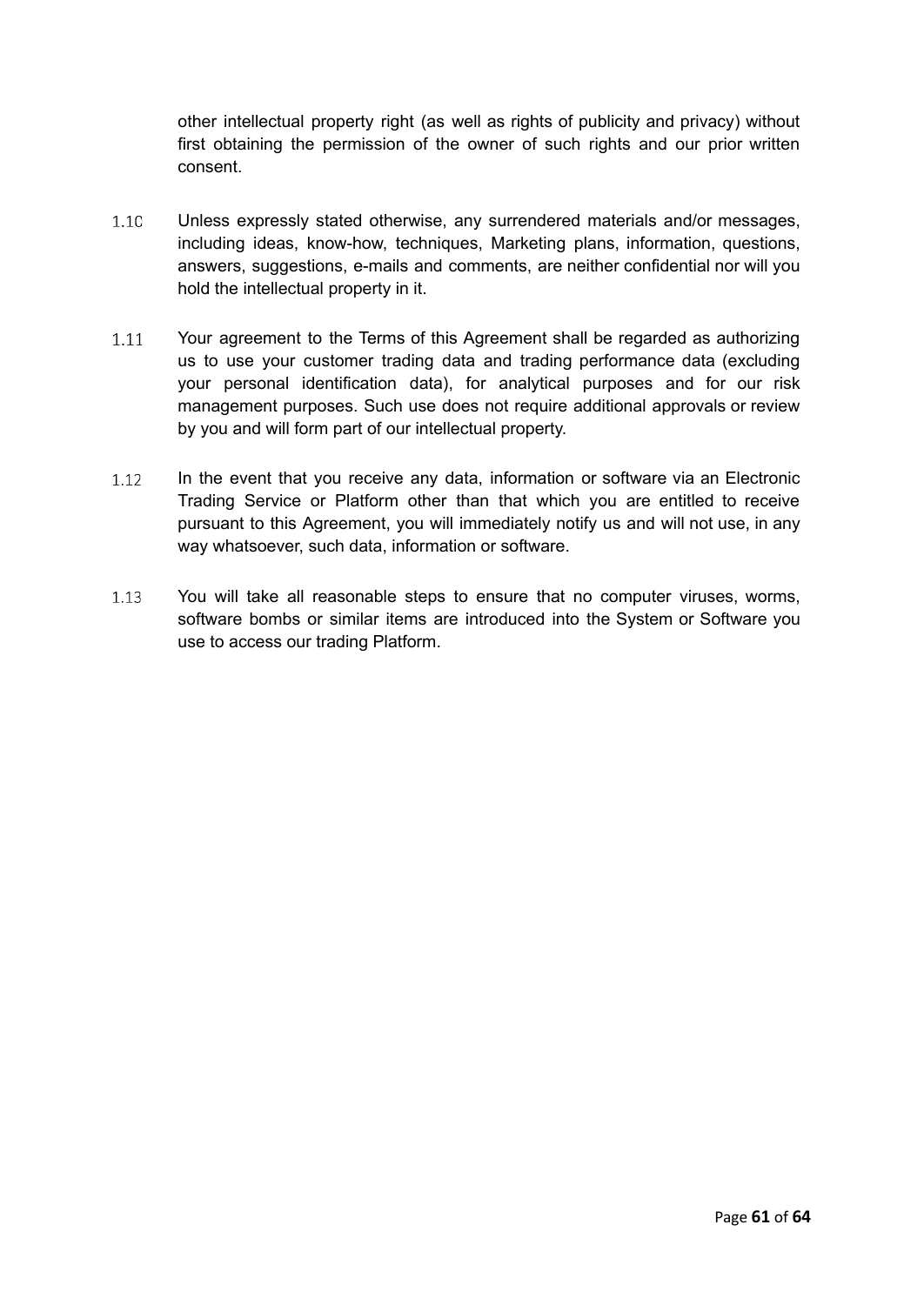- 1. Corporate action is any action or event whether temporary or otherwise, in relation to an underlying asset of a Product, or in relation to the issuer of an underlying asset, which would have an effect on the value, legal characteristics or ability to trade the underlying asset or a financial derivative based on or referencing such underlying instrument.
- 2. A Corporate Action or Adjustment event may occur in relation to the underlying asset of a Product. If any instrument becomes subject to a Corporate Action (dividend included), we will determine appropriate actions (in our reasonable opinion) to:
	- a) Replicate this in your Order of CFD trade
	- b) Reflect any action taken by counterparties to trades in respect of such underlying assets of the Product that we have entered into in order to hedge or offset our exposure to you
	- c) Preserve the economic equivalent of your Order or CFD trade immediately prior to the Corporate Action or Adjustment Even, which may have consequences on your CFD trade.
- 3. We will give you notice of any applicable action that we decide to take as soon as reasonably practical, which for the avoidance of doubt may be after the relevant Corporate Action or Adjustment Event or after the relevant action which we may take in our discretion under this paragraph.
	- 3.1. Corporate Actions that IV Markets will act on *Mandatory Corporate Actions* only including, but not limited to cash dividend, stock dividend, stock split and reverse stock split, cash stock option (cash default).
	- 3.2. IV Markets does not offer services to process any *Complex Mandatory* or *Voluntary Corporate Action*. The list of *Complex Mandatory and Voluntary Corporate Action* includes but is not limited to Acquisition, Bonus Rights, Class Action, Conversion, De-merger, Merger, Mandatory Exchange/ Mandatory Conversion, Open offer, Rights Issue, Scheme of Arrangement, Spin-off, Return of Capital, Takeover, Merger with elections, Spin-off with elections, Buyback, Proxy voting, Repurchase offer, Dividend Reinvestment Plan, Dutch Auction, Odd Lot Tender, Rights Auction, Tender offer or Voluntary Exchange/Optional Conversion. The positions will be closed by effective date of these Corporate Action events.
- 4. Dividends
	- 4.1. Where applicable (e.g. where an Instrument is a stock or a share in respect of which a dividend is paid) a dividend adjustment will be calculated. A dividend adjustment will be calculated for your account in respect of open positions held on the ex-dividend day for the relevant underlying instrument.
	- 4.2. For long positions, the dividend adjustment will generally be a cash adjustment reflecting the amount of the net dividend receivable. For short positions, the dividend adjustment will generally be a cash adjustment payable reflecting the pre-tax dividend amount, unless otherwise agreed.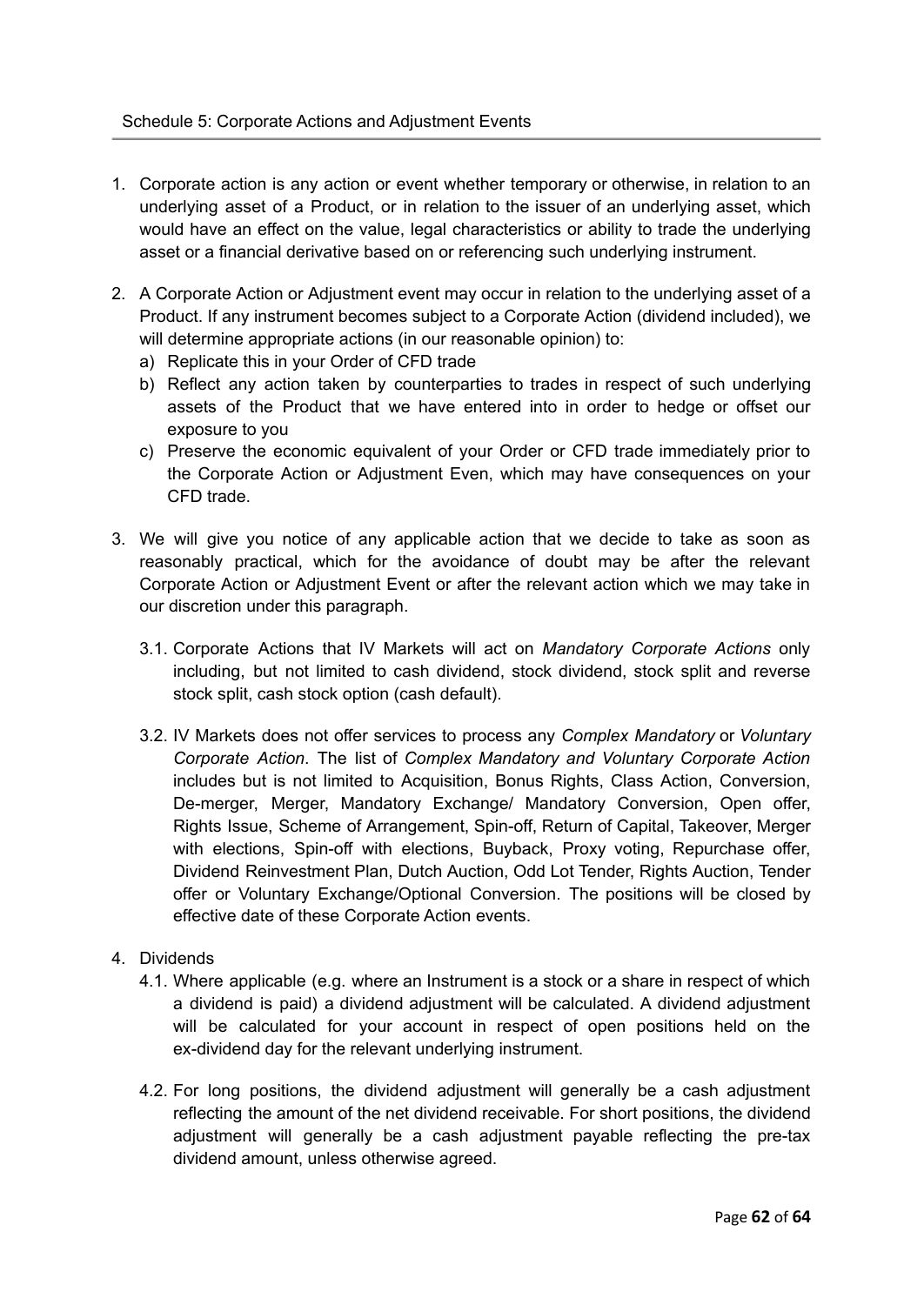- 4.3. Adjustments reflecting dividends will be credited to your account if you bought (opened a long position) and debited from your account if you sold (opened a short position)
- 4.4. Some markets where we offer share CFDs contain a dividend element which is forecasted by us. In the event that the declared dividend is unusually large, small or cancelled or the ex-dividend date differs from our forecasted ex-dividend date, we reserve the right to make an adjustment to accounts to reflect such differences, provided any such adjustment must be fair and reasonable.
- 4.5. In the event that a dividend provides the clients with a choice (example: to choose between receiving different currencies) we will, usually apply the default option to the accounts unless otherwise advised.

In the event that a dividend provides the clients with a choice of cash or stock, we will usually apply the default option to the accounts unless otherwise advised.

- 4.6. If you have a Guaranteed Stop on an instrument that becomes subject to a dividend adjustment, we reserve the right to amend the Guaranteed Stop price by the size of the dividend adjustment.
- 5. We will make any relevant adjustment to accounts with respect to Corporate Action as soon as reasonably practical for us to do so.
- 6. If the underlying market of a share CFD instrument becomes suspended we reserve the right to margin all associated Trades at 100% and value the market appropriately. This may mean your Trade being either valued at zero or at the last price held in our Market at the time of suspension.
- 7. If the underlying market of a share CFD becomes delisted we reserve the right to close all trades associated with that market at zero.
- 8. Please note that shareholders are offered the choice to receive the dividend in cash or in additional new shares of the company (at a discount to market).